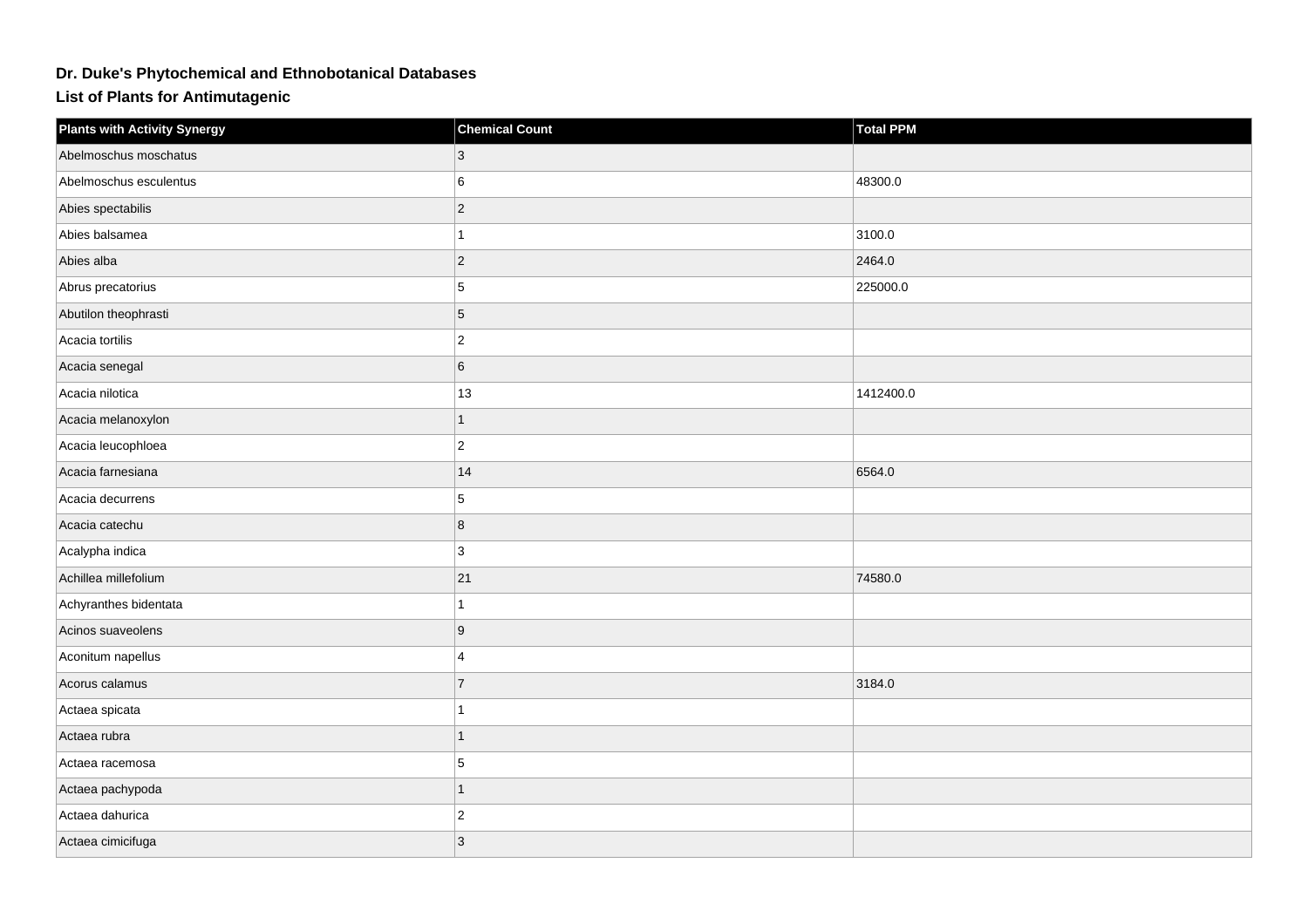| <b>Plants with Activity Synergy</b> | <b>Chemical Count</b>   | <b>Total PPM</b> |
|-------------------------------------|-------------------------|------------------|
| Actinidia chinensis                 | $\overline{7}$          | 81352.37         |
| Adenocarpus foliolosus              |                         |                  |
| Adenocarpus decorticans             |                         |                  |
| Adiantum capillus-veneris           | $\overline{2}$          |                  |
| Adonis vernalis                     | $\overline{\mathbf{4}}$ |                  |
| Aegle marmelos                      | $\boldsymbol{\Delta}$   |                  |
| Aeolanthus myriantha                |                         |                  |
| Aesculus hippocastanum              | 16                      |                  |
| Agastache urticifolia               | $\overline{c}$          | 5460.0           |
| Agastache rugosa                    | $\overline{7}$          |                  |
| Agastache pallidiflora              |                         |                  |
| Agastache nepetoides                | 3                       |                  |
| Agastache foeniculum                | 5                       |                  |
| Agathosma betulina                  | 5                       | 9800.0           |
| Agave sisalana                      | $\overline{c}$          |                  |
| Ageratum conyzoides                 | 6                       |                  |
| Aglaia odorata                      |                         |                  |
| Aglaonema commutatum                | 1                       |                  |
| Agrimonia eupatoria                 | 16                      | 172000.0         |
| Ailanthus altissima                 | 6                       | 240000.0         |
| Ajuga reptans                       |                         | 300000.0         |
| Ajuga iva                           | $\overline{2}$          |                  |
| Ajuga bracteosa                     |                         |                  |
| Albizia procera                     |                         |                  |
| Albizia lebbeck                     | 6                       |                  |
| Albizia julibrissin                 |                         |                  |
| Aleurites moluccana                 | 3                       | 120000.0         |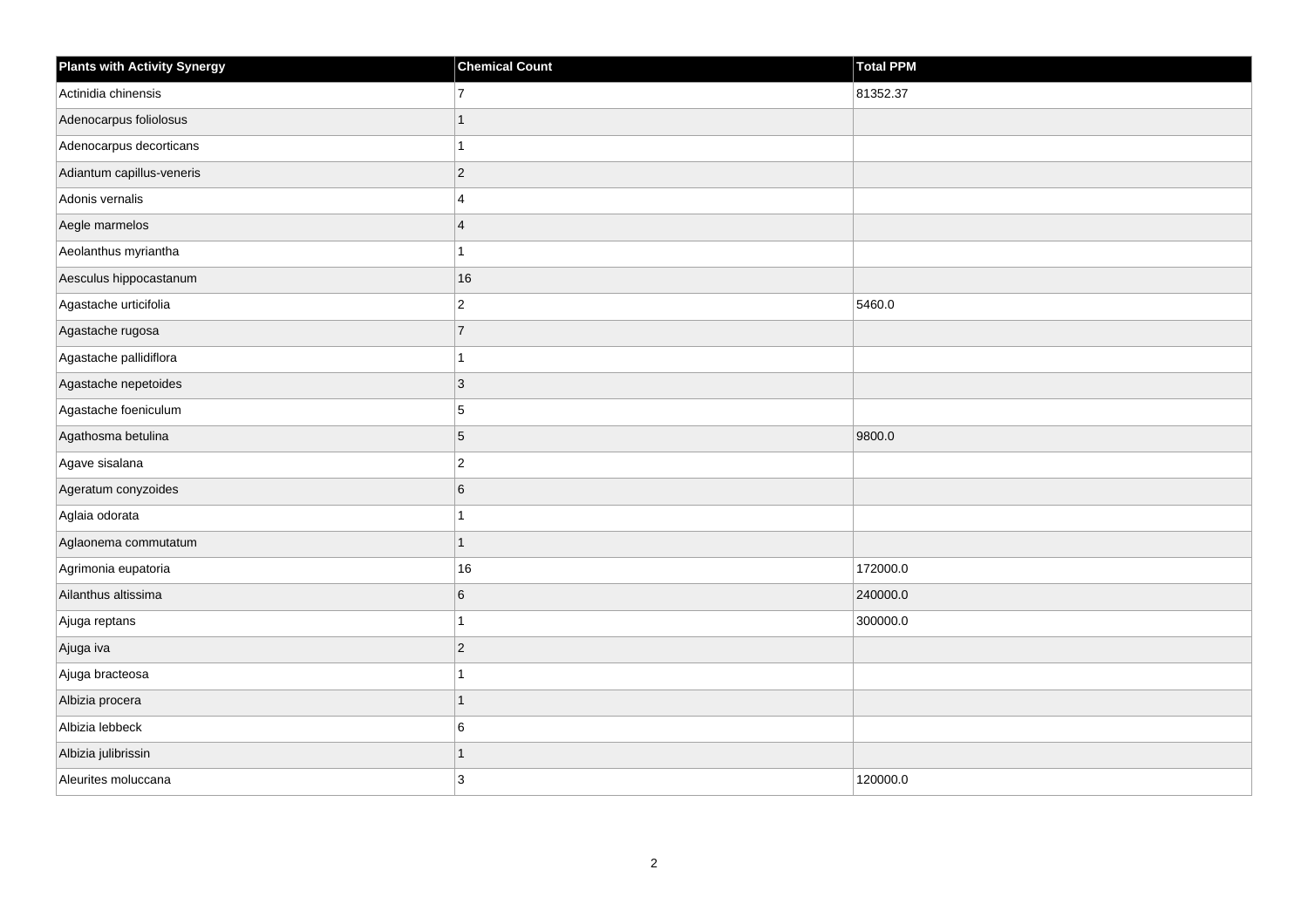| <b>Plants with Activity Synergy</b> | <b>Chemical Count</b> | Total PPM |
|-------------------------------------|-----------------------|-----------|
| Aleurites fordii                    | $\overline{2}$        |           |
| Alisma plantago-aquatica            | 5                     |           |
| Alliaria petiolata                  | 3                     | 2840.0    |
| Allium schoenoprasum                | $\overline{7}$        | 20846.0   |
| Allium sativum var. sativum         | 21                    | 75520.34  |
| Allium cepa                         | 17                    | 238016.0  |
| Allium ampeloprasum                 | 14                    | 14019.6   |
| Alnus glutinosa                     | 3                     | 400000.0  |
| Alocasia macrorrhiza                | 3                     | 1244.0    |
| Aloe vera                           | 8                     | 12526.0   |
| Aloe spp.                           | $\overline{a}$        |           |
| Aloysia citrodora                   | $10\,$                | 2114.0    |
| Alpinia officinarum                 | 8                     | 2800.0    |
| Alpinia galanga                     | 8                     | 27904.0   |
| Althaea officinalis                 | 16                    | 743280.0  |
| Amaranthus spinosus                 | 4                     |           |
| Amaranthus sp.                      | 3                     | 13542.0   |
| Ammi visnaga                        | $10\,$                |           |
| Ammi majus                          | 8                     | 65000.0   |
| Amomum compactum                    |                       |           |
| Amorphophallus konjac               | 1                     |           |
| Amorphophallus campanulatus         | $\overline{2}$        | 571.6     |
| Amphicarpaea edgworthii             |                       |           |
| Amphicarpaea bracteata              |                       |           |
| Anabasis aphylla                    | $\overline{2}$        |           |
| Anacardium occidentale              | 8                     | 221103.2  |
| Ananas comosus                      | 10                    | 185096.0  |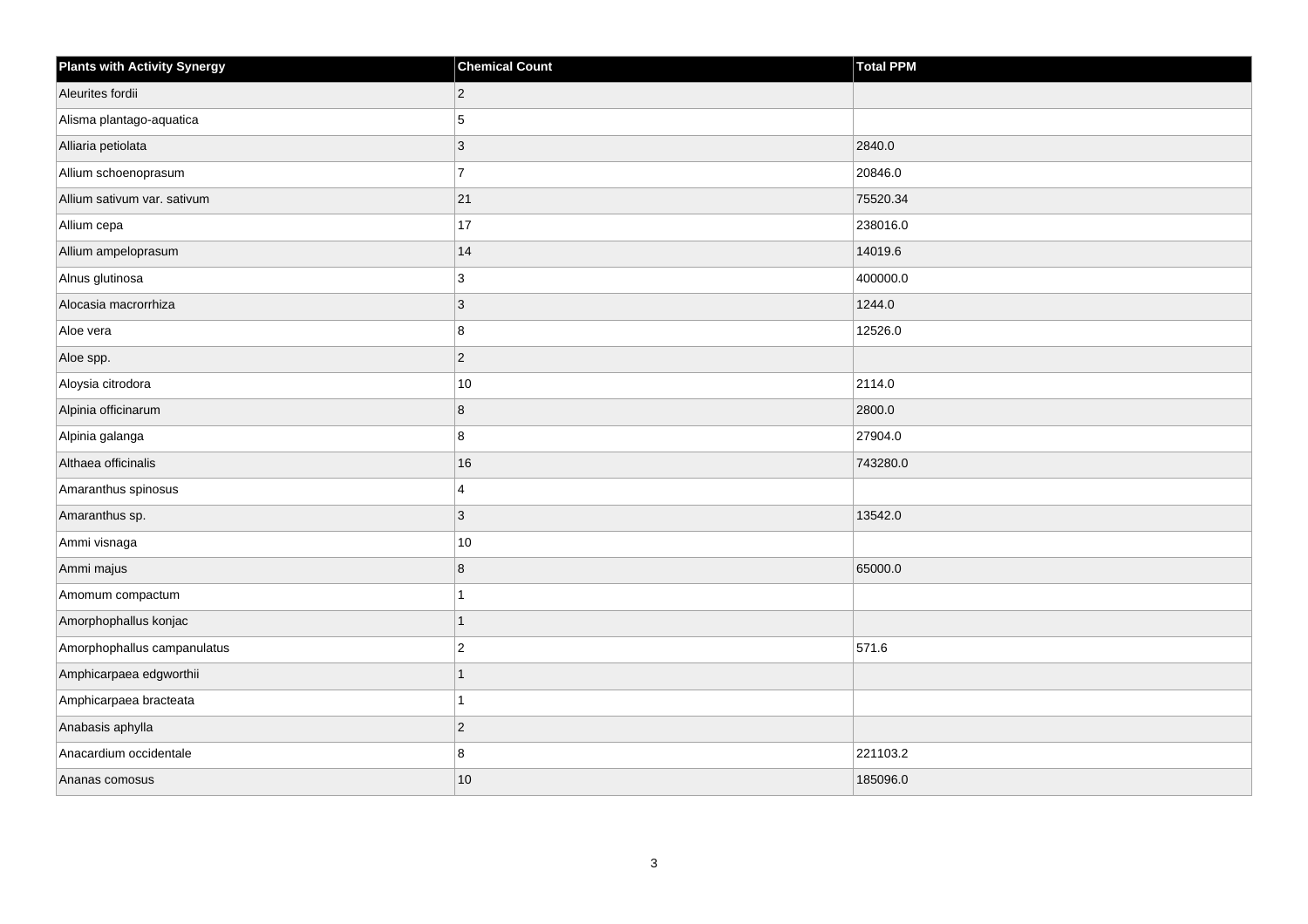| <b>Plants with Activity Synergy</b> | <b>Chemical Count</b> | <b>Total PPM</b> |
|-------------------------------------|-----------------------|------------------|
| Anaphalis margaritacea              |                       |                  |
| Anastatica hierochuntica            | 3                     |                  |
| Anemarrhena asphodeloides           | $\overline{c}$        | 120000.0         |
| Anemone pulsatilla                  | $\overline{4}$        |                  |
| Anethum graveolens                  | 24                    | 5022.0           |
| Angelica sinensis                   | 8                     | 621.3            |
| Angelica dahurica                   | 4                     |                  |
| Angelica archangelica               | 15                    | 10394.0          |
| Anisochilus carnosus                | $\overline{c}$        |                  |
| Anisomeles indica                   | 1                     |                  |
| Annona squamosa                     | 5                     | 3200.4           |
| Annona reticulata                   | $\overline{4}$        | 2800.4           |
| Annona muricata                     | 6                     | 3081.2           |
| Annona glabra                       | $\overline{2}$        |                  |
| Annona diversifolia                 | $\overline{c}$        |                  |
| Annona cherimola                    | $\overline{3}$        | 29450.4          |
| Anogeissus latifolia                | 6                     | 958000.0         |
| Anredera baselloides                |                       |                  |
| Apios americana                     | 1                     |                  |
| Apium graveolens                    | 31                    | 1631559.11       |
| Apocynum cannabinum                 |                       |                  |
| Arachis hypogaea                    | 13                    | 10798.68         |
| Aralia cordata                      | 3                     | 2178.0           |
| Araucaria bidwillii                 | $\overline{7}$        |                  |
| Arbutus unedo                       | 6                     | 1220000.0        |
| Arctium lappa                       | 10                    | 5285.5           |
| Arctostaphylos uva-ursi             | 20                    | 415726.0         |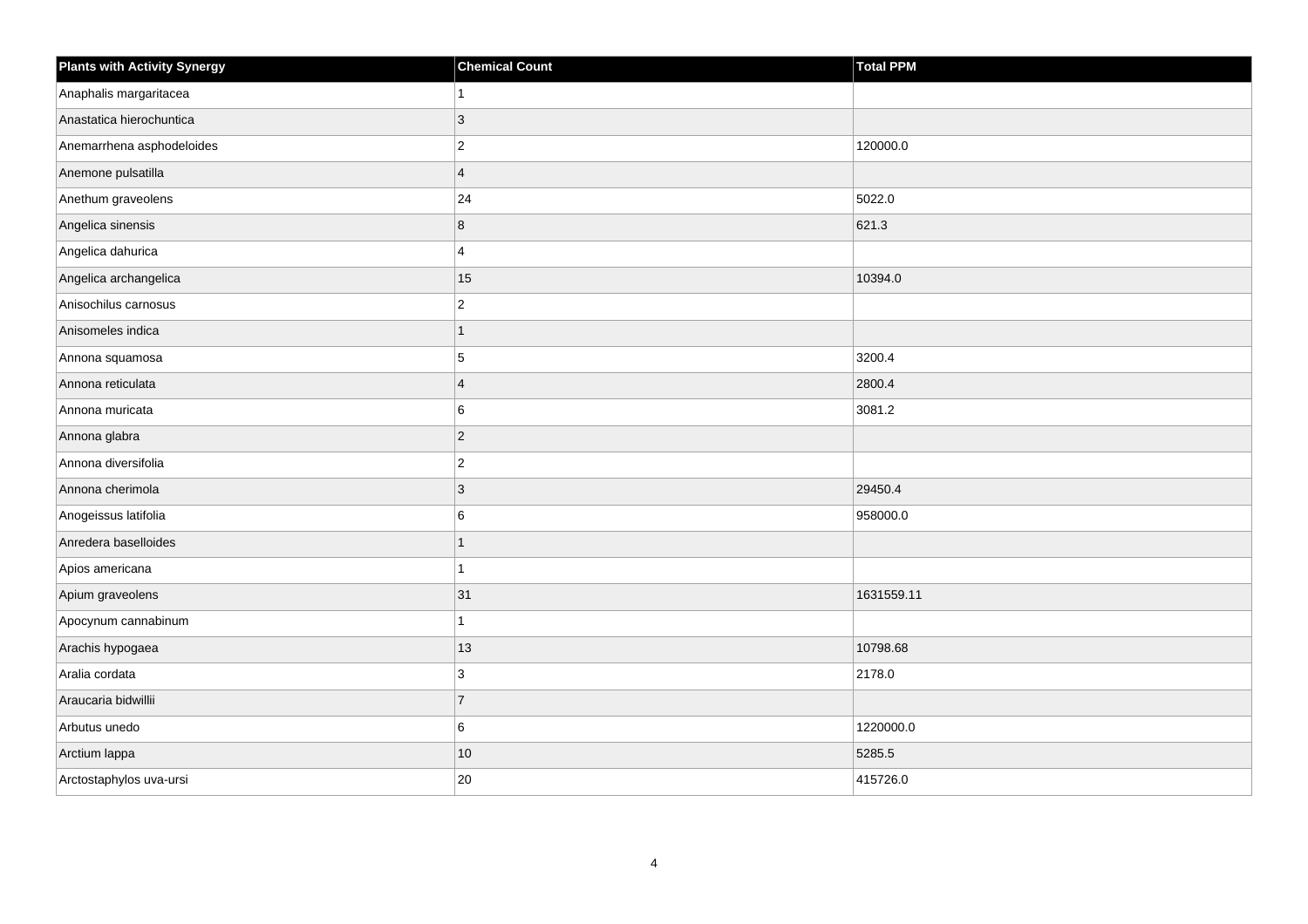| <b>Plants with Activity Synergy</b> | <b>Chemical Count</b> | Total PPM |
|-------------------------------------|-----------------------|-----------|
| Ardisia japonica                    | 3                     |           |
| Areca catechu                       | 5                     | 500000.0  |
| Argemone mexicana                   |                       | 22000.0   |
| Argyrocytisus battandieri           |                       |           |
| Armoracia rusticana                 | 14                    | 54801.0   |
| Arnica montana                      | 5                     |           |
| Arracacia xanthorrhiza              | $\overline{2}$        | 2147.6    |
| Artemisia vulgaris                  | 10                    | 11676.0   |
| Artemisia salsoloides               |                       |           |
| Artemisia pallens                   |                       | 232.0     |
| Artemisia herba-alba                | 1                     |           |
| Artemisia dracunculus               | 29                    | 4709.0    |
| Artemisia cina                      | 1                     |           |
| Artemisia capillaris                | 4                     |           |
| Artemisia annua                     | 12                    |           |
| Artemisia absinthium                | 6                     | 160200.0  |
| Artemisia abrotanum                 | 6                     |           |
| Artocarpus heterophyllus            | 4                     | 66886.0   |
| Artocarpus altilis                  | 3                     | 3230.0    |
| Arundo donax                        |                       |           |
| Asarum canadense                    | $\overline{2}$        |           |
| Asclepias syriaca                   | 4                     | 144000.0  |
| Asiasarum sieboldii                 | 1                     |           |
| Asimina triloba                     | 5                     | 1792.096  |
| Aspalathus linearis                 | 14                    |           |
| Asparagus officinalis               | $\overline{7}$        | 11668.0   |
| Asparagus lucidus                   |                       |           |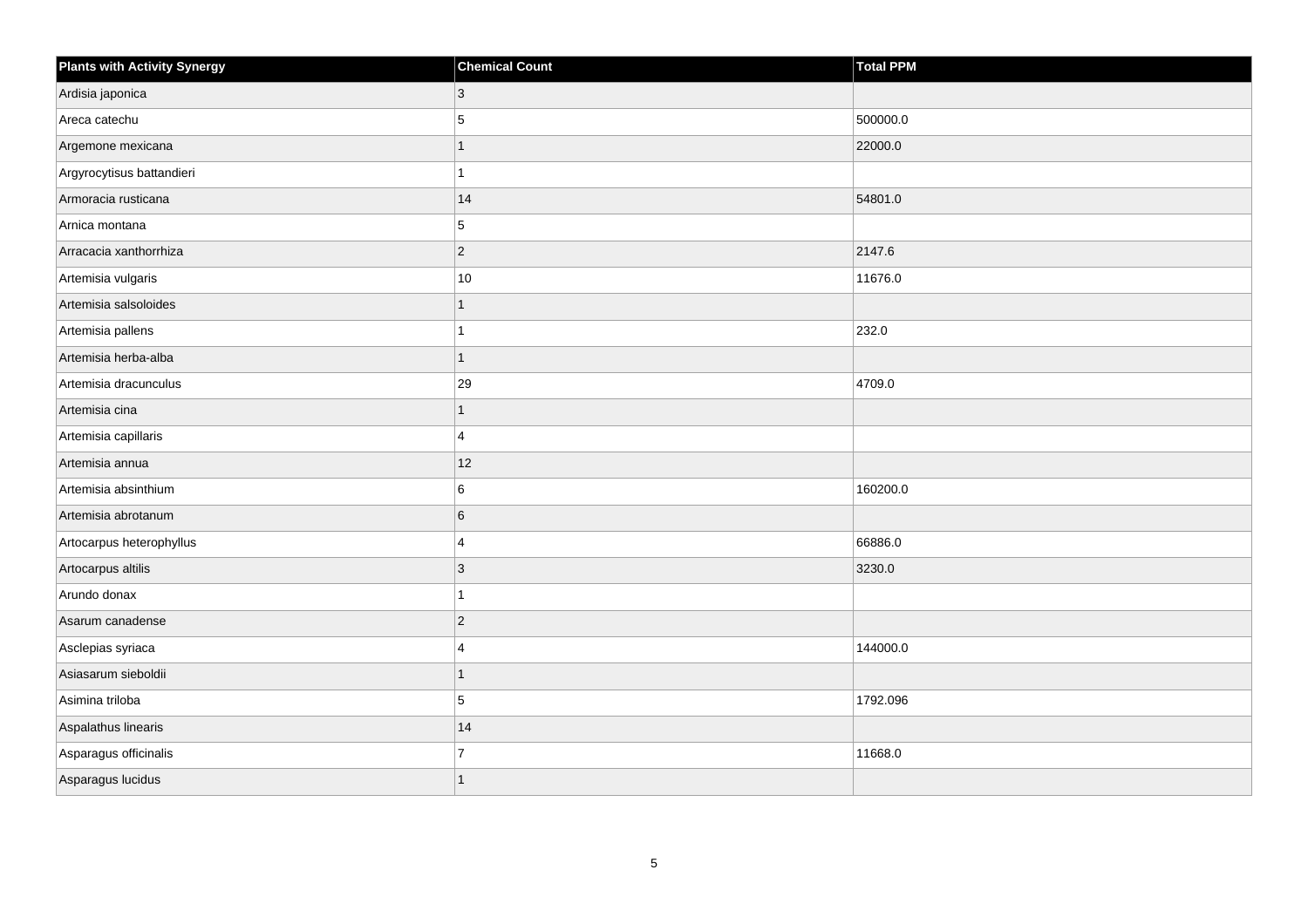| <b>Plants with Activity Synergy</b> | <b>Chemical Count</b> | <b>Total PPM</b> |
|-------------------------------------|-----------------------|------------------|
| Aspidosperma quebracho-blanco       | $ 2\rangle$           | 80000.0          |
| Astragalus membranaceus             | 9                     |                  |
| Astrocaryum vulgare                 |                       |                  |
| Atractylodes lancea                 | 1                     |                  |
| Atropa bella-donna                  | $\overline{4}$        | 240000.0         |
| Avena sativa                        | 16                    | 1427.2           |
| Averrhoa carambola                  | $\overline{4}$        |                  |
| Averrhoa bilimbi                    | $ 2\rangle$           |                  |
| Azadirachta indica                  | 9                     | 130000.0         |
| Bacopa monnieri                     | $ 3\rangle$           |                  |
| Bactris gasipaes                    | $ 2\rangle$           |                  |
| Balanites aegyptiacus               | $\vert$ 2             | 780.0            |
| Ballota nigra                       | $\overline{7}$        |                  |
| Baptisia tinctoria                  | $\overline{4}$        |                  |
| Baptisia sp                         |                       |                  |
| Barosma betulina                    | 3                     | 9800.0           |
| Basella alba                        | $\overline{4}$        | 30960.0          |
| Benincasa hispida                   | $\vert$ 2             | 13505.0          |
| Berberis vulgaris                   | 13                    |                  |
| Bertholletia excelsa                | 3                     | 14.0             |
| Beta vulgaris                       | 14                    | 10889.2          |
| Bidens pilosa                       | 1                     |                  |
| Bixa orellana                       | $\overline{7}$        | 379.0            |
| Blighia sapida                      | $ 2\rangle$           | 8566.0           |
| Boehmeria nivea                     | $\overline{4}$        | 12036.0          |
| Borago officinalis                  | $\overline{7}$        | 84730.0          |
| Boronia megastigma                  |                       |                  |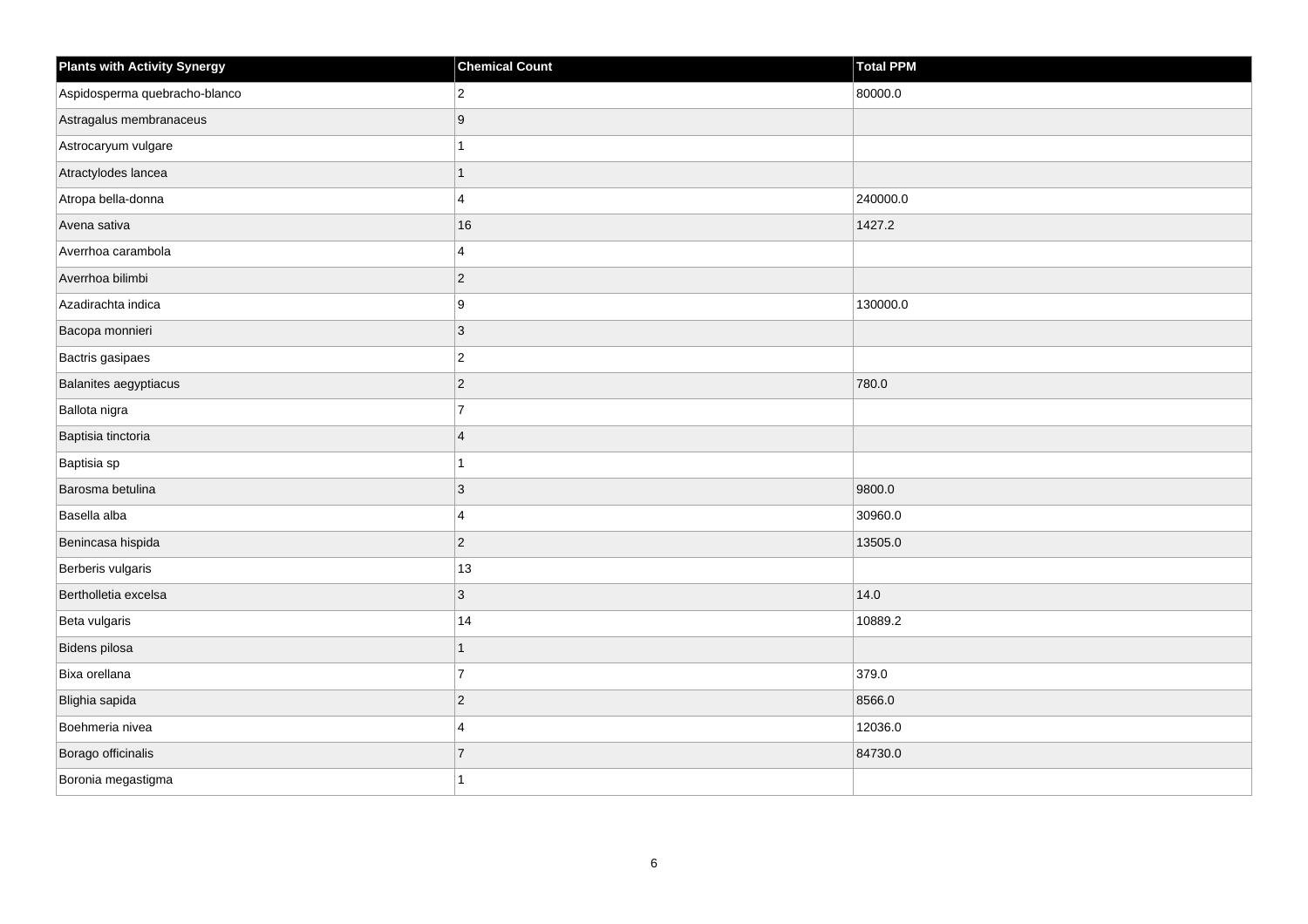| <b>Plants with Activity Synergy</b> | <b>Chemical Count</b> | <b>Total PPM</b>   |
|-------------------------------------|-----------------------|--------------------|
| Boswellia serrata                   | $\mathbf{1}$          |                    |
| Boswellia sacra                     | 1                     |                    |
| Bowdichia nitida                    | $\mathbf{1}$          |                    |
| Brassica rapa                       | $\overline{4}$        | 5538.0             |
| Brassica pekinensis                 | 3                     | 146.0              |
| Brassica oleracea var. viridis I.   | $\overline{2}$        | 8294.0             |
| Brassica oleracea var. sabellica I. | $\overline{6}$        | 17958.0            |
| Brassica oleracea var. italica      | 17                    |                    |
| Brassica oleracea var. gemmifera    | 11                    | 12574.0            |
| Brassica oleracea var. capitata I.  | 19                    | 14983.0            |
| Brassica oleracea var. botrytis I.  | $16\,$                | 40616.0            |
| Brassica oleracea                   | 6                     | 14025.380000000001 |
| Brassica nigra                      | 8                     | 32496.0            |
| Brassica napus var. napobrassica    | $ 2\rangle$           | 4830.0             |
| Brassica juncea                     | $ 2\rangle$           |                    |
| Brassica chinensis                  | 3                     | 20308.0            |
| Bromelia pinguin                    | $ 2\rangle$           | 6863.4             |
| Brosimum alicastrum                 | $\vert$ 2             |                    |
| Broussonetia papyrifera             | 1                     | 10000.0            |
| Brunfelsia uniflorus                | $\overline{2}$        |                    |
| Bryonia alba                        | 1                     |                    |
| Bupleurum chinense                  | $\vert$ 2             |                    |
| Bursera delpechiana                 | $ 2\rangle$           | 1440.0             |
| <b>Buxus sempervirens</b>           | 1                     |                    |
| Byrsonima crassifolia               | 3                     |                    |
| Caesalpinia pulcherrima             | 8                     | 20000.0            |
| Cajanus scarabaeoides               | 1                     |                    |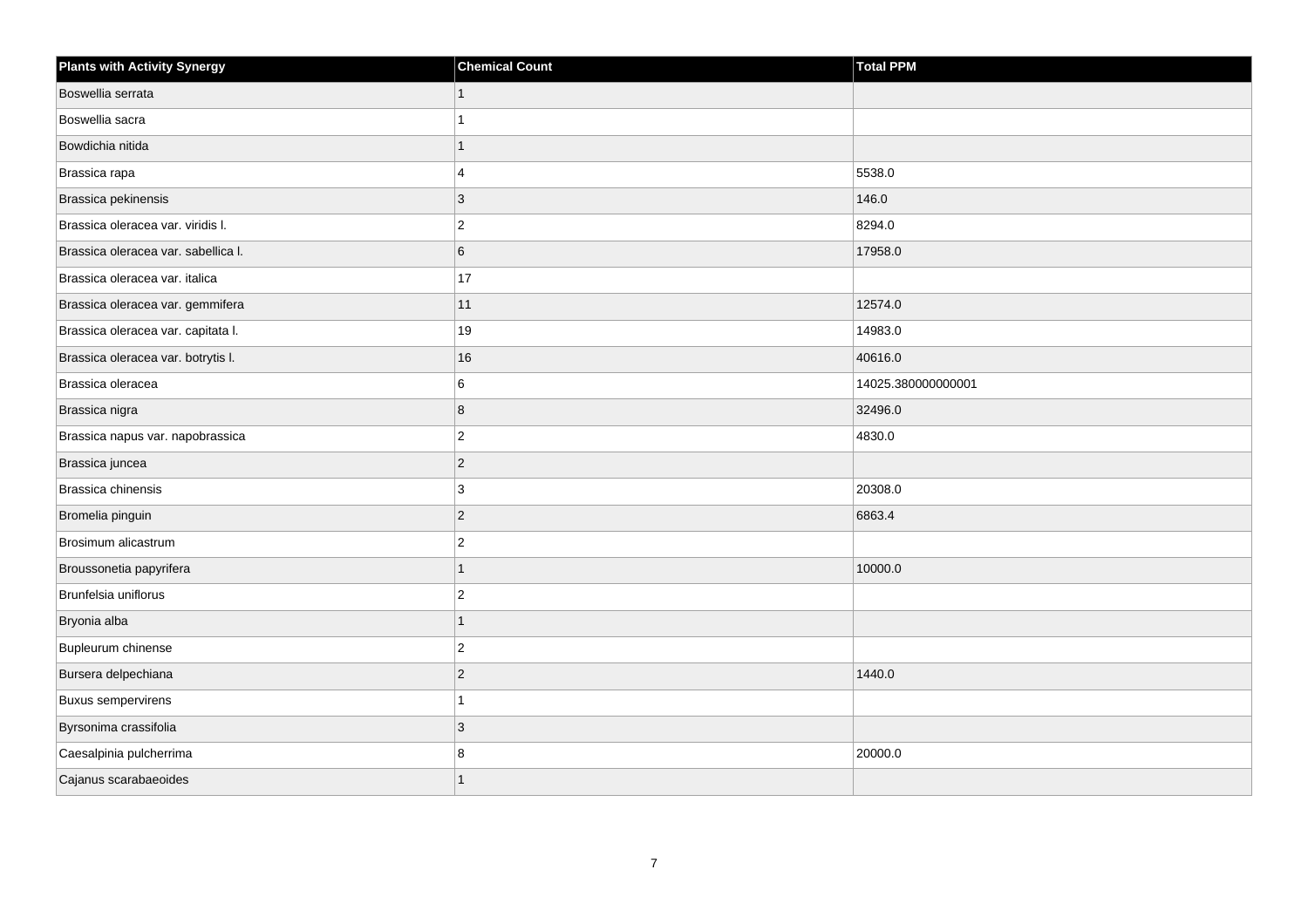| <b>Plants with Activity Synergy</b> | <b>Chemical Count</b> | <b>Total PPM</b> |
|-------------------------------------|-----------------------|------------------|
| Cajanus cajan                       | 4                     | 5777.2           |
| Calamintha nepeta                   | 3                     |                  |
| Calathea macrosepala                | $\overline{c}$        |                  |
| Calendula officinalis               | $10$                  | 135200.0         |
| Calicotome villosa                  |                       |                  |
| Calicotome spinosa                  | 1                     |                  |
| Callicarpa americana                | 3                     |                  |
| Calopogonium caeruleum              |                       |                  |
| Calotropis sp.                      |                       |                  |
| Camellia sinensis                   | 37                    | 844814.7         |
| Camellia japonica                   | $\overline{2}$        |                  |
| Camptosema sp                       | 1                     |                  |
| Camptotheca acuminata               | $\overline{2}$        |                  |
| Cananga odorata                     | 3                     |                  |
| Canavalia virosa                    |                       |                  |
| Canavalia sericea                   | 1                     |                  |
| Canavalia rosea                     |                       |                  |
| Canavalia gladiata                  |                       |                  |
| Canavalia galeata                   |                       |                  |
| Canavalia eurycarpa                 | 1                     |                  |
| Canavalia ensiformis                | 3                     | 3026.8           |
| Canna indica                        | $\overline{c}$        | 420.6            |
| Cannabis sativa                     | $\overline{2}$        | 0.12             |
| Capparis spinosa                    | $\overline{7}$        | 4600.0           |
| Capsella bursa-pastoris             | 12                    | 11044.0          |
| Capsicum frutescens                 | 16                    | 43384.0          |
| Capsicum annuum                     | 21                    | 43111.0          |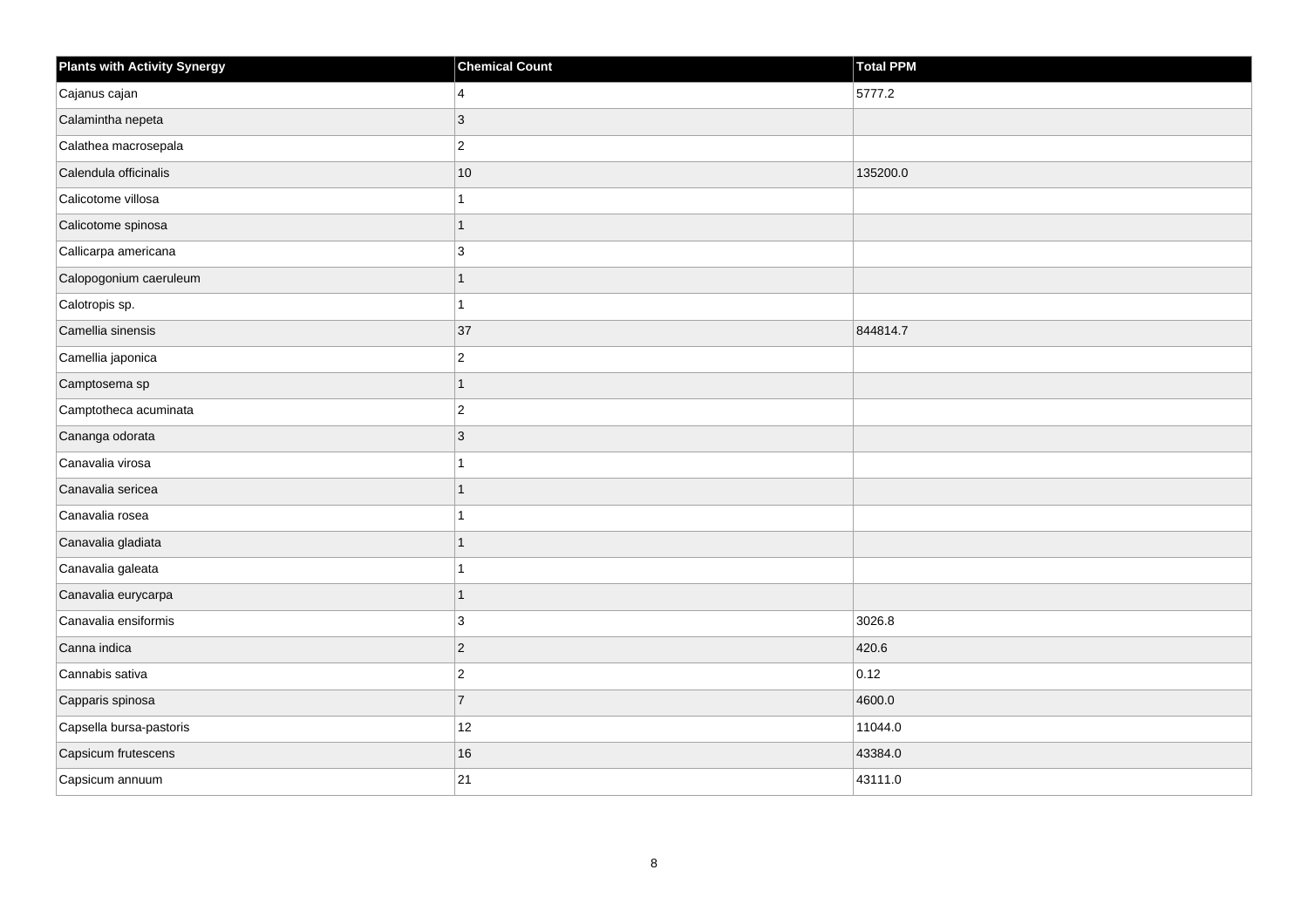| <b>Plants with Activity Synergy</b> | <b>Chemical Count</b> | <b>Total PPM</b> |
|-------------------------------------|-----------------------|------------------|
| Carica pentagona                    | $\overline{2}$        |                  |
| Carica papaya                       | $13$                  | 23945.0          |
| Carthamus tinctorius                | 5                     | 898.32           |
| Carum carvi                         | 14                    | 64624.0          |
| Carya illinoensis                   | $\overline{2}$        | 43.66            |
| Casimiroa edulis                    | 4                     |                  |
| Cassia tora                         | $\overline{2}$        |                  |
| Castanea sativa                     | $\overline{7}$        | 476000.0         |
| Catalpa ovata                       | $\overline{4}$        |                  |
| Catalpa longissima                  | 3                     |                  |
| Catalpa bignonioides                | $\overline{4}$        |                  |
| Catha edulis                        | 5                     | 3256.0           |
| Catharanthus roseus                 | 6                     |                  |
| Caulophyllum thalictroides          | 3                     | 151.5            |
| Cedrus deodora                      | $\overline{2}$        | 64000.0          |
| Ceiba pentandra                     | 5                     |                  |
| Celosia cristata                    | 1                     |                  |
| Centaurea cyanus                    | 14                    |                  |
| Centaurea calcitrapa                | 6                     |                  |
| Centaurium erythraea                | 6                     |                  |
| Centella asiatica                   | 11                    | 2008.0           |
| Centrosema schiedianum              |                       |                  |
| Centrosema sagittatum               | 1                     |                  |
| Centrosema plumieri                 |                       |                  |
| Centrosema pascuorum                | 1                     |                  |
| Cephaelis ipecacuanha               | $\overline{c}$        |                  |
| Ceratonia siliqua                   | 11                    | 30000.0          |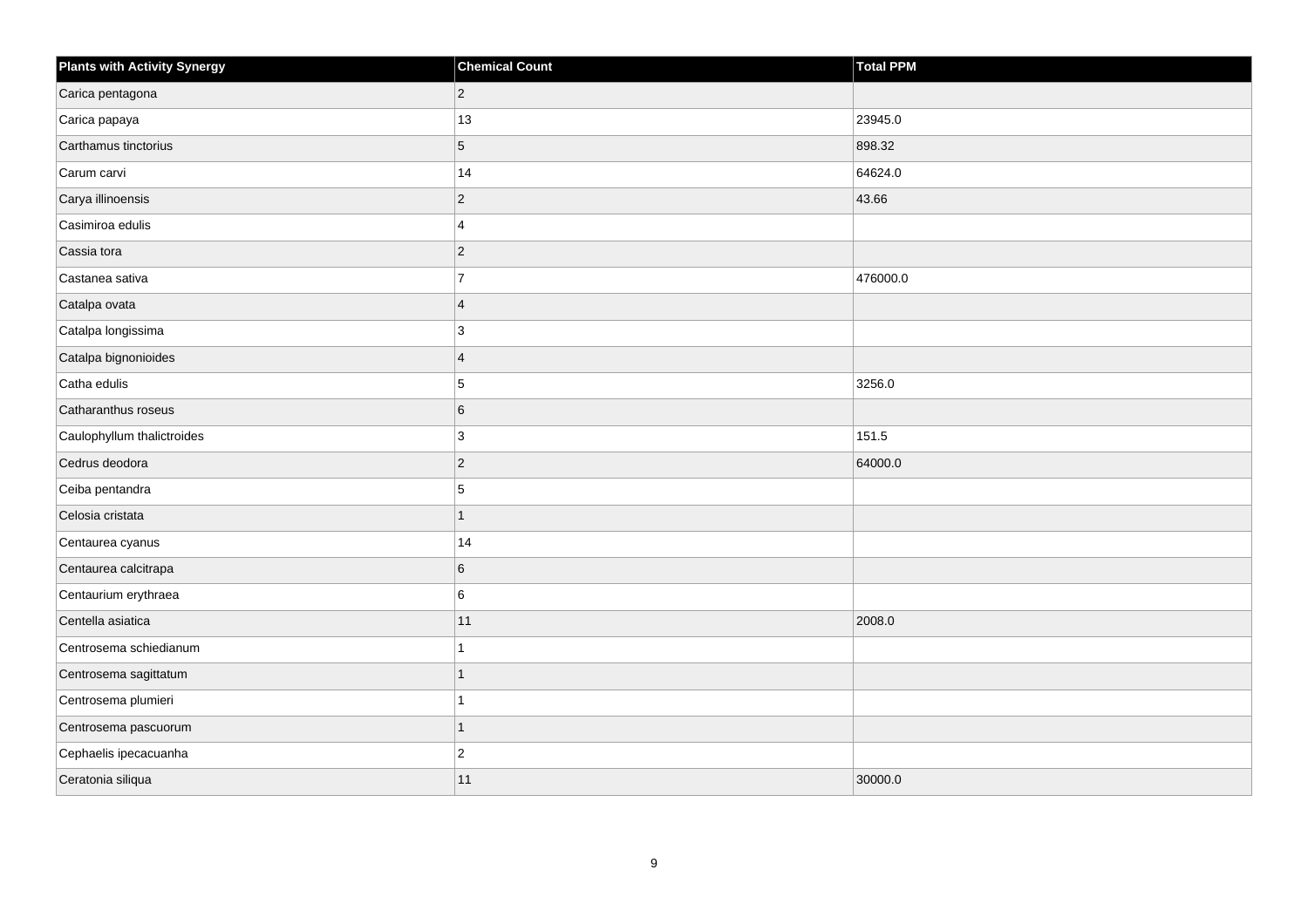| <b>Plants with Activity Synergy</b> | <b>Chemical Count</b> | <b>Total PPM</b> |
|-------------------------------------|-----------------------|------------------|
| Chaenomeles lagenaria               |                       |                  |
| Chamaecytisus supinus               |                       |                  |
| Chamaecytisus smyrnaeus             |                       |                  |
| Chamaecytisus ratisbonensis         | 1                     |                  |
| Chamaecytisus hirsutus              |                       |                  |
| Chamaecytisus eriocarpus            |                       |                  |
| Chamaecytisus albus                 | 1                     |                  |
| Chamaelirium luteum                 | 1                     |                  |
| Chamaemelum nobile                  | 12                    | 538.4            |
| Chamaespartium tridentatum          | 1                     |                  |
| Chamaespartium sagittale            |                       |                  |
| Chamaesyce hypericifolia            | $\overline{2}$        |                  |
| Chamissoa altissima                 | 1                     |                  |
| Chelidonium majus                   | 1                     |                  |
| Chenopodium ambrosioides            | 6                     | 52370.0          |
| Chenopodium album                   | $\overline{7}$        | 18632.0          |
| Chimaphila umbellata                | $\overline{7}$        | 80000.0          |
| Chondrus crispus                    | $\overline{2}$        | 370.0            |
| Chronanthus biflorus                | 1                     |                  |
| Chrysanthemum x morifolium          | 8                     |                  |
| Chrysanthemum parthenium            | 4                     | 688.0            |
| Chrysanthemum coronarium            | $\overline{2}$        | 21596.0          |
| Chrysanthemum balsamita             | $\overline{c}$        |                  |
| Chrysobalanus icaco                 | $\overline{2}$        |                  |
| Chrysophyllum cainito               | $\overline{2}$        |                  |
| Cicer arietinum                     | 6                     | 113.0            |
| Cichorium intybus                   | 20                    | 6592.0           |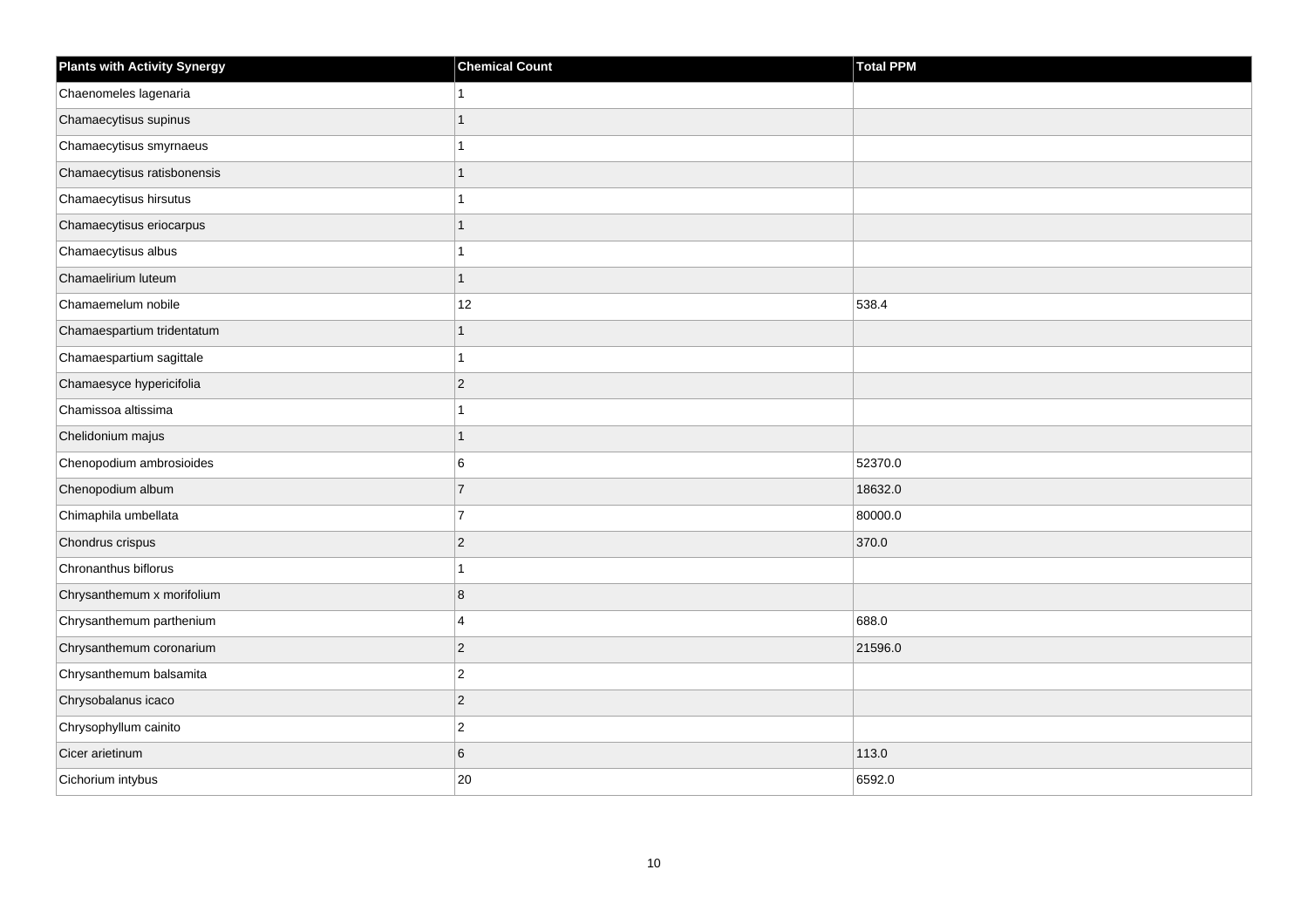| <b>Plants with Activity Synergy</b> | <b>Chemical Count</b> | Total PPM |
|-------------------------------------|-----------------------|-----------|
| Cichorium endivia                   | $\overline{4}$        | 19086.0   |
| Cimicifuga racemosa                 | 5                     | 182.4     |
| Cimicifuga dahurica                 | $\overline{2}$        |           |
| Cinchona spp                        | 4                     |           |
| Cinchona pubescens                  | 5                     |           |
| Cinchona officinalis                |                       |           |
| Cinnamomum verum                    | 18                    | 81766.0   |
| Cinnamomum sieboldii                | 3                     |           |
| Cinnamomum camphora                 | $\boldsymbol{7}$      | 432.0     |
| Cinnamomum aromaticum               | 15                    | 23072.0   |
| Cistus ladaniferus                  | 5                     | 8820.0    |
| Citrullus lanatus                   | 8                     | 96.0      |
| Citrullus colocynthis               | 8                     | 244.0     |
| Citrus spp                          | 3                     |           |
| Citrus sinensis                     | 19                    | 181911.0  |
| Citrus reticulata                   | $13$                  | 51658.0   |
| Citrus paradisi                     | 21                    | 278060.6  |
| Citrus mitis                        | 5                     |           |
| Citrus meyerii                      | $\overline{1}$        |           |
| Citrus limon                        | 21                    | 130290.0  |
| Citrus aurantium                    | 16                    | 31268.0   |
| Citrus aurantiifolia                | 8                     | 27552.0   |
| Clematis vitalba                    | 5                     |           |
| Cleonia lusitanica                  | $\overline{c}$        |           |
| Clitoria ternatea                   | $\overline{1}$        |           |
| Clitoria falcata                    | 1                     |           |
| Cnicus benedictus                   | 14                    | 160206.3  |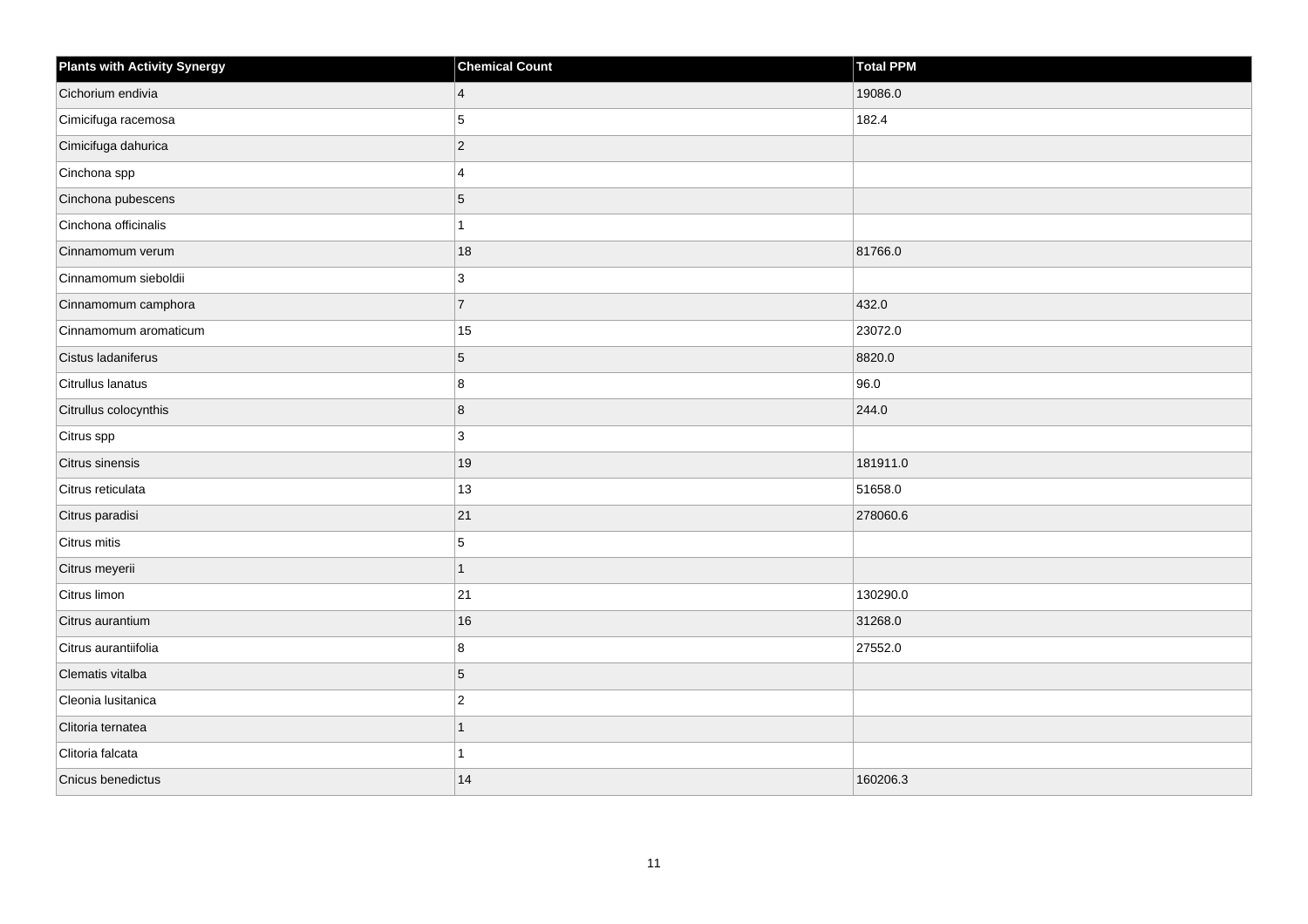| <b>Plants with Activity Synergy</b> | <b>Chemical Count</b> | <b>Total PPM</b> |
|-------------------------------------|-----------------------|------------------|
| Cnidoscolus chayamansa              | $\overline{c}$        | 25250.0          |
| Coccinia grandis                    | $\overline{4}$        |                  |
| Cocos nucifera                      | 11                    | 212.0            |
| Coffea arabica                      | 14                    | 360050.0         |
| Coix lacryma-jobi                   | 4                     |                  |
| Cola acuminata                      | 5                     | 2914.0           |
| Colchicum autumnale                 | 1                     |                  |
| Coleus barbatus                     | $\overline{1}$        |                  |
| Collinsonia canadensis              | 3                     |                  |
| Colocasia esculenta                 | $\overline{2}$        | 8497.6           |
| Cologana broussonetii               | 1                     |                  |
| Commelina benghalensis              | $\overline{1}$        |                  |
| Commiphora wightii                  | 5                     |                  |
| Commiphora myrrha                   | 6                     |                  |
| Conium maculatum                    | $\mathbf 2$           |                  |
| Consolida ajacis                    | 3                     | 6000.0           |
| Convallaria majalis                 | 5                     |                  |
| Conyza canadensis                   | 6                     |                  |
| Coptis spp                          | $\overline{1}$        |                  |
| Coptis japonica                     | 1                     |                  |
| Coptis chinensis                    | 1                     |                  |
| Corchorus olitorius                 | 3                     | 9150.0           |
| Coriandrum sativum                  | 24                    | 21034.0          |
| Coriaria thymifolia                 | $\mathbf{3}$          |                  |
| Coriaria myrtifolia                 | 5                     | 400000.0         |
| Coridothymus capitatus              | $\overline{c}$        |                  |
| Cornus officinalis                  | $\overline{2}$        |                  |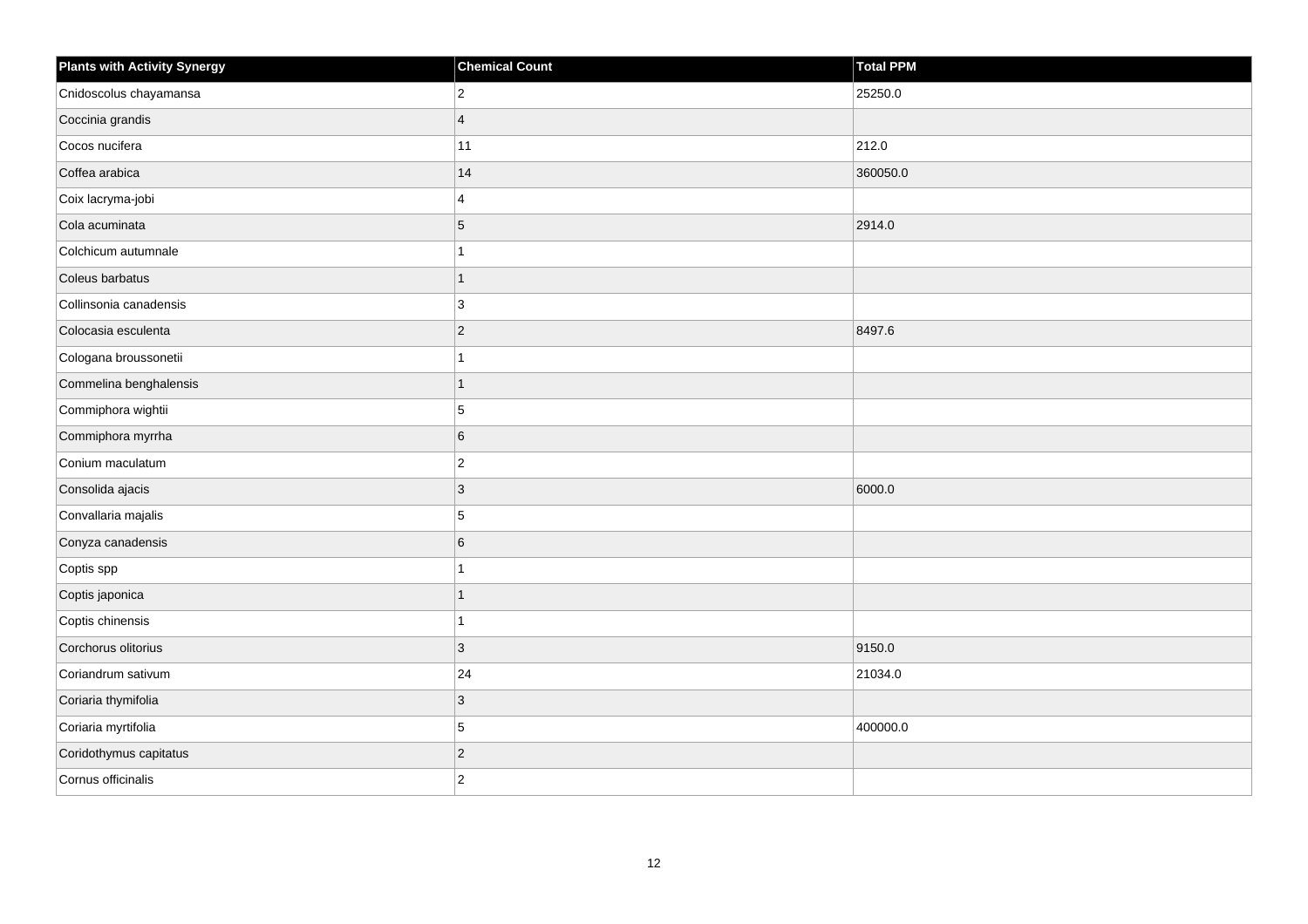| <b>Plants with Activity Synergy</b> | <b>Chemical Count</b>   | Total PPM |
|-------------------------------------|-------------------------|-----------|
| Cornus mas                          | 6                       |           |
| Cornus florida                      | 6                       | 60000.0   |
| Corylus avellana                    | 10                      | 44.8      |
| Corylus americana                   | 3                       |           |
| Costus speciosus                    | $ 2\rangle$             |           |
| Crataegus rhipidophylla             | 17                      |           |
| Crataegus pentagyna                 | $ 2\rangle$             |           |
| Crataegus monogyna                  | 11                      |           |
| Crataegus laevigata                 | 17                      | 31780.4   |
| Crataegus cuneata                   | 3                       |           |
| Crescentia alata                    | 1                       | 0.4       |
| Crocus sativus                      | $\vert$ 7               |           |
| Crotalaria juncea                   | $ 2\rangle$             | 128200.0  |
| Croton lechleri                     | 11                      |           |
| Croton eluteria                     | $\overline{4}$          |           |
| Cryptostegia grandifolia            | $\vert$ <sub>2</sub>    |           |
| Cryptotaenia japonica               | 1                       |           |
| Cucumis sativus                     | 6                       | 92.0      |
| Cucumis melo                        | 10                      | 9170.0    |
| Cucurbita spp                       | 3                       | 194553.8  |
| Cucurbita pepo                      | 12                      | 414639.0  |
| Cuminum cyminum                     | 11                      | 3474.0    |
| Cunila origanoides                  | $ 2\rangle$             | 1624.0    |
| Curcuma zedoaria                    | 1                       | 2000.0    |
| Curcuma xanthorrhiza                | $\mathbf{1}$            | 20000.0   |
| Curcuma longa                       | 15                      | 95484.0   |
| Cuscuta reflexa                     | $\overline{\mathbf{4}}$ |           |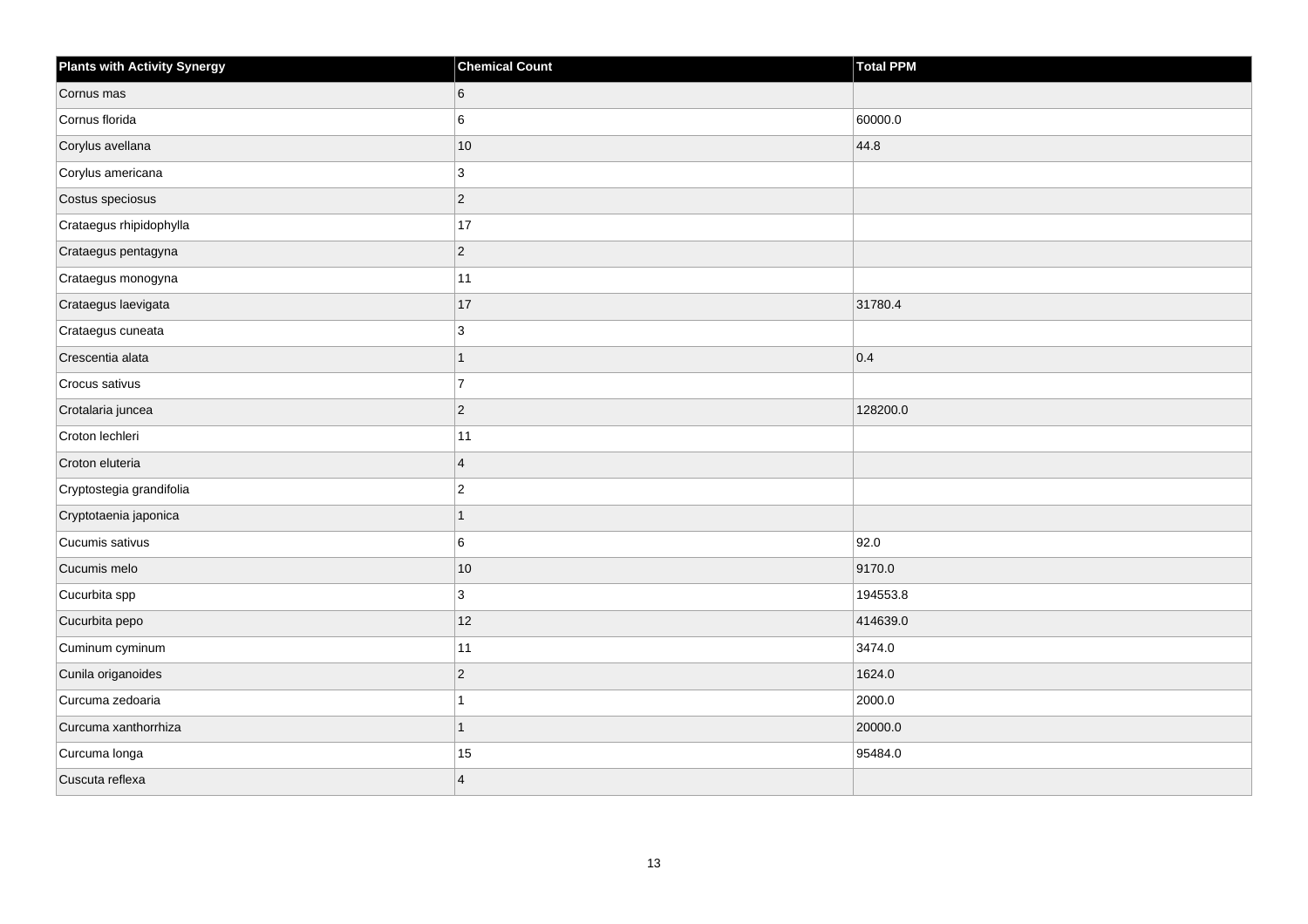| <b>Plants with Activity Synergy</b> | <b>Chemical Count</b> | <b>Total PPM</b> |
|-------------------------------------|-----------------------|------------------|
| Cuscuta europaea                    |                       |                  |
| Cyamopsis tetragonoloba             | 9                     |                  |
| Cycas revoluta                      | $\overline{c}$        |                  |
| Cyclanthera pedata                  | $\overline{2}$        | 5764.0           |
| Cydonia oblonga                     | 6                     | 1952.0           |
| Cymbopogon winterianus              | $\overline{4}$        | 466.0            |
| Cymbopogon parkeri                  | 3                     | 1268.0           |
| Cymbopogon nardus                   |                       | 72.0             |
| Cymbopogon martinii                 |                       |                  |
| Cymbopogon flexuosus                | $\overline{3}$        |                  |
| Cymbopogon citratus                 | $\overline{7}$        | 4400.0           |
| Cynara cardunculus                  | 13                    | 1696.0           |
| Cyperus rotundus                    | 3                     | 106980.0         |
| Cyphomandra betacea                 | $\overline{4}$        | 4184.0           |
| Cypripedium pubescens               |                       |                  |
| Cyrtosperma chamissonis             | $\overline{2}$        | 1524.4           |
| Cytisus tribracteolatus             |                       |                  |
| Cytisus striatus                    |                       |                  |
| Cytisus scoparius                   | 6                     |                  |
| Cytisus multiflorus                 |                       |                  |
| Cytisus ingramii                    |                       |                  |
| Cytisus ardoini                     |                       |                  |
| Daemonorops draco                   |                       |                  |
| Daphne mezereum                     |                       |                  |
| Daphne genkwa                       | 3                     |                  |
| Datura stramonium                   | $10$                  | 141500.0         |
| Datura metel                        |                       | 4440.0           |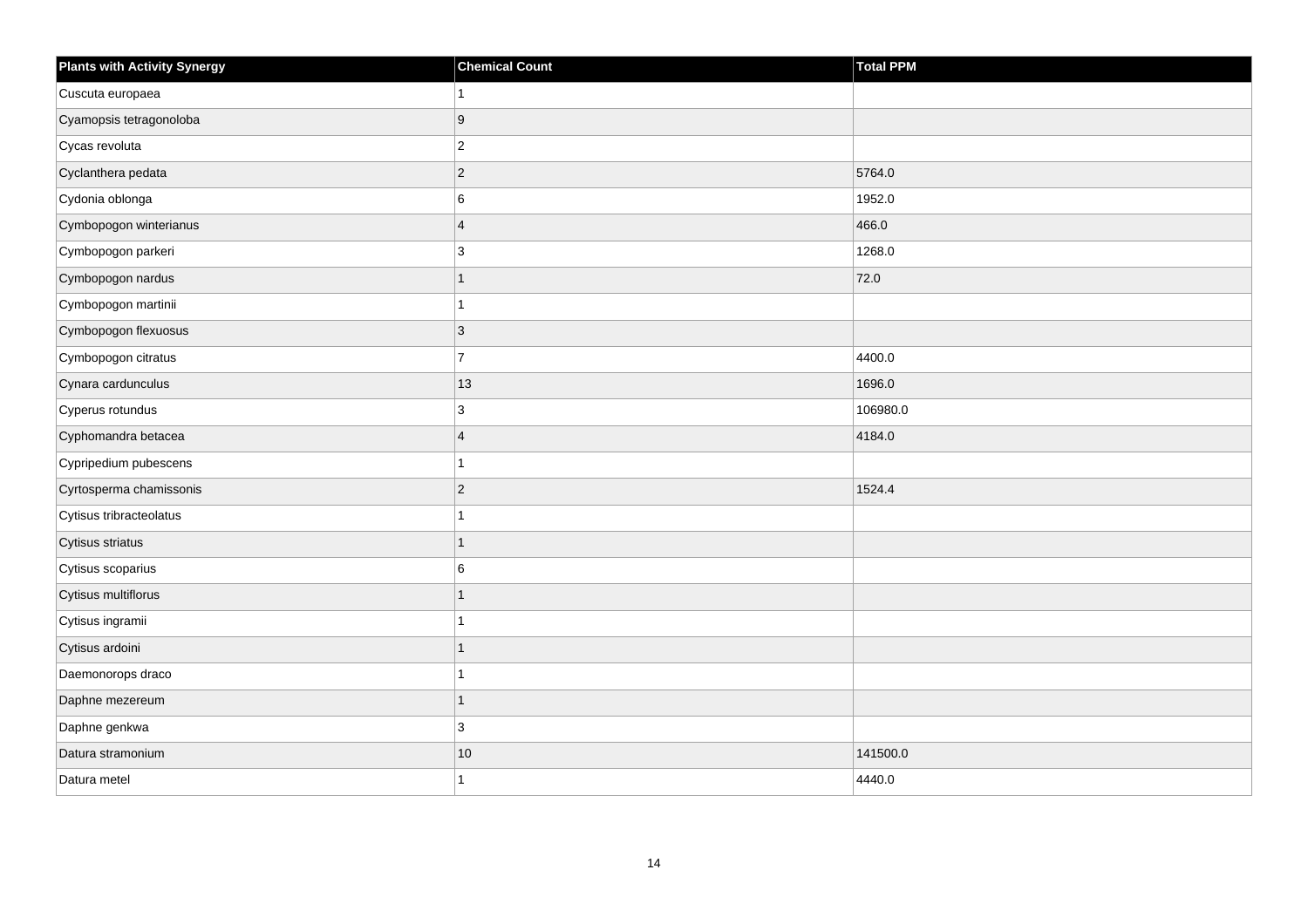| <b>Plants with Activity Synergy</b> | <b>Chemical Count</b> | <b>Total PPM</b> |
|-------------------------------------|-----------------------|------------------|
| Datura innoxia                      | 1                     |                  |
| Daucus carota                       | 32                    | 398578.0         |
| Dendrobium nobile                   |                       |                  |
| Desmodium gangeticum                |                       |                  |
| Dianthus caryophyllus               | 3                     |                  |
| Dictamnus hispanicus                |                       |                  |
| Dictamnus albus                     | $\overline{7}$        |                  |
| Digitalis purpurea                  | 8                     | 20000.0          |
| Digitalis lanata                    |                       |                  |
| Dioclea glycinoides                 |                       |                  |
| Dioscorea villosa                   | 3                     |                  |
| Dioscorea sp.                       | $\overline{2}$        | 426.0            |
| Dioscorea pentaphylla               | $\overline{2}$        | 280.0            |
| Dioscorea bulbifera                 |                       |                  |
| Dioscorea alata                     | $\overline{3}$        | 200.4            |
| Diospyros virginiana                | 4                     | 3710.0           |
| Diospyros digyna                    | $\overline{2}$        |                  |
| Dipogon lignosus                    |                       |                  |
| Dipsacus fullonum                   | $\overline{3}$        |                  |
| Dipteryx odorata                    | $\boldsymbol{\Delta}$ | 70000.0          |
| Dodonaea viscosa                    | 6                     | 235600.0         |
| Dolichos biflorus                   |                       |                  |
| Dracocephalum thymiflora            | $\overline{2}$        | 60.0             |
| Dracocephalum parviflora            |                       | 320.0            |
| Drimys winteri                      | 6                     |                  |
| Drynaria fortunei                   |                       |                  |
| Dryopteris filix-mas                |                       |                  |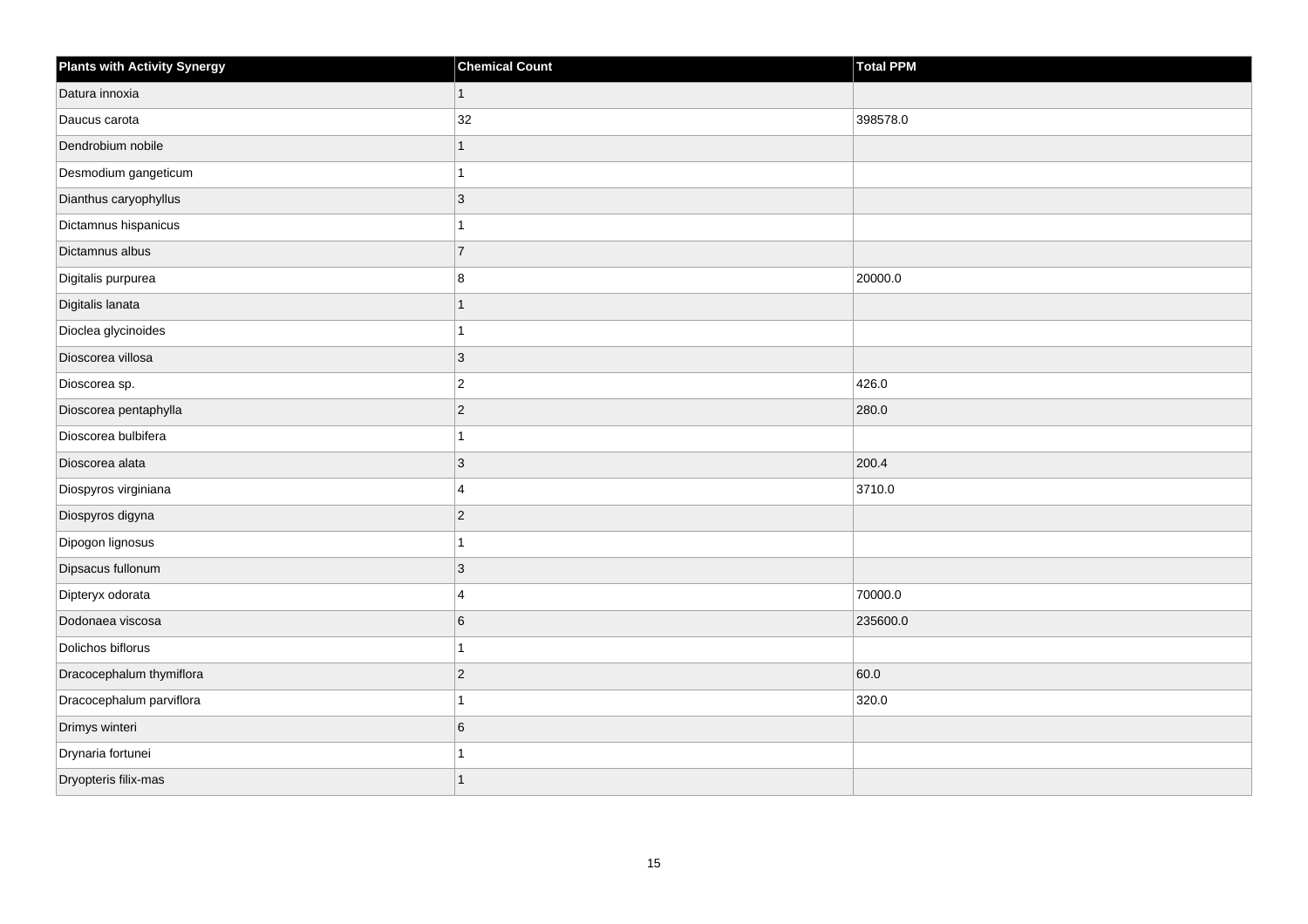| <b>Plants with Activity Synergy</b> | <b>Chemical Count</b>   | <b>Total PPM</b> |
|-------------------------------------|-------------------------|------------------|
| Duboisia myoporoides                | 3                       |                  |
| Duchesnea indica                    | $\overline{A}$          |                  |
| Dunbaria villosa                    | 1                       |                  |
| Durio zibethinus                    | $\overline{2}$          |                  |
| Echinacea spp                       | 14                      | 5970.4           |
| Echinacea purpurea                  | 6                       |                  |
| Echinacea pallida                   | $\mathbf 2$             |                  |
| Echinacea angustifolia              | 6                       |                  |
| Echinospartium horridum             | 1                       |                  |
| Elaeagnus umbellatus                | $\overline{c}$          |                  |
| Elaeagnus pungens                   | $\overline{\mathbf{c}}$ |                  |
| Elaeagnus commutata                 | $\overline{c}$          |                  |
| Elaeagnus angustifolia              | 8                       |                  |
| Elaeis guineensis                   | $\overline{4}$          |                  |
| Eleocharis dulcis                   | $\overline{2}$          |                  |
| Elettaria cardamomum                | $\overline{7}$          | 24962.0          |
| Eleutherococcus senticosus          | 15                      |                  |
| Elsholtzia polystachya              | $\overline{4}$          |                  |
| Elsholtzia pilosa                   | $\overline{1}$          |                  |
| Elsholtzia nipponica                | $\overline{1}$          |                  |
| Elsholtzia eriostachya              | $\overline{2}$          |                  |
| Elsholtzia cristata                 | $\overline{1}$          |                  |
| Elsholtzia blanda                   | $\overline{4}$          |                  |
| Elytrigia repens                    | $\overline{c}$          | 30000.0          |
| Ephedra spp                         | 1                       |                  |
| Ephedra sinica                      | 16                      | 1516.3           |
| Ephedra nevadensis                  | 1                       |                  |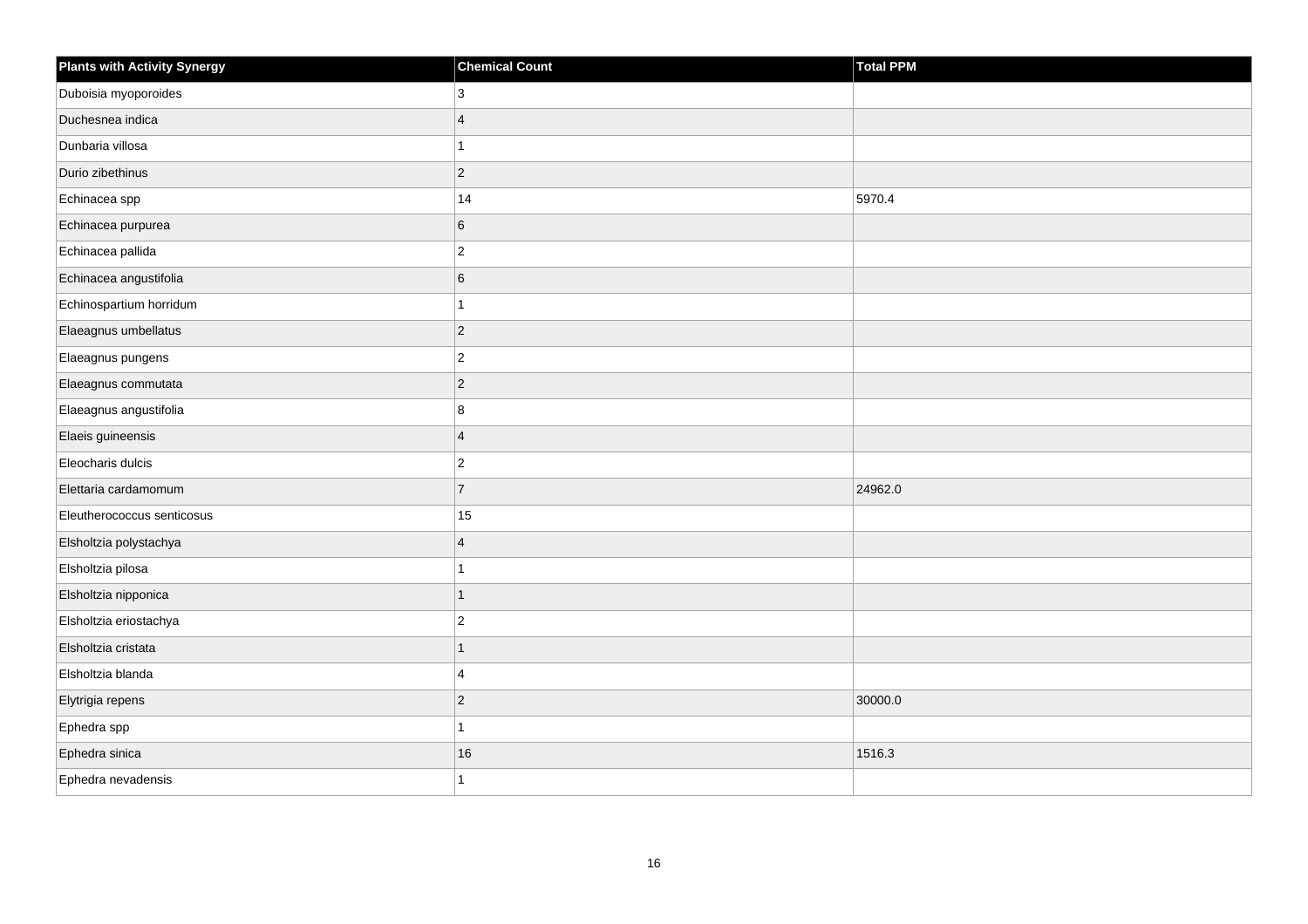| <b>Plants with Activity Synergy</b> | <b>Chemical Count</b>   | <b>Total PPM</b> |
|-------------------------------------|-------------------------|------------------|
| Ephedra gerardiana                  | 3                       |                  |
| Equisetum hyemale                   | $\overline{\mathbf{c}}$ |                  |
| Equisetum arvense                   | $20\,$                  | 8244.0           |
| Erinacea anthyllis                  | 1                       |                  |
| Eriobotrya japonica                 | 12                      | 1816.0           |
| Eriodictyon californicum            | 9                       |                  |
| Eriosema psoraleoides               | $\mathbf{1}$            |                  |
| Eriosema nutans                     |                         |                  |
| Eriosema glomeratum                 | $\overline{1}$          |                  |
| Eruca sativa                        | 4                       |                  |
| Eryngium floridanum                 | 1                       | 3916.0           |
| Erythrina sp                        | 1                       |                  |
| Erythrina fusca                     | $\overline{c}$          | 1810.0           |
| Erythrina crista-galli              | 1                       |                  |
| Erythrina berteroana                | $\overline{c}$          | 4708.0           |
| Erythroxylum novogranatense         | 1                       | 10000.0          |
| Erythroxylum coca                   | 9                       | 16244.0          |
| Eschscholzia californica            | 3                       | 55000.0          |
| Eucalyptus wandoo                   | $\overline{1}$          |                  |
| Eucalyptus viridis                  | 3                       |                  |
| Eucalyptus tetraptera               | $\mathbf{3}$            |                  |
| Eucalyptus tereticornis             | 4                       |                  |
| Eucalyptus stoatei                  | 3                       |                  |
| Eucalyptus sparsa                   | 3                       |                  |
| Eucalyptus sp                       | $\mathbf{1}$            |                  |
| Eucalyptus sideroxylon              | 4                       |                  |
| Eucalyptus siderophloia             | $\overline{4}$          |                  |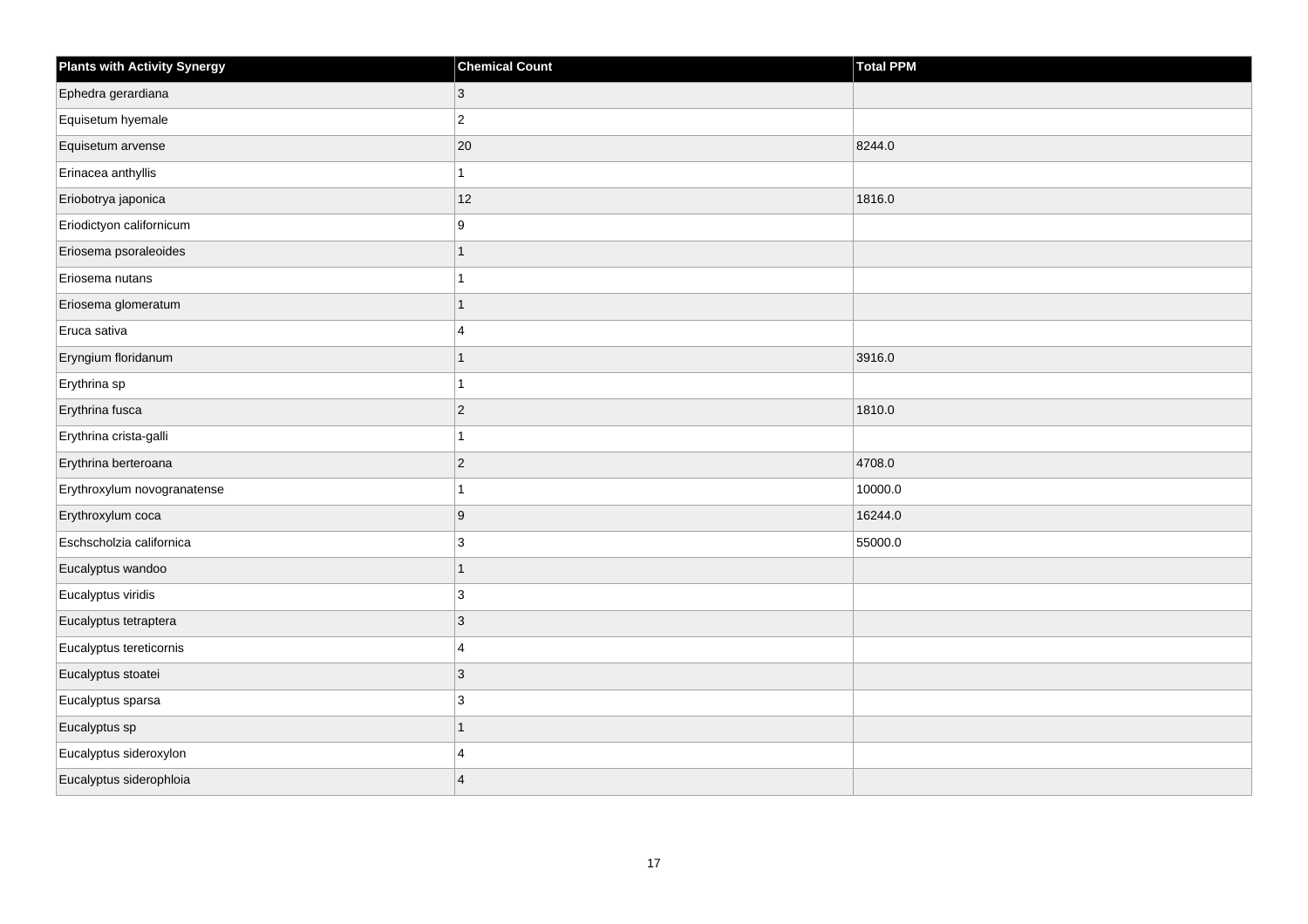| <b>Plants with Activity Synergy</b> | <b>Chemical Count</b>     | Total PPM |
|-------------------------------------|---------------------------|-----------|
| Eucalyptus saligna                  | 3                         |           |
| Eucalyptus punctata                 | $\overline{4}$            |           |
| Eucalyptus porosa                   | 3                         |           |
| Eucalyptus populnea                 | $\overline{4}$            |           |
| Eucalyptus polyanthemos             | $\overline{4}$            |           |
| Eucalyptus paniculata               | $\mathbf{1}$              |           |
| Eucalyptus oviformis                | $\overline{\mathbf{4}}$   |           |
| Eucalyptus odorata                  | $\mathbf{3}$              |           |
| Eucalyptus ochrophloia              | $\mathbf{3}$              |           |
| Eucalyptus occidentalis             | $\overline{4}$            |           |
| Eucalyptus nova-anglica             | $\mathbf 2$               |           |
| Eucalyptus moluccana                | $\overline{4}$            |           |
| Eucalyptus melliodora               | $\overline{4}$            |           |
| Eucalyptus melanophloia             | $\mathbf{3}$              |           |
| Eucalyptus maideni                  | $\overline{4}$            |           |
| Eucalyptus maculata                 | $\overline{4}$            |           |
| Eucalyptus macrorrhuncha            | $\mathbf{1}$              |           |
| Eucalyptus leucoxylon               | $\mathbf{3}$              |           |
| Eucalyptus largisparsa              | 3                         |           |
| Eucalyptus lansdowneana             | $\mathbf{3}$              |           |
| Eucalyptus intertexta               | 3                         |           |
| Eucalyptus incrassata               | $\mathsf 3$               |           |
| Eucalyptus grandis                  | $\overline{c}$            |           |
| Eucalyptus globulus                 | 23                        |           |
| Eucalyptus forrestiana              | $\mathbf{3}$              |           |
| Eucalyptus fasiculosa               | $\ensuremath{\mathsf{3}}$ |           |
| Eucalyptus erythrandra              | 3                         |           |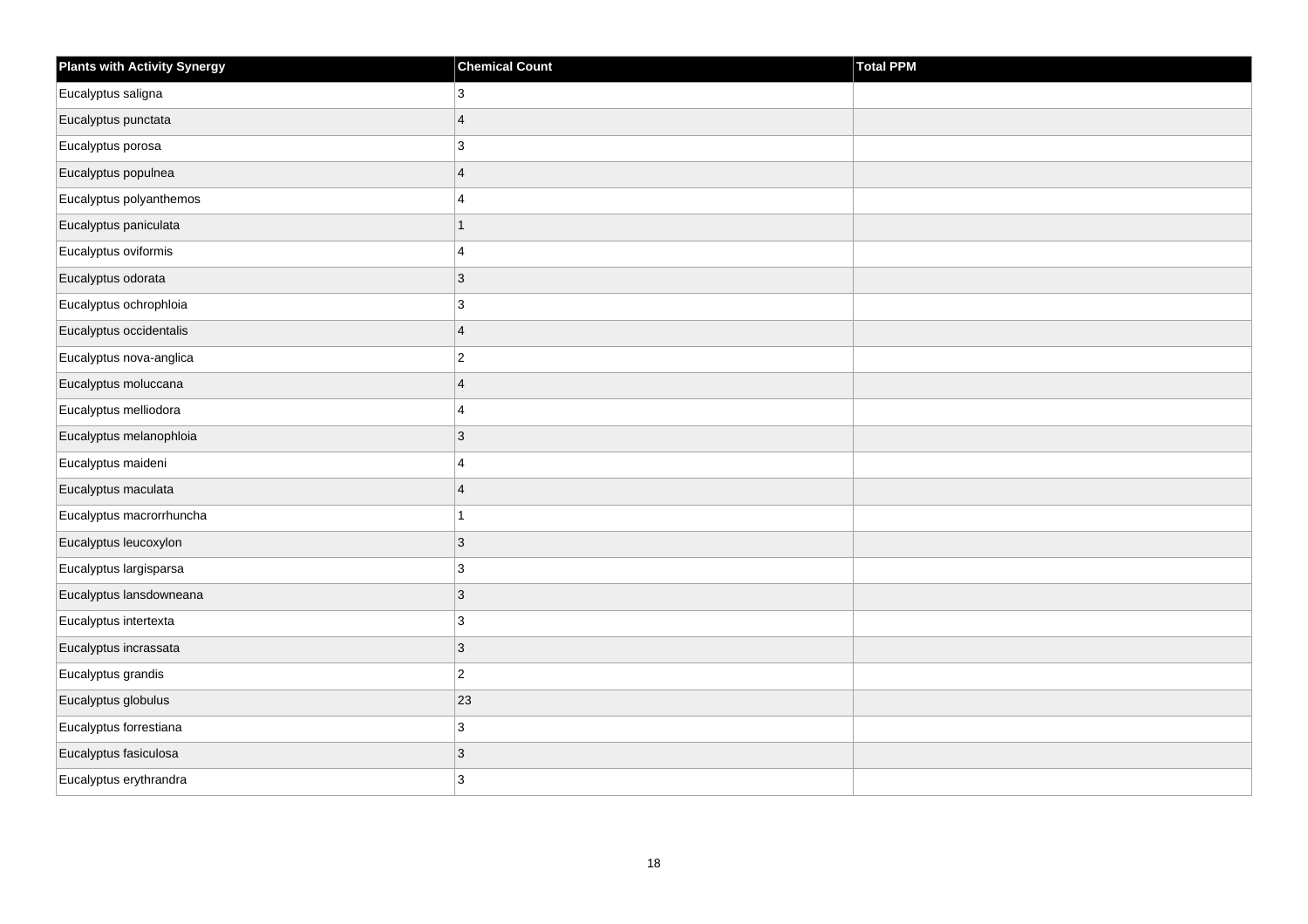| <b>Plants with Activity Synergy</b> | <b>Chemical Count</b>     | Total PPM |
|-------------------------------------|---------------------------|-----------|
| Eucalyptus dolichorhyncha           | $\mathbf{3}$              |           |
| Eucalyptus diversicolor             | $\overline{4}$            |           |
| Eucalyptus desquamata               | $\sqrt{3}$                |           |
| Eucalyptus dealbata                 | $\overline{4}$            |           |
| Eucalyptus cuprea                   | $\mathbf{3}$              |           |
| Eucalyptus cornea                   | $\mathbf{1}$              |           |
| Eucalyptus cladocalyx               | $\overline{4}$            |           |
| Eucalyptus citriodora               | 11                        | 3080.0    |
| Eucalyptus ceratocorys              | $\ensuremath{\mathsf{3}}$ |           |
| Eucalyptus camaldulensis            | $\overline{4}$            |           |
| Eucalyptus bridgesiana              | $\mathbf 2$               |           |
| Eucalyptus brassiana                | 5                         |           |
| Eucalyptus botryoides               | $\overline{4}$            |           |
| Eucalyptus bosistoana               | $\overline{4}$            |           |
| Eucalyptus blakelyi                 | $\overline{4}$            |           |
| Eucalyptus behriana                 | $\mathbf{3}$              |           |
| Eucalyptus astringens               | $\overline{4}$            |           |
| Eucalyptus angulosa                 | 3                         |           |
| Eucalyptus albens                   | $\overline{4}$            |           |
| Eucommia ulmoides                   | 8                         |           |
| Eugenia uniflora                    | $\vert$ 2                 |           |
| Eugenia floribunda                  | $\overline{c}$            |           |
| Eugenia brasiliensis                | $\mathbf 2$               |           |
| Euodia rutaecarpa                   | $\mathbf{1}$              |           |
| Euonymus atropurpureus              | $\sqrt{2}$                |           |
| Eupatorium triplinerve              | $\mathbf{1}$              |           |
| Eupatorium perfoliatum              | $\overline{7}$            |           |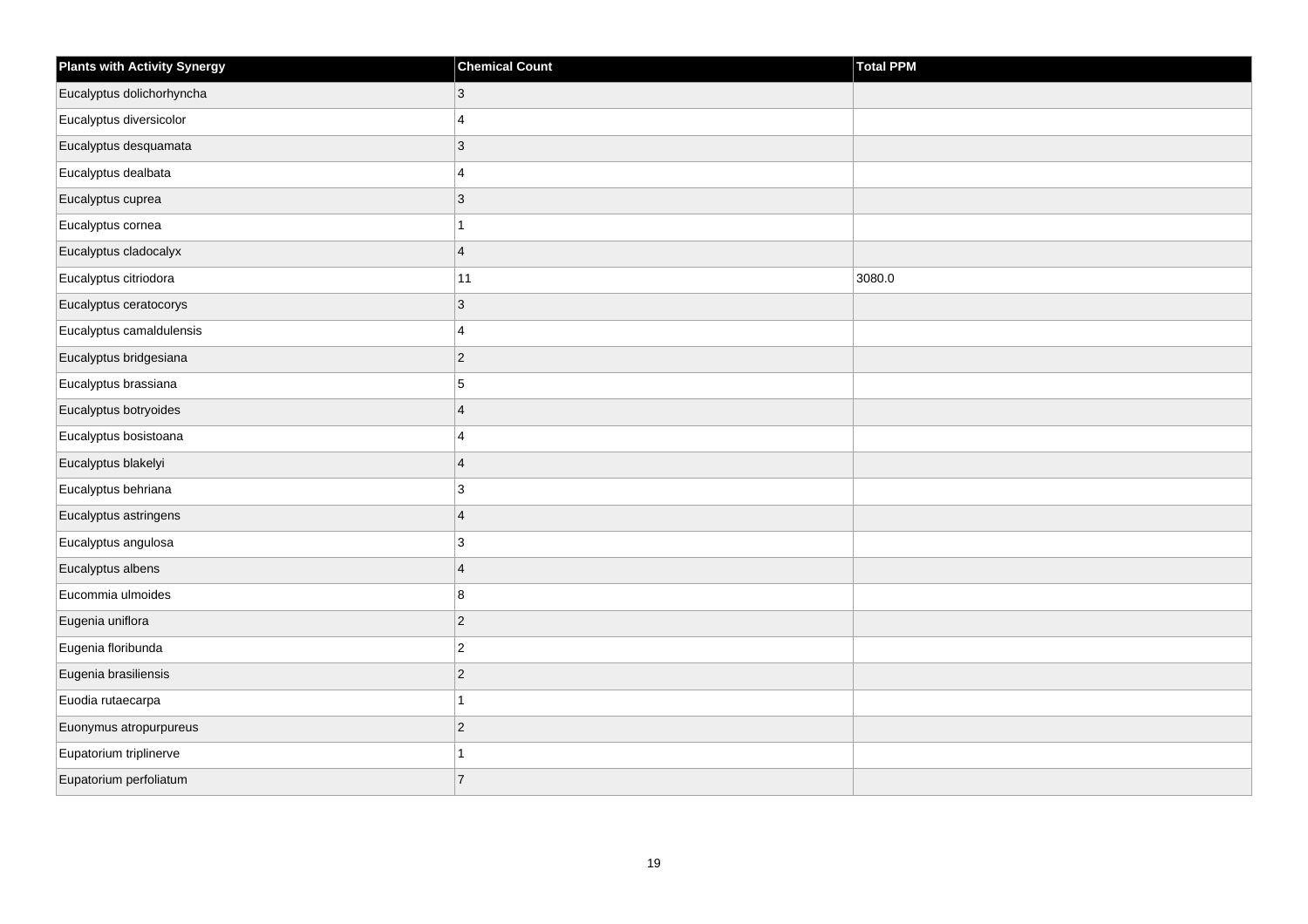| <b>Plants with Activity Synergy</b> | <b>Chemical Count</b>   | <b>Total PPM</b> |
|-------------------------------------|-------------------------|------------------|
| Eupatorium odoratum                 | $\overline{2}$          |                  |
| Euphorbia tirucalli                 | 3                       | 148000.0         |
| Euphorbia pulcherrima               | 3                       |                  |
| Euphorbia lathyris                  | $\overline{\mathbf{4}}$ |                  |
| Euphorbia hirta                     | $10$                    | 886.0            |
| Euphrasia officinalis               | 16                      | 280.2            |
| Fagopyrum esculentum                | 12                      | 489060.0         |
| Fallopia japonica                   | $\overline{7}$          | 753400.0         |
| Feijoa sellowiana                   | 1                       |                  |
| Ferula sumbul                       | $\mathbf{1}$            |                  |
| Ferula gummosa                      | 4                       |                  |
| Ferula assa-foetida                 | 5                       | 1200.0           |
| Ferula alliacea                     | 1                       |                  |
| Ficus carica                        | 23                      | 269308.0         |
| Filipendula ulmaria                 | 8                       |                  |
| Flemingia strobilifera              | $\mathbf{1}$            |                  |
| Foeniculum vulgare                  | 27                      | 36798.0          |
| Forsythia suspensa                  | 3                       | 2000.0           |
| Fragaria spp                        | $19$                    | 174804.0         |
| Frangula purshiana                  | 5                       | 91.0             |
| Frangula alnus                      | 5                       |                  |
| Fraxinus rhynchophylla              | $\overline{1}$          |                  |
| Fraxinus ornus                      | 1                       |                  |
| Fritillaria thunbergii              | $\overline{1}$          |                  |
| Fucus vesiculosus                   | 5                       | 595.6            |
| Galactia jussiaeana                 | $\overline{1}$          |                  |
| Galega officinalis                  | 5                       |                  |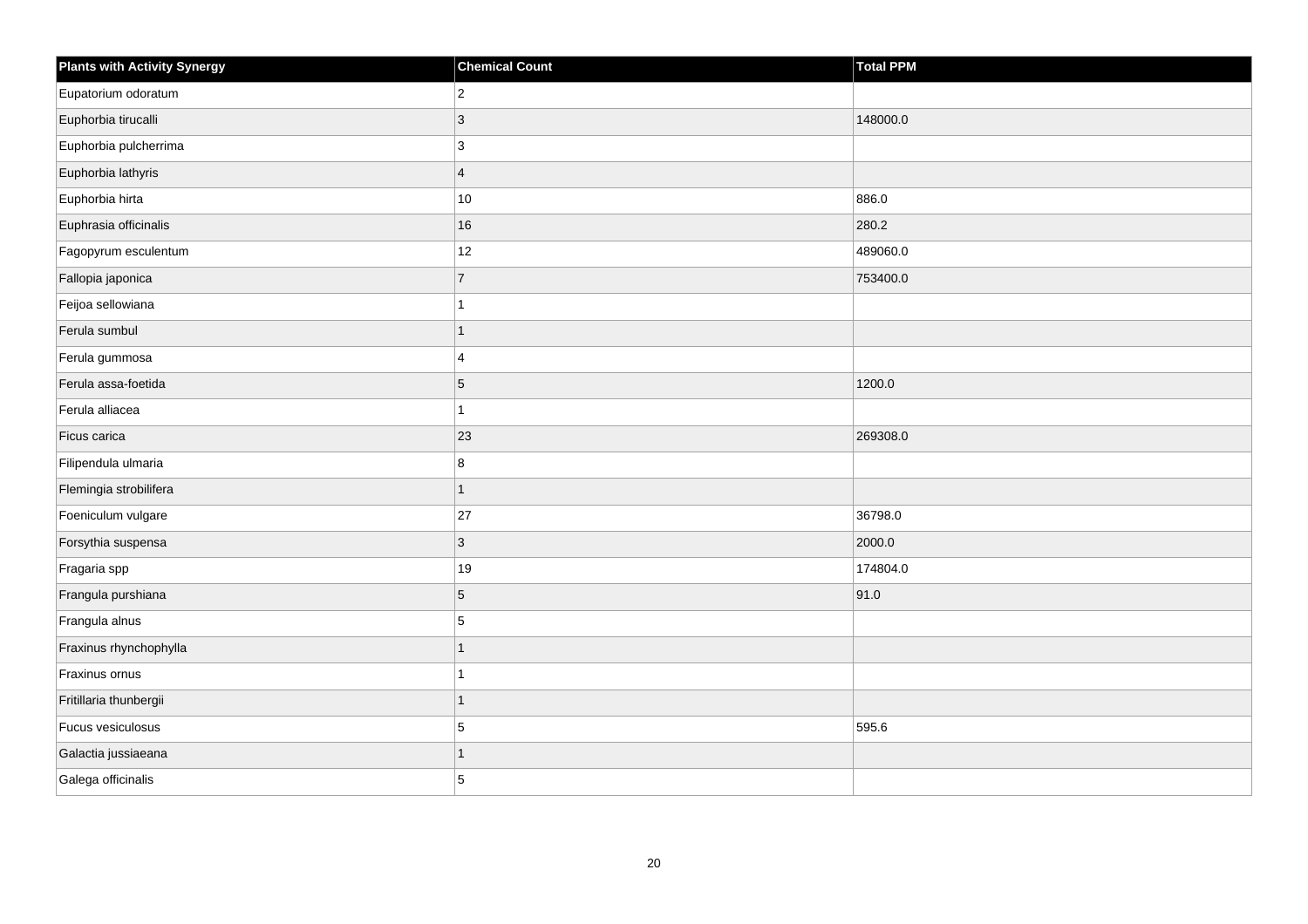| <b>Plants with Activity Synergy</b> | <b>Chemical Count</b>   | Total PPM |
|-------------------------------------|-------------------------|-----------|
| Galium odoratum                     | 5                       | 27000.0   |
| Ganoderma lucidum                   | $\overline{2}$          |           |
| Garcinia mangostana                 | $\overline{\mathbf{4}}$ |           |
| Gardenia jasminoides                | 9                       |           |
| Gastrodia elata                     | 1                       |           |
| Gaultheria procumbens               | 8                       |           |
| Gaultheria fragrantissima           | $ 2\rangle$             |           |
| Gelsemium sempervirens              | $\overline{c}$          |           |
| Genipa americana                    | $\overline{\mathbf{4}}$ | 2040.0    |
| Genista tinctoria                   | 3                       |           |
| Genista sp                          | 1                       |           |
| Genista rumelica                    | 1                       |           |
| Genista patula                      | 1                       |           |
| Genista ovata                       | 1                       |           |
| Genista lydia                       | 1                       |           |
| Genista germanica                   | 1                       |           |
| Genista clavata                     | 1                       |           |
| Gentiana lutea                      | 6                       | 366.0     |
| Geranium thunbergii                 | 11                      | 500000.0  |
| Geranium maculatum                  | 1                       |           |
| Ginkgo biloba                       | 21                      | 1098.0    |
| Glechoma hederacea                  | 13                      | 50384.0   |
| Gleditsia triacanthos               | 3                       |           |
| Glehnia littoralis                  | 4                       |           |
| Gliricidia sepium                   | $ 2\rangle$             | 6300.0    |
| Glycine wightii                     | 1                       |           |
| Glycine max                         | 25                      | 409495.2  |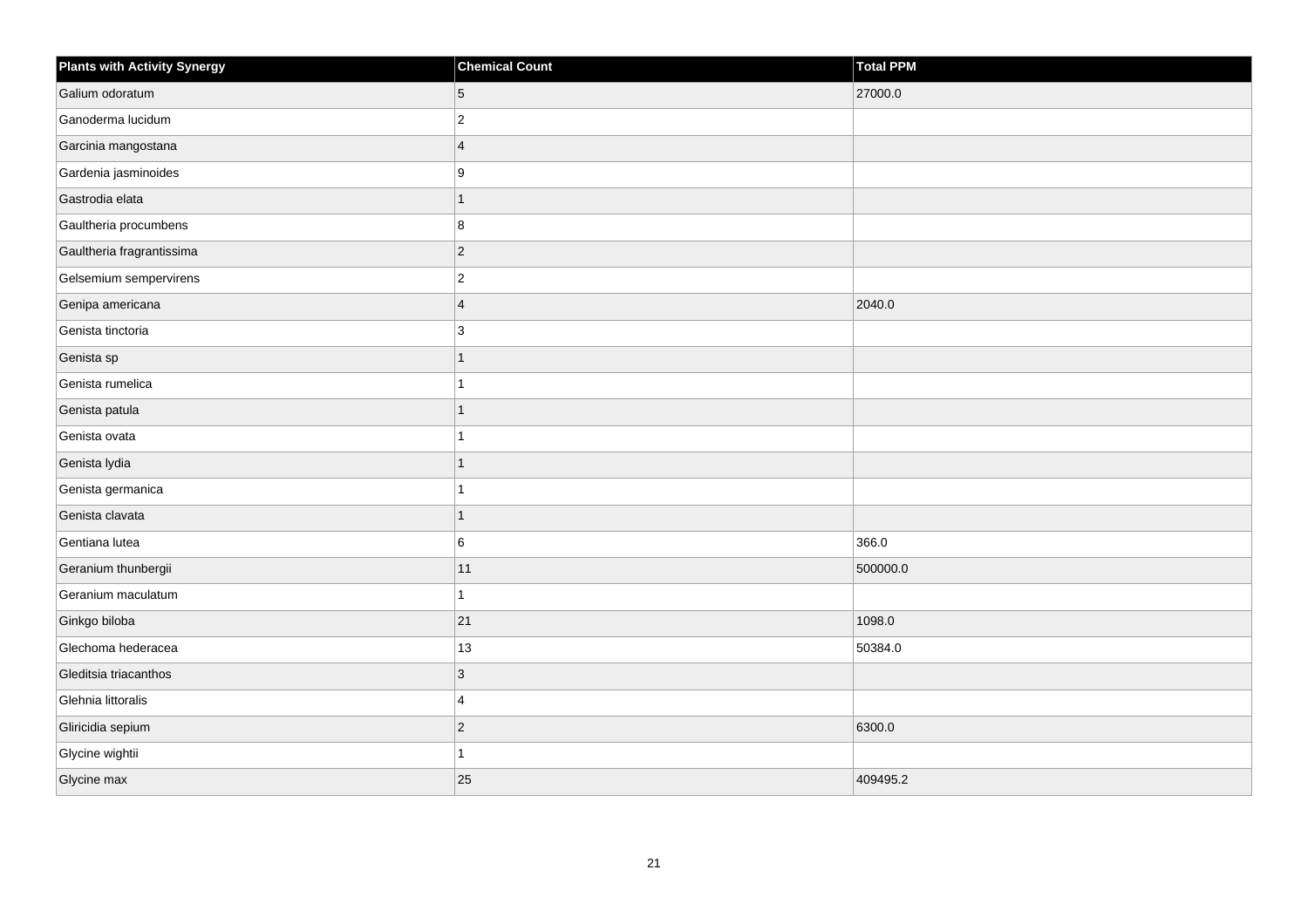| <b>Plants with Activity Synergy</b> | <b>Chemical Count</b> | Total PPM |
|-------------------------------------|-----------------------|-----------|
| Glycyrrhiza uralensis               | 12                    | 280000.0  |
| Glycyrrhiza glabra                  | 25                    | 835593.0  |
| Gnaphalium viscosum                 | 1                     |           |
| Gossypium sp                        | 8                     | 35480.0   |
| Guaiacum sp.                        | $\overline{2}$        |           |
| Guarea rusbyi                       | $\vert$ 2             |           |
| Guatteria discolor                  | 1                     |           |
| Guazuma ulmifolia                   | 1                     |           |
| Guazuma tomentosa                   | 3                     |           |
| Gymnema sylvestre                   | $\vert$ 2             |           |
| Haematoxylum campechianum           | 3                     |           |
| Hamamelis virginiana                | 6                     | 108800.0  |
| Hamelia patens                      | 1                     | 300000.0  |
| Hardenbergia violacea               | 1                     |           |
| Harpagophytum procumbens            | 12                    |           |
| Hedeoma reverchonii                 | $\vert$ 2             | 1658.0    |
| Hedeoma pulegioides                 | 3                     | 1440.0    |
| Hedeoma hispida                     | $\vert$ 2             | 400.0     |
| Hedeoma drummondii                  | $\vert$ 2             | 1284.0    |
| Hedera helix                        | 3                     |           |
| Hedychium flavum                    | 1                     |           |
| Heimia salicifolia                  | $\sqrt{2}$            |           |
| Helianthemum glomeratum             | $\mathbf{3}$          |           |
| Helianthus tuberosus                | $\vert$ 2             | 624.0     |
| Helianthus annuus                   | $18\,$                | 287100.4  |
| Helichrysum angustifolium           | $\overline{4}$        |           |
| Heliotropium indicus                | 1                     |           |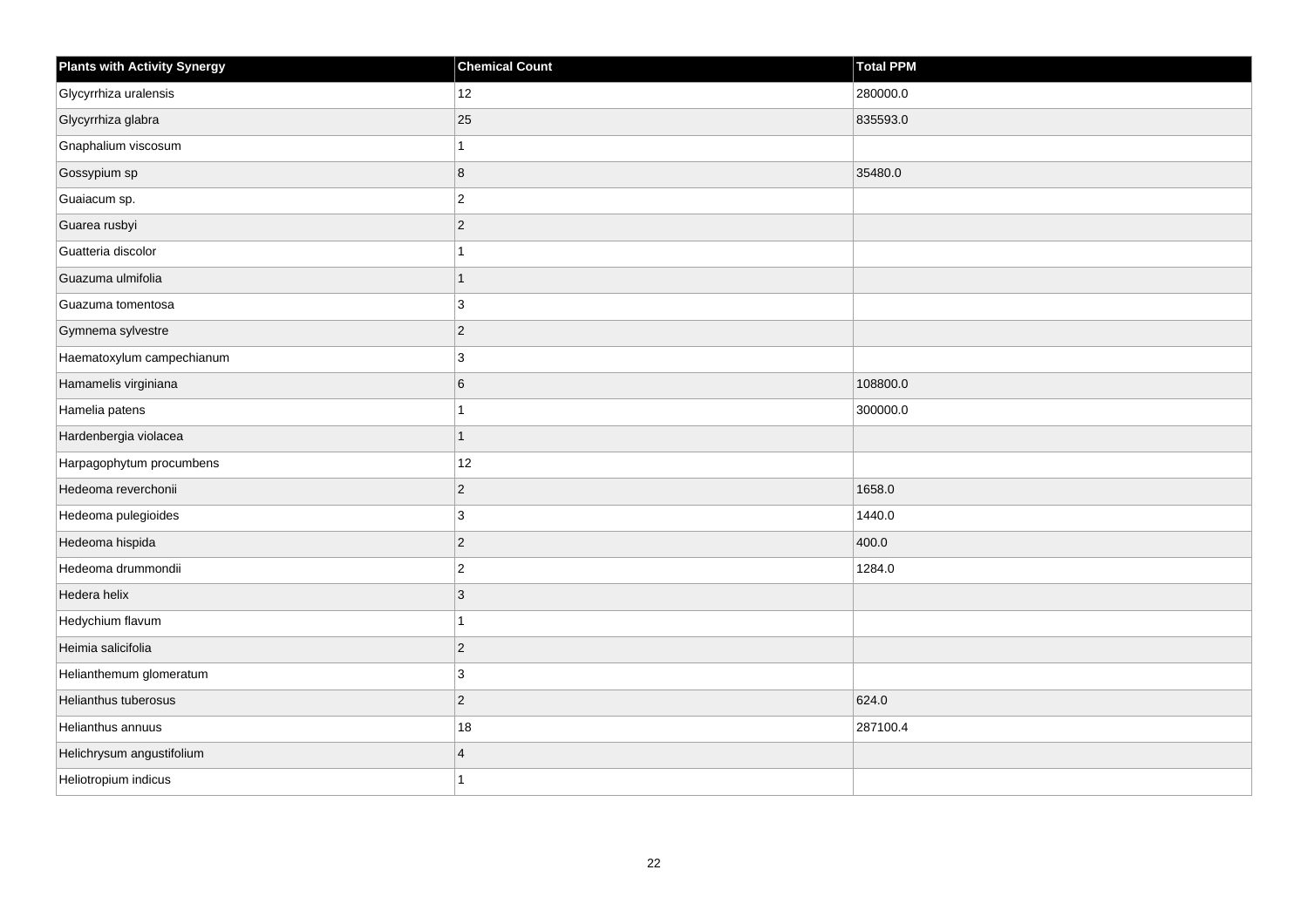| <b>Plants with Activity Synergy</b> | <b>Chemical Count</b> | Total PPM          |
|-------------------------------------|-----------------------|--------------------|
| Hemidesmus indicus                  | 3                     |                    |
| Heracleum sphondylium               |                       |                    |
| Heracleum laciniatum                | 1                     |                    |
| Hesperis matronalis                 | 3                     |                    |
| Hibiscus syriacus                   | 1                     |                    |
| Hibiscus sabdariffa                 | 15                    | 469201.0           |
| Hibiscus rosa-sinensis              | 3                     |                    |
| Hierochloe odorata                  | $\overline{c}$        |                    |
| Hippophae rhamnoides                | 10                    |                    |
| Holarrhena pubescens                | 5                     | 22800.0            |
| Hordeum vulgare                     | 15                    | 8568.0             |
| Houttuynia cordata                  | 6                     |                    |
| Humulus lupulus                     | 21                    | 287688.8           |
| Huperzia spp                        |                       |                    |
| Hura crepitans                      | $\overline{c}$        |                    |
| Hyacinthus orientalis               | 5                     | 28.060000000000002 |
| Hydnocarpus wightiana               | 3                     |                    |
| Hydnocarpus kurzii                  |                       |                    |
| Hydrangea paniculata                | $\overline{2}$        | 82000.0            |
| Hydrangea arborescens               | 6                     |                    |
| Hydrastis canadensis                | 3                     | 1367.9             |
| Hylocereus undatus                  | $\mathbf{3}$          |                    |
| Hylocereus guatemalensis            | $\overline{c}$        |                    |
| Hyoscyamus niger                    | 4                     |                    |
| Hypericum perforatum                | 29                    | 43390.0            |
| Hyptis verticillata                 |                       |                    |
| Hyptis suaveolens                   | $\overline{2}$        | 780.0              |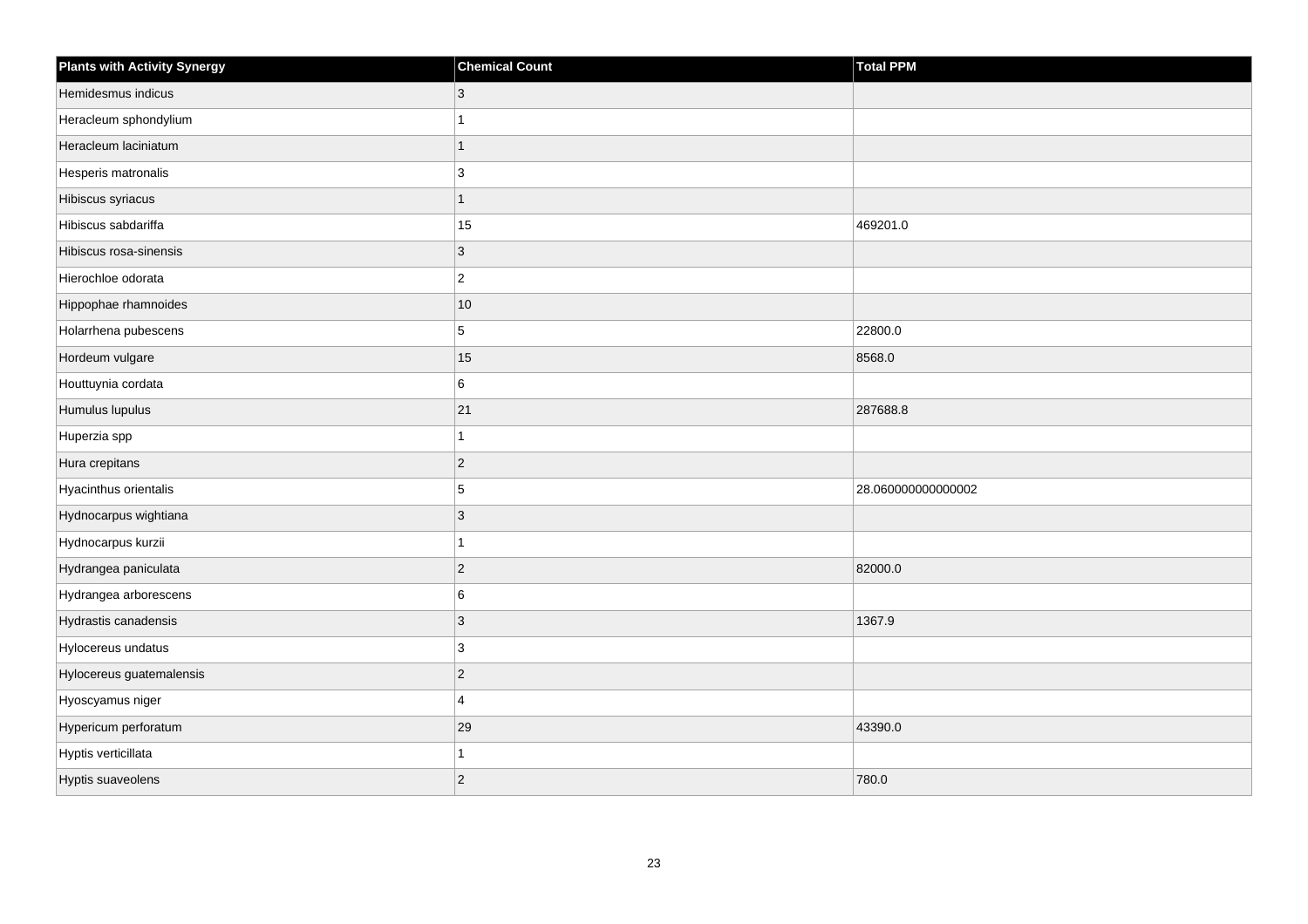| <b>Plants with Activity Synergy</b> | <b>Chemical Count</b> | Total PPM |
|-------------------------------------|-----------------------|-----------|
| Hyptis dilatata                     | $\vert$ 2             |           |
| Hyptis capitata                     | 1                     |           |
| Hyssopus officinalis                | 11                    | 183562.0  |
| Ilex paraguariensis                 | 6                     | 358000.0  |
| Illicium verum                      | $\overline{7}$        | 12540.0   |
| Inga feuillei                       | $\overline{1}$        |           |
| Inga edulis                         | $\vert$ 2             |           |
| Inonotus obliquus                   | $\mathbf{1}$          |           |
| Inula helenium                      | $\overline{7}$        |           |
| Ipomoea purga                       | $ 2\rangle$           | 80000.0   |
| Ipomoea batatas                     | 6                     | 72482.0   |
| Ipomoea aquatica                    | 3                     | 30800.0   |
| Iris x germanica                    | 6                     | 19860.0   |
| Iris versicolor                     | $\mathbf{1}$          |           |
| Isanthus brachiatus                 | $\vert$ 2             | 156.0     |
| Isatis tinctoria                    | $ 3\rangle$           |           |
| Isodon grandifolius                 | 1                     |           |
| Jasminum officinale                 | $\overline{4}$        | 20.0      |
| Jateorhiza palmata                  | $\mathbf{1}$          |           |
| Jatropha gossypifolia               | $ 3\rangle$           |           |
| Jatropha curcas                     | $ 2\rangle$           | 374000.0  |
| Juglans regia                       | $16\,$                | 1771366.0 |
| Juglans nigra                       | 14                    | 294005.2  |
| Juglans cinerea                     | $\mathbf{1}$          |           |
| Juncus effusus                      | $ 2\rangle$           |           |
| Juniperus virginiana                | $\overline{4}$        | 172000.0  |
| Juniperus sabina                    | $ 2\rangle$           |           |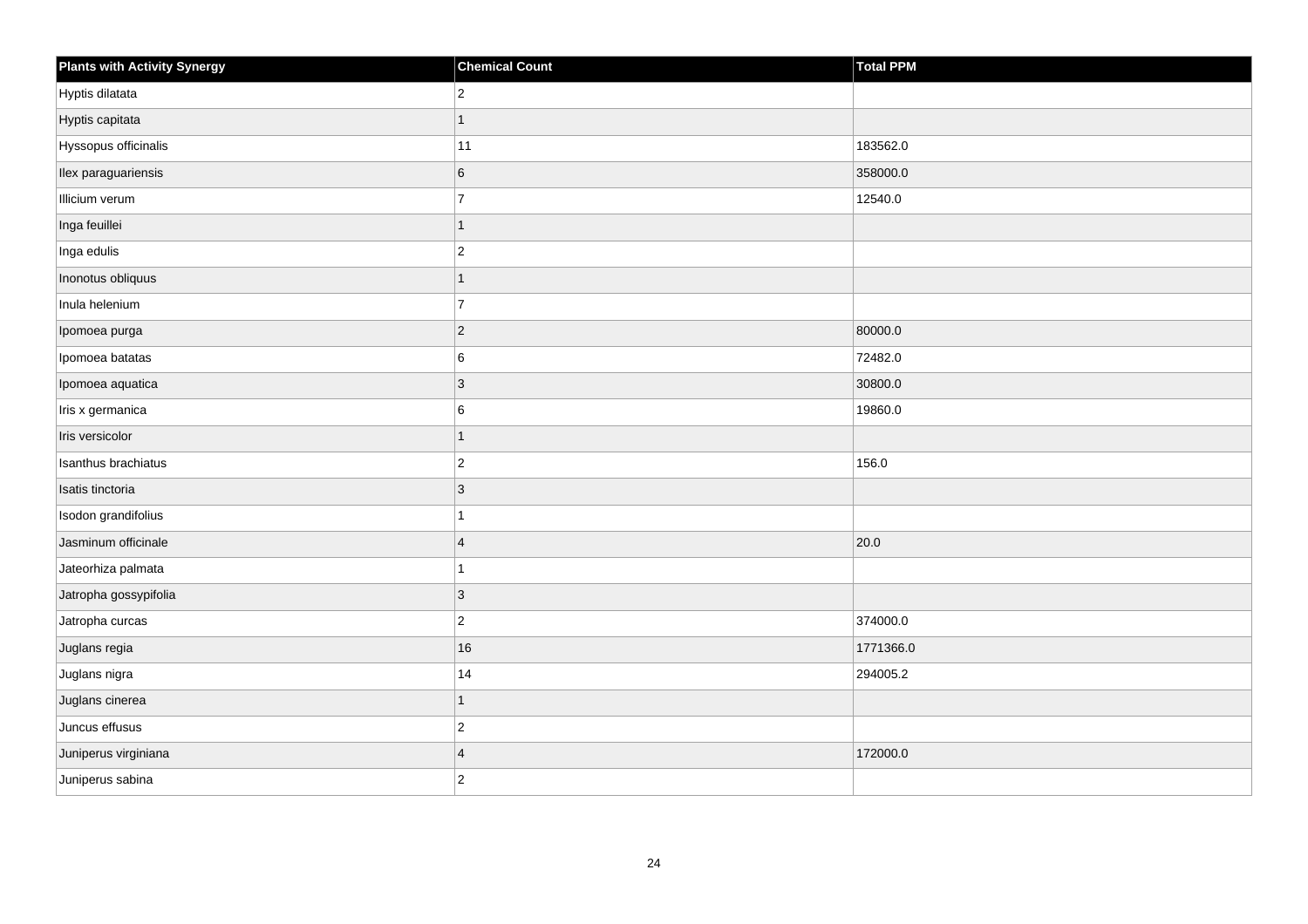| <b>Plants with Activity Synergy</b> | <b>Chemical Count</b> | Total PPM |
|-------------------------------------|-----------------------|-----------|
| Juniperus oxycedrus                 | $\mathbf{1}$          | 90.0      |
| Juniperus communis                  | 26                    | 125644.2  |
| Justicia pectoralis                 | $\overline{4}$        | 4090.0    |
| Justicia gendarussa                 | 1                     |           |
| Justicia adhatoda                   | 1                     |           |
| Kalanchoe spathulata                | $ 2\rangle$           |           |
| Kalanchoe pinnata                   | 7                     |           |
| Kalanchoe gastonis-bonnieri         | $ 2\rangle$           |           |
| Kalmia latifolia                    | $ 3\rangle$           |           |
| Kennedia rubicunda                  | 1                     |           |
| Kennedia procurrens                 | 1                     |           |
| Kennedia nigricans                  | 1                     |           |
| Kennedia coccinea                   | 1                     |           |
| Krameria triandra                   | 3                     |           |
| Lablab purpureus                    | $ 2\rangle$           | 2264.08   |
| Laburnum anagyroides                | 1                     |           |
| Laburnum alpinum                    | 1                     |           |
| Lactuca virosa                      | 3                     |           |
| Lactuca scariola                    | $\overline{4}$        |           |
| Lactuca sativa                      | 10                    | 7658.0    |
| Lagenaria siceraria                 | 3                     | 425190.0  |
| Lagerstroemia indica                | $\vert$ <sub>2</sub>  |           |
| Lagochilus inebrians                | 1                     | 80000.0   |
| Lantana camara                      | 5                     |           |
| Larrea tridentata                   | $ 3\rangle$           | 1796.0    |
| Laurus nobilis                      | 21                    | 40310.0   |
| Lavandula x intermedia              | 5                     | 10410.0   |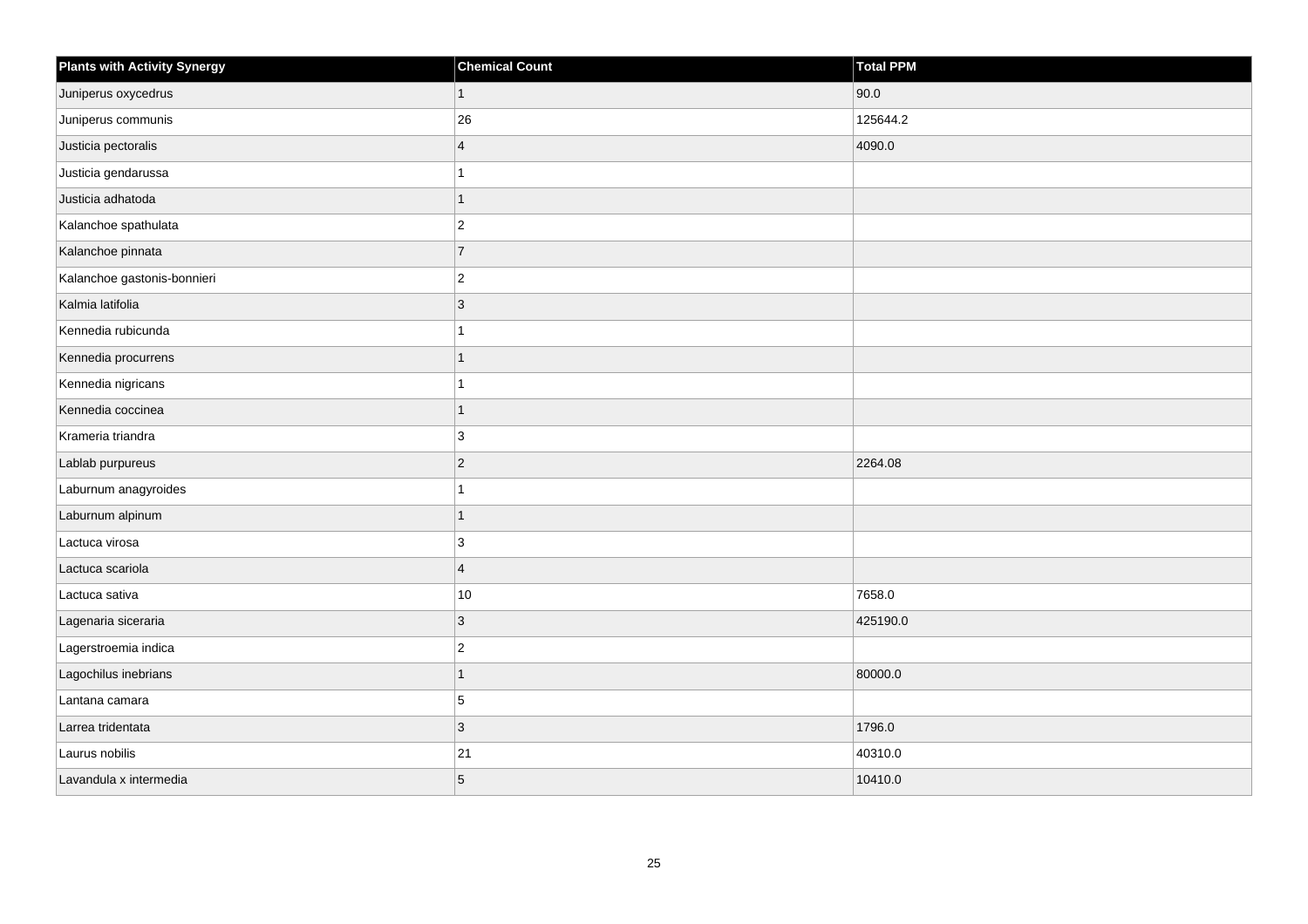| <b>Plants with Activity Synergy</b> | <b>Chemical Count</b> | <b>Total PPM</b> |
|-------------------------------------|-----------------------|------------------|
| Lavandula x hybrida                 | $\overline{2}$        |                  |
| Lavandula sp                        |                       |                  |
| Lavandula latifolia                 | 6                     | 52804.0          |
| Lavandula angustifolia              | 9                     | 281000.0         |
| Lawsonia inermis                    | $\overline{7}$        |                  |
| Ledum palustre                      | $\overline{3}$        |                  |
| Lembotropis emerifolia              |                       |                  |
| Lens culinaris                      | 6                     | 1384.0           |
| Leonotis leonurus                   |                       |                  |
| Leonurus cardiaca                   | 9                     | 180090.0         |
| Lepechinia urbanii                  |                       |                  |
| Lepechinia meyenii                  | 1                     |                  |
| Lepechinia hastata                  | $\overline{2}$        |                  |
| Lepechinia calycina                 | $\overline{2}$        | 400.0            |
| Lepidium sativum                    | 5                     | 17864.0          |
| Lepidium meyenii                    | $\overline{4}$        |                  |
| Leptospermum scoparium              | $\overline{c}$        |                  |
| Lespedeza cyrtobotrya               | 1                     |                  |
| Levisticum officinale               | 12                    | 324.0            |
| Licania platypus                    | $\overline{c}$        |                  |
| Ligustrum vulgare                   | $\overline{a}$        | 970000.0         |
| Ligustrum lucidum                   | $\overline{4}$        |                  |
| Ligustrum japonicum                 | 11                    |                  |
| Limonia acidissima                  | $\overline{4}$        |                  |
| Lindera benzoin                     | 3                     |                  |
| Linum usitatissimum                 | $11$                  | 200010.642       |
| Lippia graveolens                   |                       | 310.0            |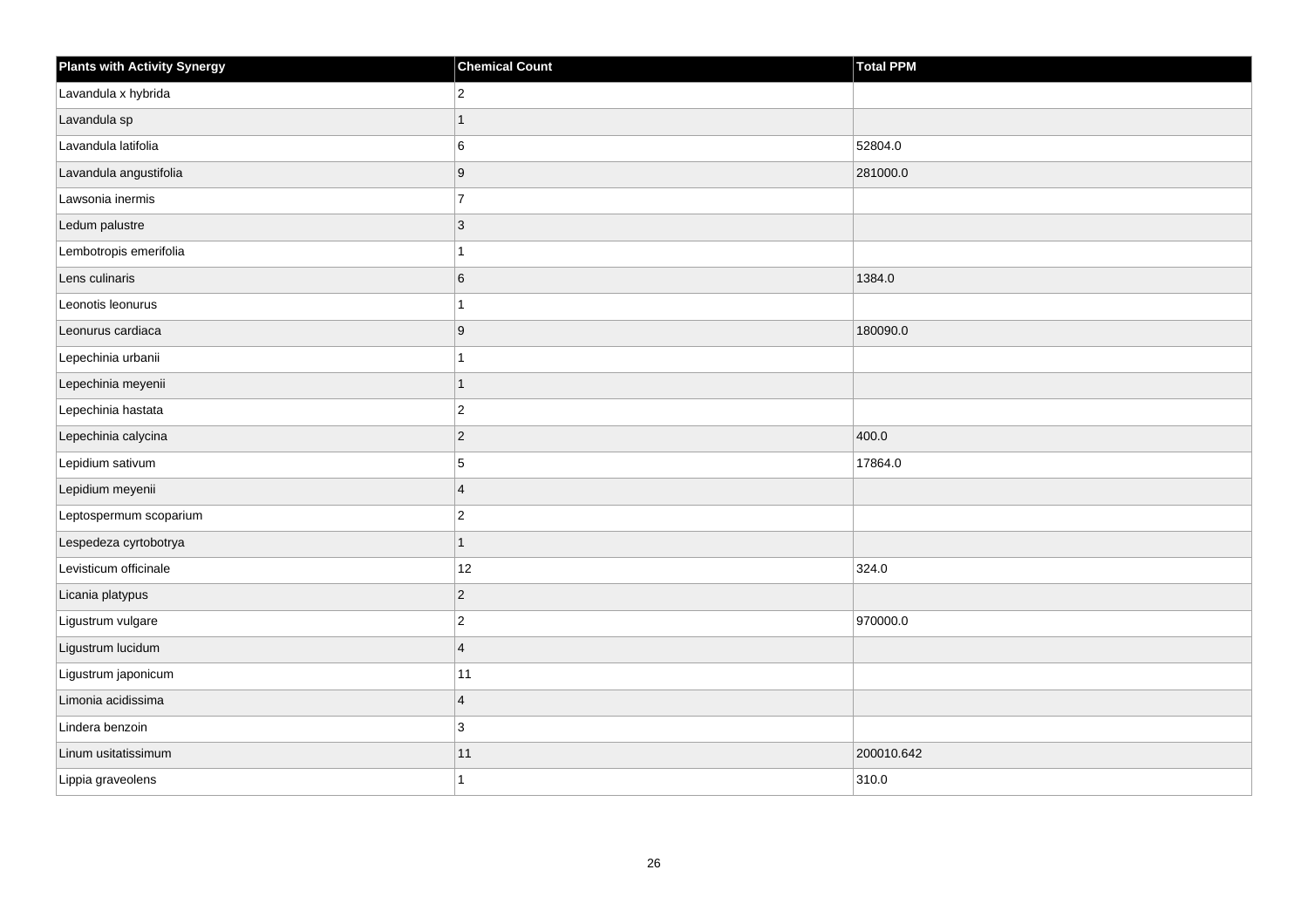| <b>Plants with Activity Synergy</b> | <b>Chemical Count</b> | Total PPM |
|-------------------------------------|-----------------------|-----------|
| Lippia dulcis                       | $\mathbf{1}$          |           |
| Lippia alba                         | 1                     |           |
| Liquidambar styraciflua             | $\overline{7}$        | 460000.0  |
| Liquidambar orientalis              | $\overline{4}$        | 300000.0  |
| Litsea glaucescens                  | $ 2\rangle$           |           |
| Lobelia inflata                     | $\vert$ 2             | 4611.5    |
| Lonicera japonica                   | $\overline{5}$        | 880000.0  |
| Ludwigia perennis                   | 1                     |           |
| Ludwigia adscendens                 | 1                     |           |
| Luffa aegyptiaca                    | $\vert$ 2             | 25926.0   |
| Lupinus perennis                    | $\mathbf{1}$          |           |
| Lupinus mutabilis                   | 1                     | 5.0       |
| Lupinus luteus                      | $\overline{1}$        |           |
| Lupinus albus                       | 3                     |           |
| Lycium chinense                     | 8                     | 2394.0    |
| Lycium barbarum                     | $\overline{4}$        |           |
| Lycopersicon esculentum             | 22                    | 116524.0  |
| Lycopodium selago                   | $\overline{2}$        |           |
| Lycopodium lucidulum                | 1                     |           |
| Lycopodium clavatum                 | $\overline{5}$        |           |
| Lycopus virginicus                  | 9                     | 80.0      |
| Lycopus uniflorus                   | $\vert$ 2             | 384.0     |
| Lycopus europeus                    | $\bf 8$               | 76400.0   |
| Lygos raetum                        | 1                     |           |
| Lygos monosperma                    | $\overline{1}$        |           |
| Lythrum salicaria                   | 6                     | 914000.0  |
| Maackia amurensis                   | 1                     |           |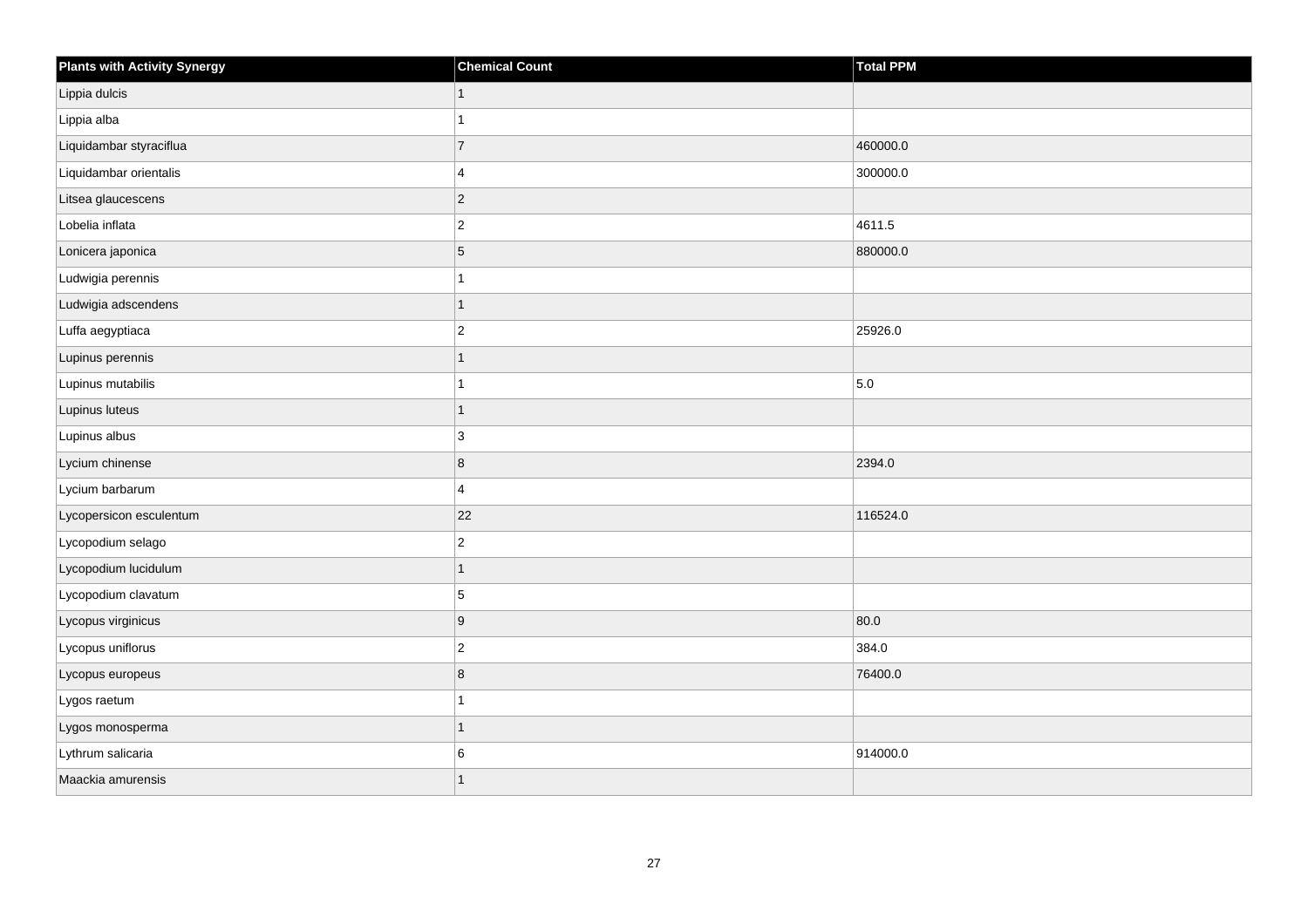| <b>Plants with Activity Synergy</b> | <b>Chemical Count</b> | Total PPM |
|-------------------------------------|-----------------------|-----------|
| Macadamia spp                       | $\overline{2}$        |           |
| Maclura pomifera                    | 11                    |           |
| Macroptylium martii                 |                       |           |
| Macroptylium lathyroides            | 1                     |           |
| Macroptylium bracteatum             |                       |           |
| Macroptylium atropurpureum          |                       |           |
| Macrotyloma uniflora                |                       |           |
| Macrotyloma axillare                | 1                     |           |
| Magnolia officinalis                | 3                     |           |
| Magnolia kobus                      | 6                     | 1000.0    |
| Magnolia fargesii                   |                       |           |
| Magnolia denudata                   | 6                     |           |
| Mahonia repens                      | 1                     |           |
| Mahonia aquifolium                  | 1                     |           |
| Malpighia glabra                    | $\overline{2}$        | 344600.0  |
| Malus domestica                     | 26                    | 137984.0  |
| Malva sylvestris                    | 3                     | 6490.0    |
| Malva parviflora                    | 1                     | 9490.0    |
| Malva neglecta                      | $\overline{c}$        | 2350.0    |
| Mammea americana                    | 3                     |           |
| Mandragora officinarum              |                       |           |
| Mangifera indica                    | 8                     | 490860.0  |
| Manihot esculenta                   | $\overline{2}$        | 23360.0   |
| Manilkara zapota                    | 3                     |           |
| Maranta arundinacea                 | $\overline{7}$        | 430.0     |
| Marrubium vulgare                   | 15                    | 142400.0  |
| Marsdenia reichenbachii             |                       |           |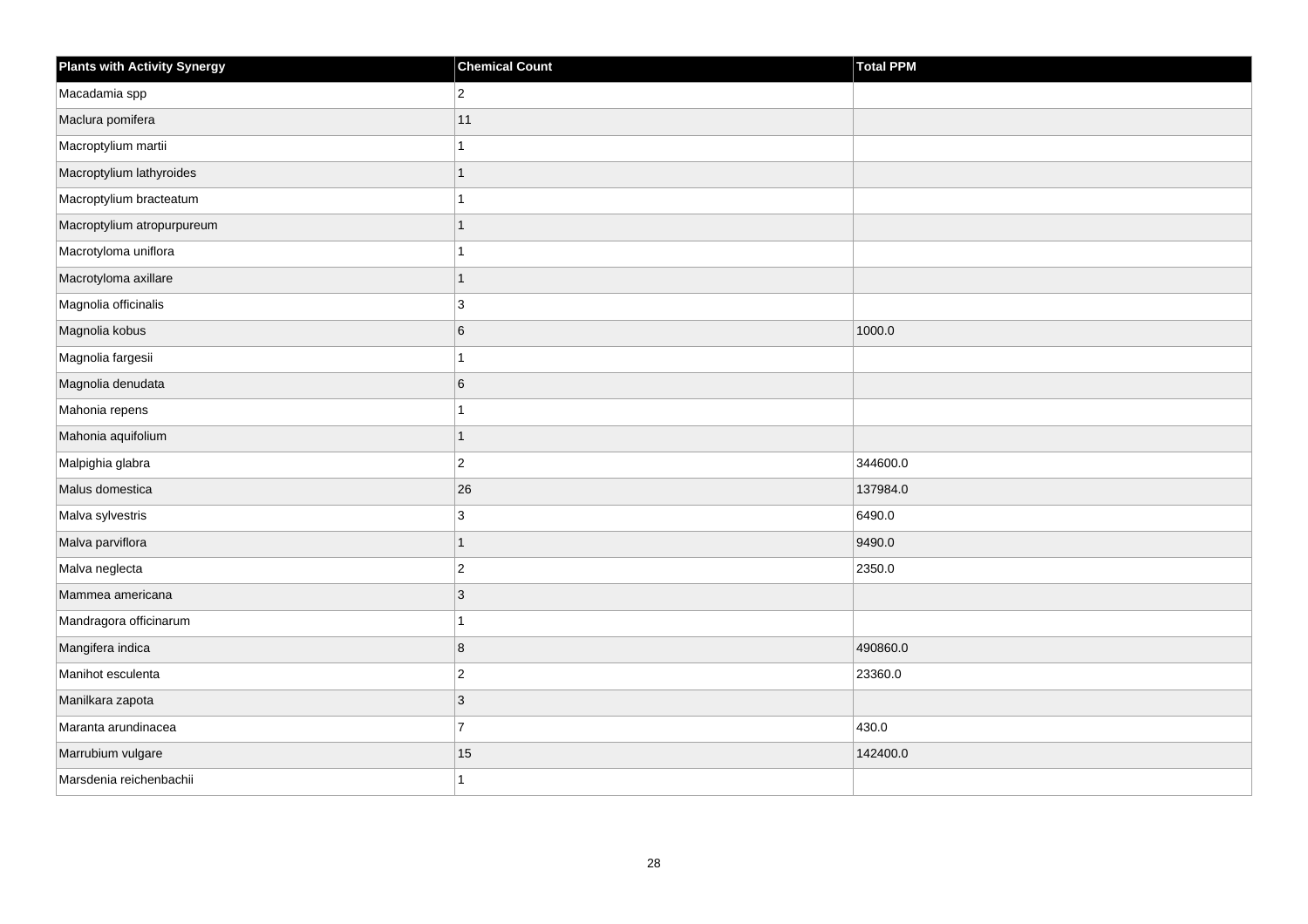| <b>Plants with Activity Synergy</b> | <b>Chemical Count</b> | <b>Total PPM</b>   |
|-------------------------------------|-----------------------|--------------------|
| Matricaria recutita                 | 12                    |                    |
| Mauritia flexuosa                   |                       |                    |
| Medicago sativa                     | 26                    | 68136.0            |
| Melaleuca viridiflora               | $\overline{2}$        |                    |
| Melaleuca linariifolia              |                       |                    |
| Melaleuca leucadendra               | 4                     |                    |
| Melaleuca cajuputi                  | 1                     |                    |
| Melaleuca bracteata                 | 4                     |                    |
| Melaleuca alternifolia              | $\overline{3}$        |                    |
| Melia azedarach                     | 13                    | 520000.0           |
| Melicoccus bijugatas                | 3                     |                    |
| Melilotus officinalis               | 9                     | 4000.0             |
| Melilotus indica                    | 1                     |                    |
| Melilotus alba                      |                       | 24000.0            |
| Melissa officinalis                 | 11                    | 55400.0            |
| Mentha x rotundifolia               | $\overline{7}$        | 72200.0            |
| Mentha x piperita                   | 17                    | 124735.48000000001 |
| Mentha spicata                      | 14                    | 131435.0           |
| Mentha sp                           | 1                     |                    |
| Mentha pulegium                     | 6                     | 146536.0           |
| Mentha longifolia                   | 6                     | 4940.0             |
| Mentha arvensis var. piperascens    | $\overline{7}$        | 61426.0            |
| Mentha aquatica                     | 8                     | 203428.0           |
| Menyanthes trifoliata               | $13$                  | 64094.0            |
| Mercurialis annua                   | 3                     | 112000.0           |
| Micromeria varia                    |                       |                    |
| Micromeria thymifolia               | $\overline{2}$        |                    |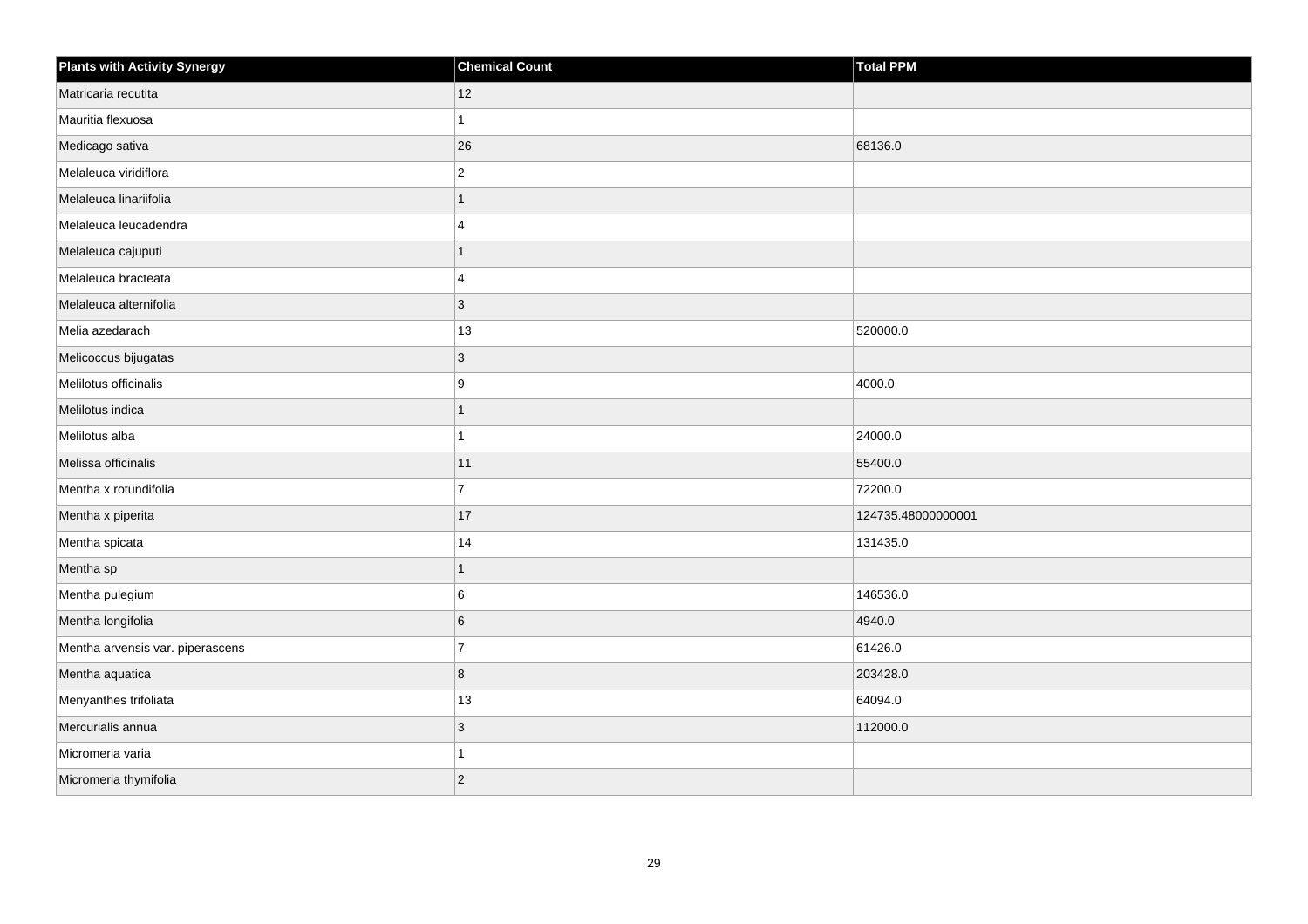| Plants with Activity Synergy | <b>Chemical Count</b> | <b>Total PPM</b> |
|------------------------------|-----------------------|------------------|
| Micromeria teneriffae        | $\mathbf 2$           |                  |
| Micromeria myrtifolia        | $\mathbf{3}$          |                  |
| Micromeria juliana           | $\overline{c}$        |                  |
| Micromeria fruticosa         | $\overline{4}$        |                  |
| Micromeria dalmatica         | 1                     |                  |
| Micromeria croatica          | $\vert$ 2             |                  |
| Micromeria congesta          | 3                     |                  |
| Mimosa pudica                | $\overline{4}$        | 207000.0         |
| Mimulus glabratus            | $\overline{2}$        | 5052.0           |
| Minthostachys mollis         | $\vert$ 2             |                  |
| Mirabilis jalapa             | $\mathbf{1}$          |                  |
| Mitchella repens             | $ 3\rangle$           |                  |
| Mitragyna speciosa           | $\overline{c}$        | 300.0            |
| Moghania macrophylla         | $\mathbf{1}$          |                  |
| Moldavica thymiflora         | $\overline{2}$        |                  |
| Moldavica parviflora         | $\mathbf{1}$          |                  |
| Momordica charantia          | 6                     | 98414.0          |
| Monarda russeliana           | $\overline{1}$        | 208.0            |
| Monarda punctata             | $\mathbf{1}$          | 5748.0           |
| Monarda media                | $\vert$ 2             | 3248.0           |
| Monarda lindheimeri          | $\overline{2}$        | 220.0            |
| Monarda fistulosa            | $\mathbf{3}$          | 44898.0          |
| Monarda didyma               | 6                     | 39810.0          |
| Monarda clinopodia           | $\vert$ 2             | 594.0            |
| Monarda citriodora           | 3                     | 208.0            |
| Morinda citrifolia           | 13                    | 6379.0           |
| Moringa oleifera             | 9                     |                  |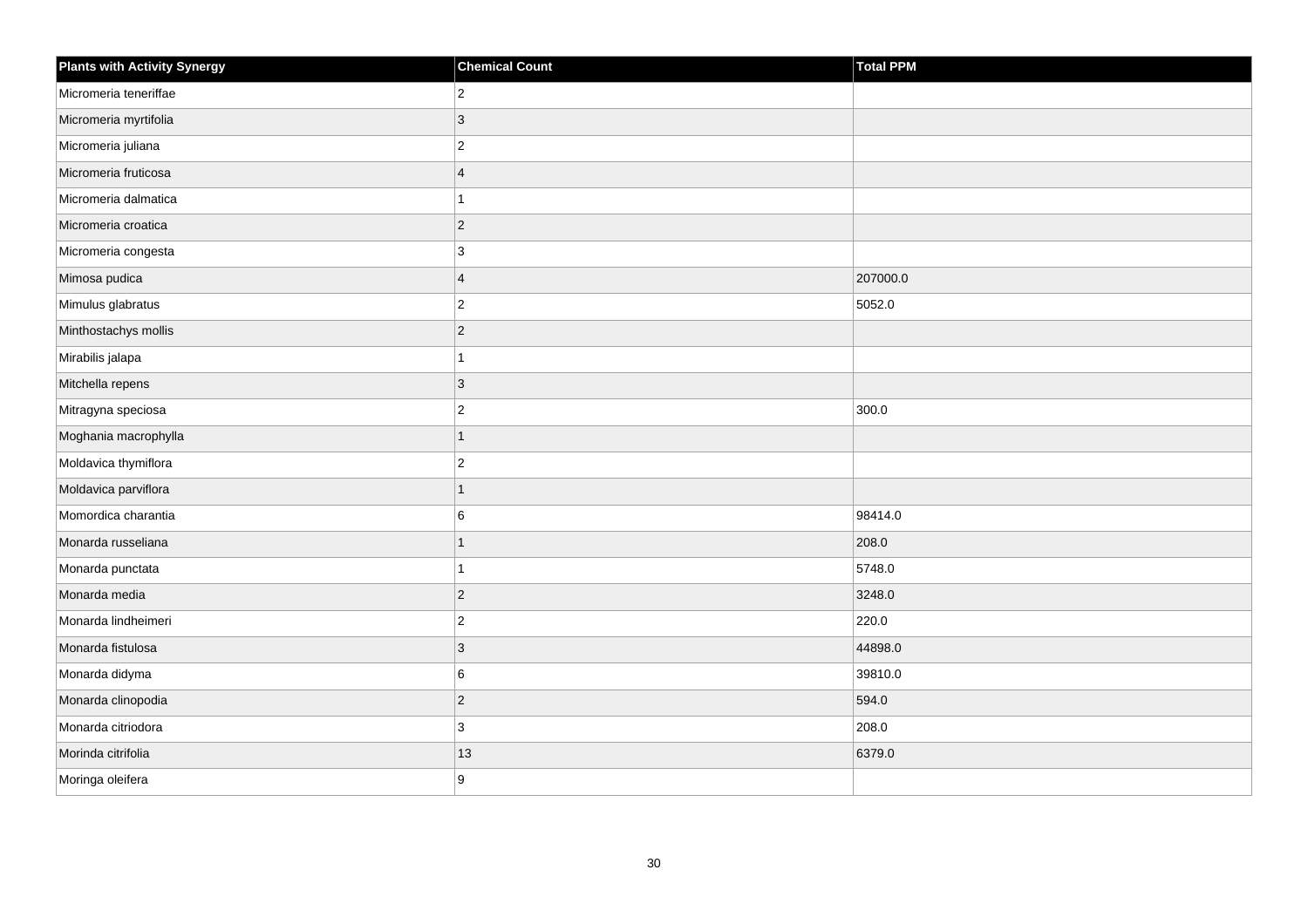| <b>Plants with Activity Synergy</b> | <b>Chemical Count</b> | Total PPM |
|-------------------------------------|-----------------------|-----------|
| Morus alba                          | 20                    | 132096.0  |
| Mucuna pruriens                     | $\boldsymbol{\Delta}$ | 42000.0   |
| Mucuna deeringiana                  | 1                     |           |
| Muntingia calabura                  | $\overline{2}$        |           |
| Murraya sp                          | $\overline{2}$        | 1234.0    |
| Murraya koenigii                    | 6                     |           |
| Musa x paradisiaca                  | 11                    | 109645.3  |
| Myrciaria dubia                     | 5                     |           |
| Myrciaria cauliflora                | $\overline{2}$        |           |
| Myrica cerifera                     | 8                     | 1312.0    |
| Myristica fragrans                  | $10$                  | 36000.0   |
| Myroxylon balsamum                  | 8                     | 16000.0   |
| Myrrhis odorata                     | $\overline{2}$        |           |
| Myrtus communis                     | 10                    | 281182.0  |
| Nandina domestica                   | $\overline{c}$        |           |
| Narcissus tazetta                   | 3                     |           |
| Nardostachys jatamansi              | 3                     |           |
| Nasturtium officinale               | 3                     | 28500.0   |
| Nelumbo nucifera                    | 8                     | 30.36     |
| Neonotonia wightii                  |                       |           |
| Nepeta racemosa                     | $\overline{c}$        |           |
| Nepeta cataria                      | 8                     | 4080.0    |
| Nerium oleander                     | 5                     | 86000.0   |
| Nicotiana tabacum                   | 16                    | 20000.0   |
| Nicotiana glauca                    | $\overline{1}$        | 42000.0   |
| Nigella sativa                      | 4                     | 11590.0   |
| Ocimum tenuiflorum                  | 13                    |           |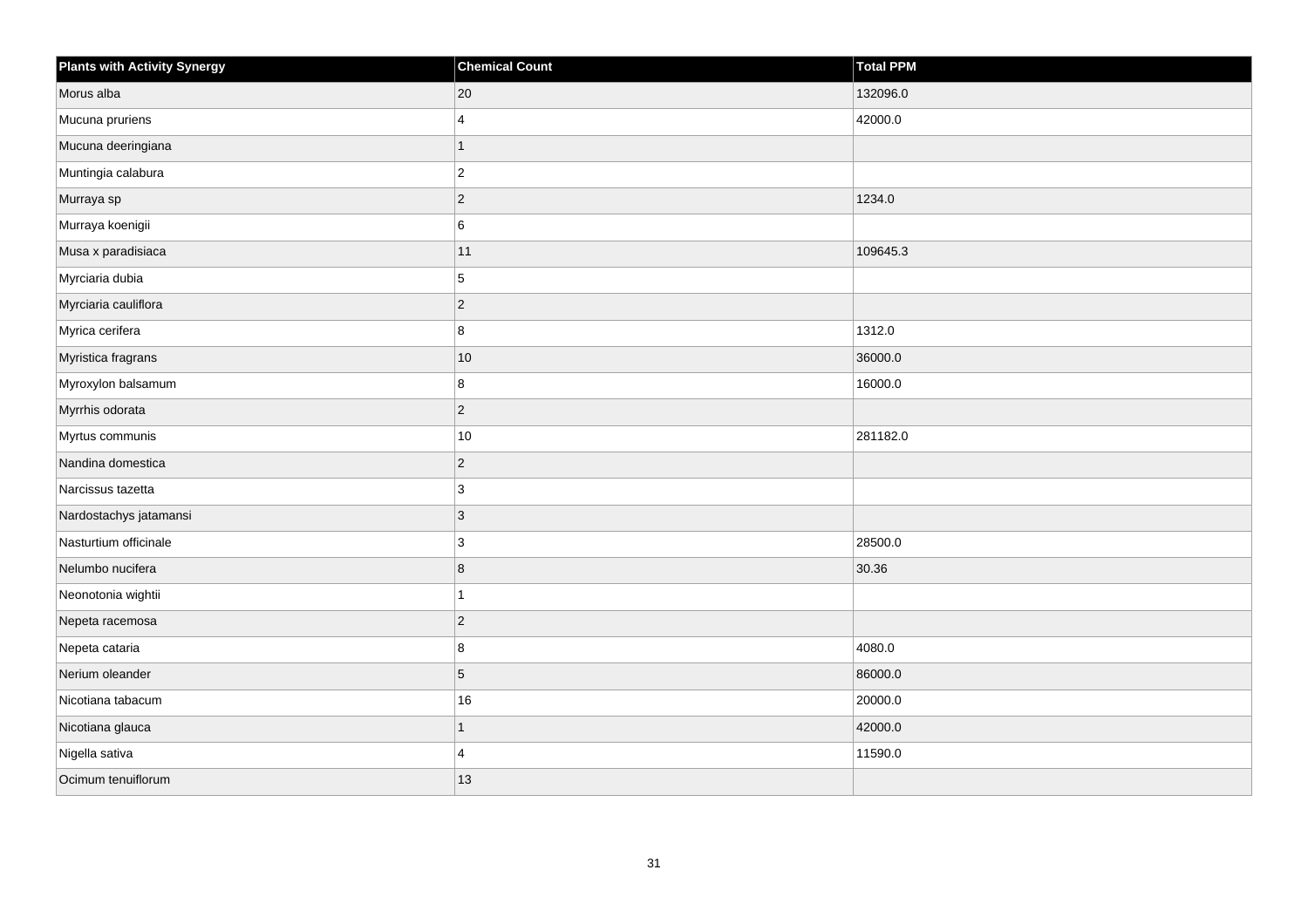| <b>Plants with Activity Synergy</b> | <b>Chemical Count</b> | Total PPM          |
|-------------------------------------|-----------------------|--------------------|
| Ocimum suave                        | $\overline{2}$        |                    |
| Ocimum sp                           | 1                     |                    |
| Ocimum sanctum                      | 6                     |                    |
| Ocimum kilimandscharicum            | $\overline{3}$        |                    |
| Ocimum gratissimum                  | 5                     |                    |
| Ocimum canum                        | $\overline{4}$        |                    |
| Ocimum basilicum                    | 19                    | 93101.0            |
| Oenanthe javanica                   | $\overline{c}$        |                    |
| Oenanthe crocata                    |                       |                    |
| Oenanthe aquatica                   | $\overline{2}$        |                    |
| Oenothera biennis                   | 11                    | 1053180.0          |
| Olea europaea                       | 16                    | 254.6              |
| Ononis spinosa                      | 14                    |                    |
| Ophiopogon japonicus                | 1                     |                    |
| Opopanax chironium                  |                       |                    |
| Opuntia ficus-indica                | 9                     | 12500.779999999999 |
| Origanum vulgare                    | 26                    | 205174.0           |
| Origanum syriacum                   | $\overline{2}$        |                    |
| Origanum sipyleum                   | 4                     |                    |
| Origanum onites                     | 5                     | 116.0              |
| Origanum minutiflorum               | 3                     |                    |
| Origanum majorana                   | 14                    | 76585.0            |
| Origanum creticum                   |                       |                    |
| Oryza sativa                        | 6                     |                    |
| Oxalis tuberosa                     | $\overline{2}$        | 4568.4             |
| Pachira macrocarpa                  | $\overline{c}$        | 536.0              |
| Pachira aquatica                    | $\overline{2}$        | 54000.0            |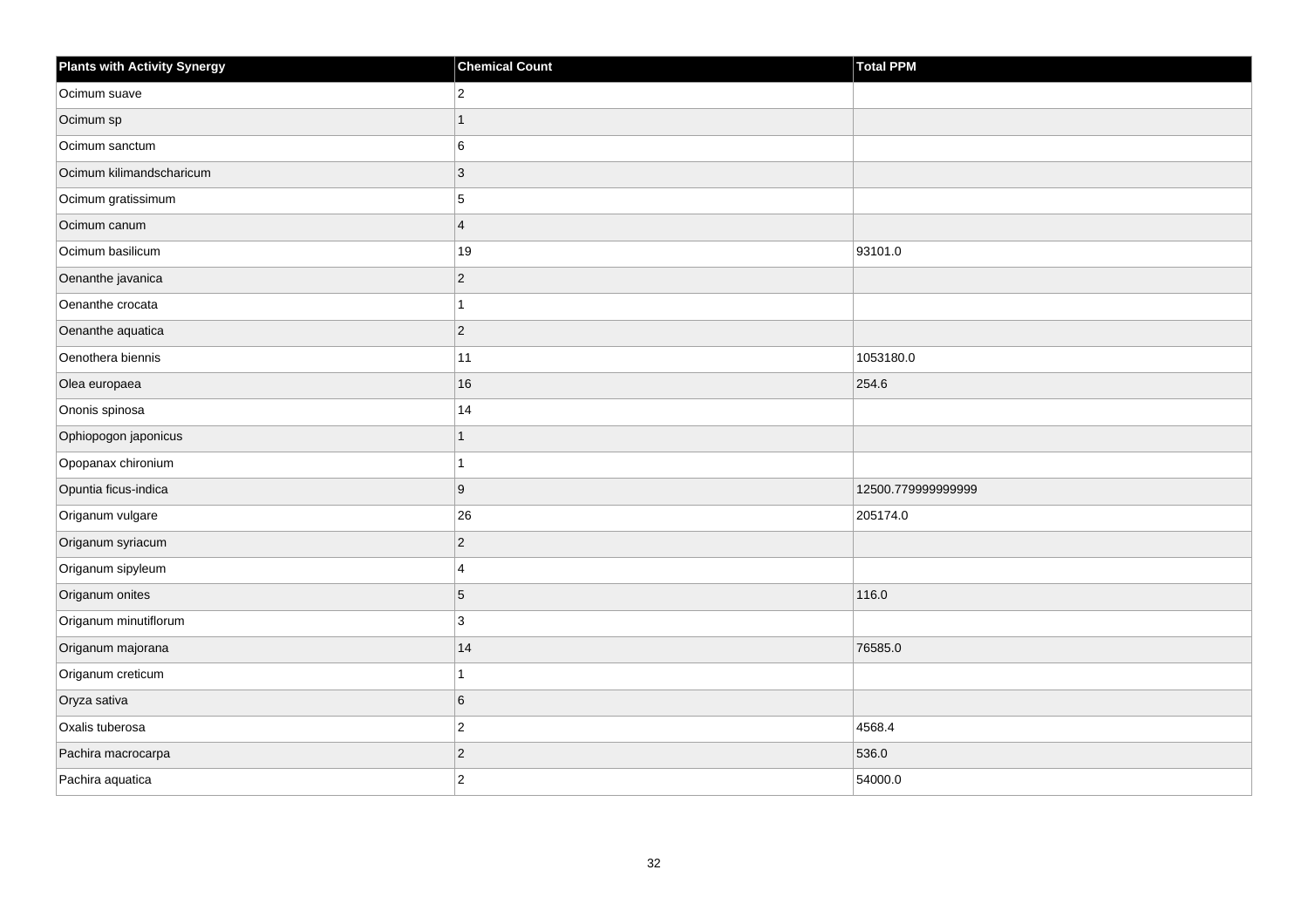| <b>Plants with Activity Synergy</b> | <b>Chemical Count</b>   | <b>Total PPM</b> |
|-------------------------------------|-------------------------|------------------|
| Pachyrhizus erosus                  | $\overline{2}$          | 3690.0           |
| Paeonia suffruticosa                | 5                       |                  |
| Paeonia officinalis                 | 5                       |                  |
| Paeonia moutan                      | 5                       |                  |
| Paeonia lactiflora                  | 8                       | 36000.0          |
| Panax quinquefolius                 | $10$                    | 6078.0           |
| Panax notoginseng                   | $\overline{c}$          |                  |
| Panax japonicus                     | $\overline{2}$          | 140000.0         |
| Panax ginseng                       | 16                      |                  |
| Papaver somniferum                  | 8                       |                  |
| Paris quadrifolia                   | $\overline{c}$          |                  |
| Parthenium integrifolium            | $\overline{c}$          |                  |
| Parthenocissus quinquefolia         | $\mathbf{1}$            |                  |
| Passiflora quadrangularis           | $\overline{\mathbf{c}}$ | 6752.0           |
| Passiflora mollissima               | $\overline{c}$          |                  |
| Passiflora ligularis                | $\overline{2}$          |                  |
| Passiflora incarnata                | 10                      |                  |
| Passiflora foetida                  | $\overline{c}$          |                  |
| Passiflora edulis                   | $\overline{4}$          |                  |
| Pastinaca sativa                    | 14                      | 8833.6           |
| Paullinia cupana                    | $\overline{c}$          | 240000.0         |
| Pausinystalia johimbe               | 1                       |                  |
| Pelargonium roseum                  | $\overline{1}$          |                  |
| Pelargonium citrosum                | $\overline{c}$          |                  |
| Peperomia pereskiifolia             | $\overline{c}$          |                  |
| Peperomia pelucida                  | $\overline{c}$          |                  |
| Pereskia aculeata                   | $\overline{2}$          |                  |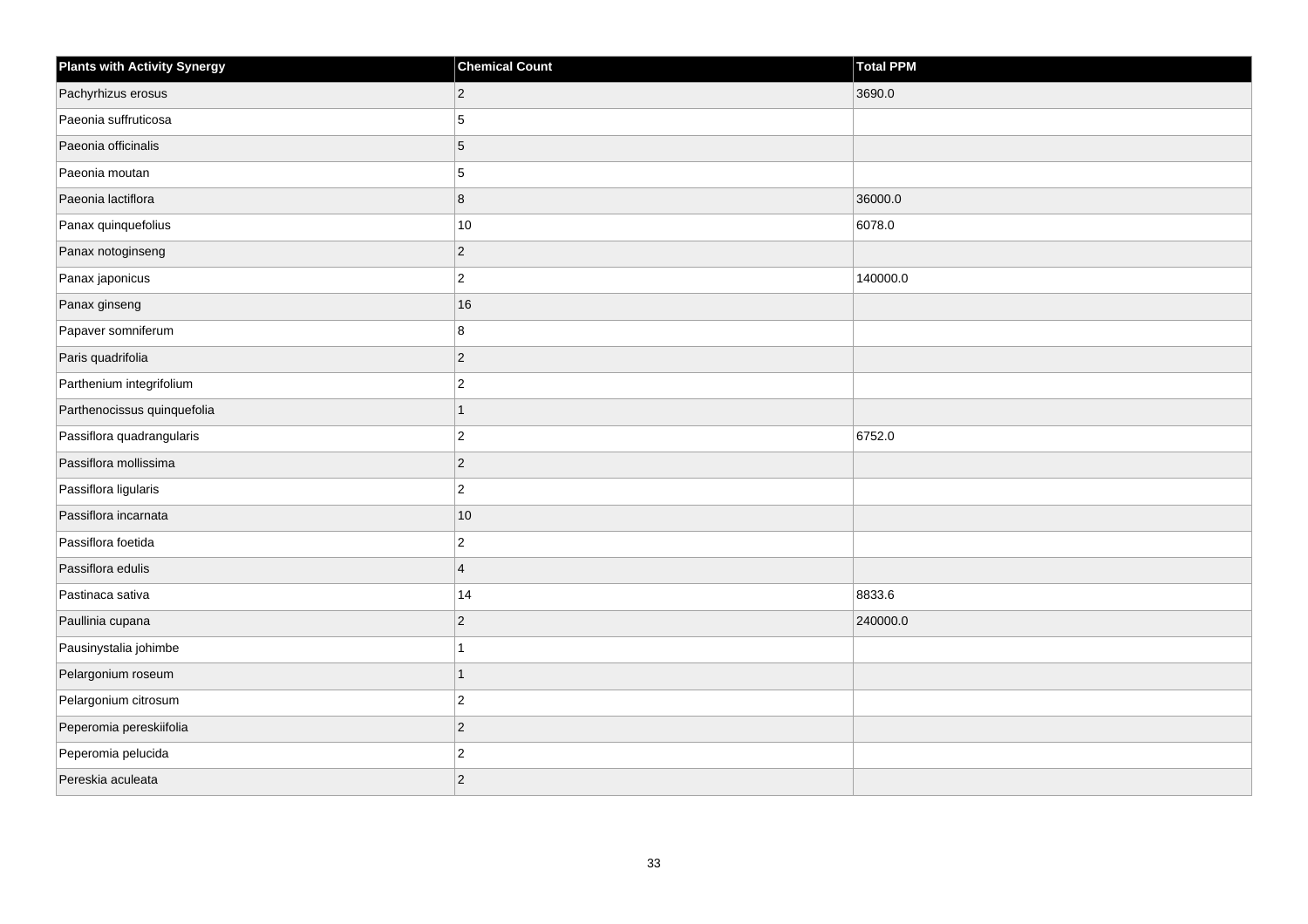| <b>Plants with Activity Synergy</b> | <b>Chemical Count</b> | <b>Total PPM</b> |
|-------------------------------------|-----------------------|------------------|
| Pericopsis laxiflora                | $\mathbf{1}$          |                  |
| Perideridia gairdneri               | $\overline{2}$        | 614.0            |
| Perilla frutescens                  | 12                    | 7730.0           |
| Persea schiedeana                   | $\vert$ 2             |                  |
| Persea americana                    | 10                    | 96144.0          |
| Petasites japonicus                 | $\sqrt{5}$            | 11451.0          |
| Petasites hybridus                  | 5                     |                  |
| Petiveria alliacea                  | $\overline{4}$        |                  |
| Petroselinum crispum                | 24                    | 83610.56         |
| Peucedanum ostruthium               | $\overline{4}$        |                  |
| Peumus boldus                       | $\overline{7}$        | 7527.0           |
| Pfaffia paniculata                  | $\mathbf{1}$          |                  |
| Phaseolus vulgaris                  | 14                    | 32228.6          |
| Phaseolus spp                       | $\mathbf{1}$          |                  |
| Phaseolus lunatus                   | $\overline{4}$        | 2313.2           |
| Phaseolus coccineus                 | $\overline{4}$        | 586.5            |
| Phaseolus acutifolius               | $\mathbf{1}$          |                  |
| Phaseolus aborigineus               | $\mathbf{1}$          |                  |
| Phellodendron amurense              | $\overline{c}$        |                  |
| Phoenix dactylifera                 | 12                    | 98327.2          |
| Phragmites australis                | $\mathbf 2$           |                  |
| Phyllanthus niruri                  | $\sqrt{5}$            |                  |
| Phyllanthus emblica                 | 11                    | 945994.0         |
| Phyllanthus amarus                  | $\overline{4}$        |                  |
| Phyllanthus acidus                  | $\mathbf 2$           | 2574.0           |
| Physalis peruviana                  | 8                     | 63898.0          |
| Physalis ixocarpa                   | 5                     | 24940.0          |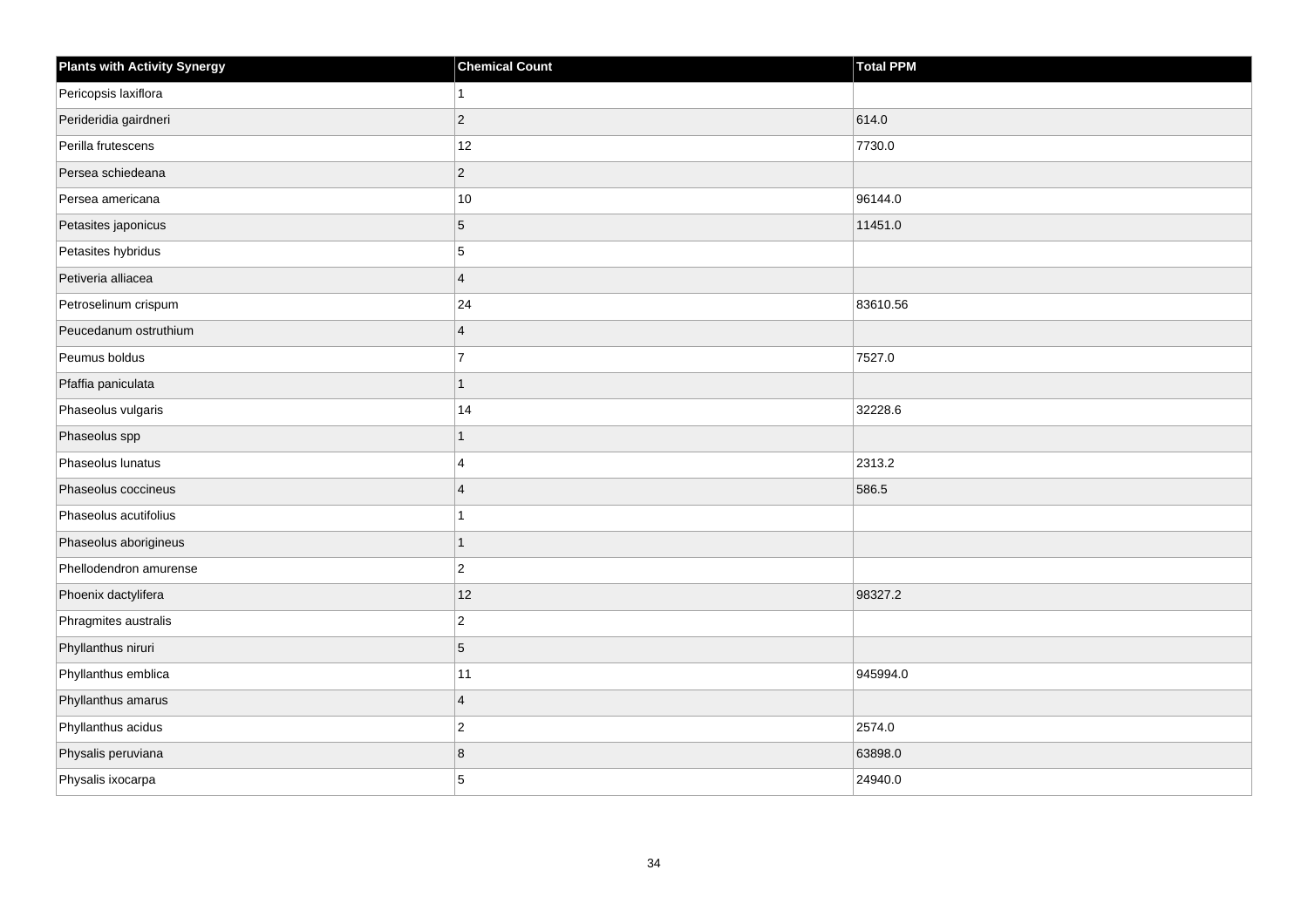| <b>Plants with Activity Synergy</b> | <b>Chemical Count</b> | <b>Total PPM</b> |
|-------------------------------------|-----------------------|------------------|
| Physalis alkekingi                  | $\overline{4}$        | 22000.0          |
| Physostigma venenosum               |                       |                  |
| Phytelephas aequatorialis           | $\overline{1}$        |                  |
| Phytolacca americana                | 3                     | 33610.0          |
| Picea mariana                       | 1                     | 322.0            |
| Picrasma excelsa                    | $\overline{c}$        |                  |
| Picrorhiza kurrooa                  | $\mathbf{1}$          |                  |
| Pilocarpus microphyllus             | 1                     | 100.0            |
| Pilocarpus jaborandi                | $\overline{c}$        | 4750.0           |
| Pimenta racemosa                    | $\overline{4}$        | 102280.0         |
| Pimenta dioica                      | 9                     | 96805.0          |
| Pimpinella anisum                   | 21                    | 1536.0           |
| Pinellia ternata                    | $\mathbf{1}$          |                  |
| Pinus sylvestris                    | 20                    | 344000.0         |
| Pinus strobus                       | $\overline{1}$        |                  |
| Pinus mugo                          | 4                     |                  |
| Pinus kesiya                        | 1                     |                  |
| Pinus insularis                     | 1                     |                  |
| Pinus gerardiana                    | $\overline{1}$        |                  |
| Pinus edulis                        | 1                     |                  |
| Pinus cembroides                    | $\overline{c}$        |                  |
| Piper nigrum                        | 16                    | 240020.256       |
| Piper methysticum                   | $\overline{c}$        |                  |
| Piper cubeba                        | 4                     |                  |
| Piper betel                         | 5                     | 81310.0          |
| Piper auritum                       | 8                     | 7126.0           |
| Piper angustifolium                 | $\overline{1}$        |                  |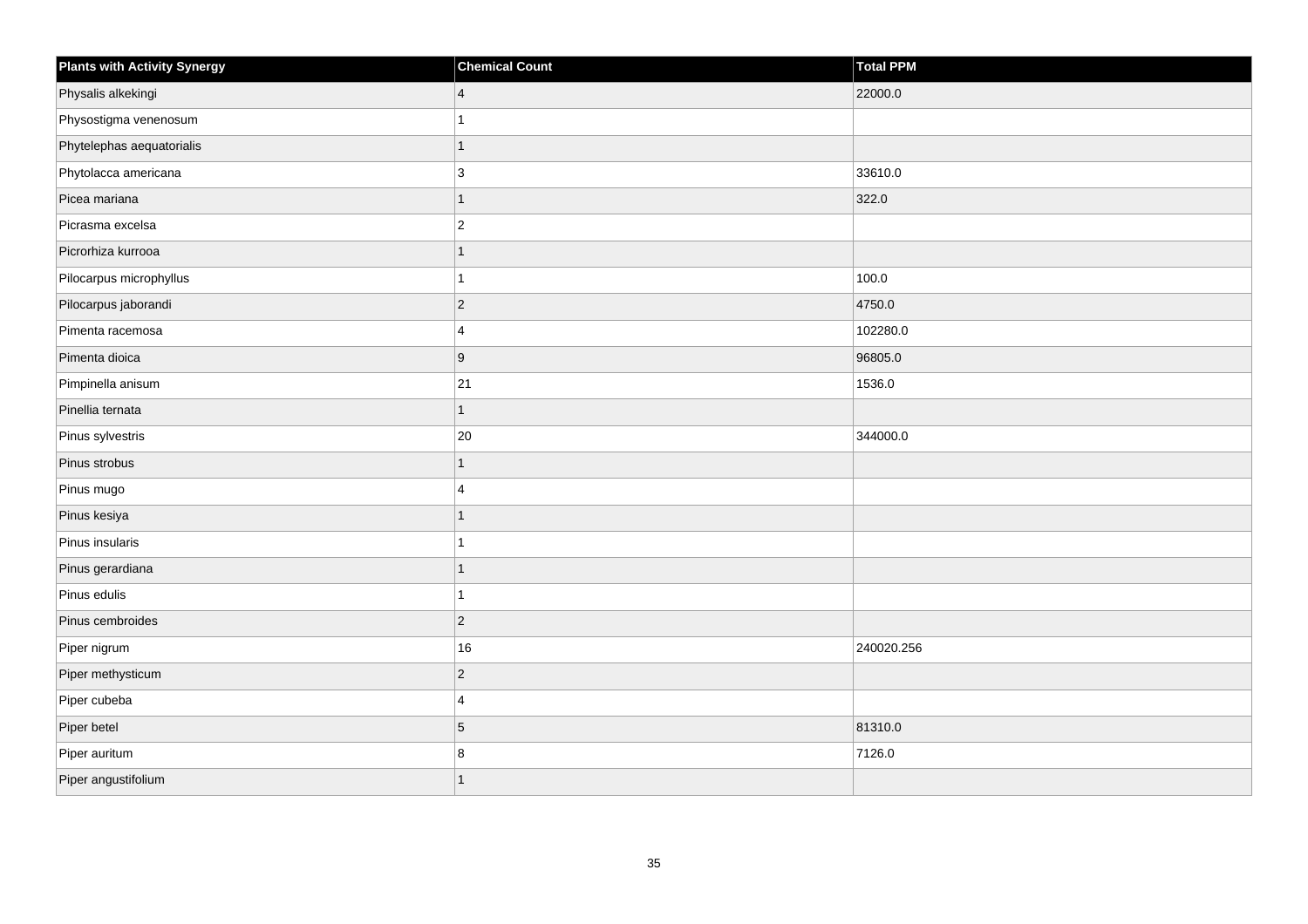| <b>Plants with Activity Synergy</b> | <b>Chemical Count</b> | <b>Total PPM</b> |
|-------------------------------------|-----------------------|------------------|
| Piptanthus nepalensis               |                       |                  |
| Piptanthus nanus                    |                       |                  |
| Piscidia piscipula                  | 3                     |                  |
| Pistacia vera                       | 5                     | 70710.92         |
| Pistacia lentiscus                  | 6                     | 226000.0         |
| Pisum sativum                       | 13                    | 70008.8          |
| Plantago psyllium                   | 4                     | 96.0             |
| Plantago ovata                      | $\overline{4}$        |                  |
| Plantago major                      | 15                    | 114004.0         |
| Plantago asiatica                   | $\overline{2}$        |                  |
| Platonia insignis                   |                       |                  |
| Platycodon grandiflorum             | 3                     | 40000.0          |
| Plectranthus trichocarpus           | 1                     |                  |
| Plectranthus incanus                |                       |                  |
| Plectranthus amboinicus             | $\Delta$              |                  |
| Pluchea carolinensis                | 1                     |                  |
| Plumeria acutifolia                 | 6                     | 112000.0         |
| Podocarpus spicatus                 |                       |                  |
| Podocarpus koordersii               | 1                     |                  |
| Podophyllum pleianthum              | $\overline{2}$        |                  |
| Podophyllum peltatum                | 3                     | 200000.0         |
| Podophyllum hexandrum               | $\overline{2}$        |                  |
| Pogostemon cablin                   | 8                     | 34000.0          |
| Polianthes tuberosa                 | 1                     |                  |
| Polygala senega                     | 3                     | 200000.0         |
| Polygala penaea                     |                       |                  |
| Polygonatum multiflorum             |                       |                  |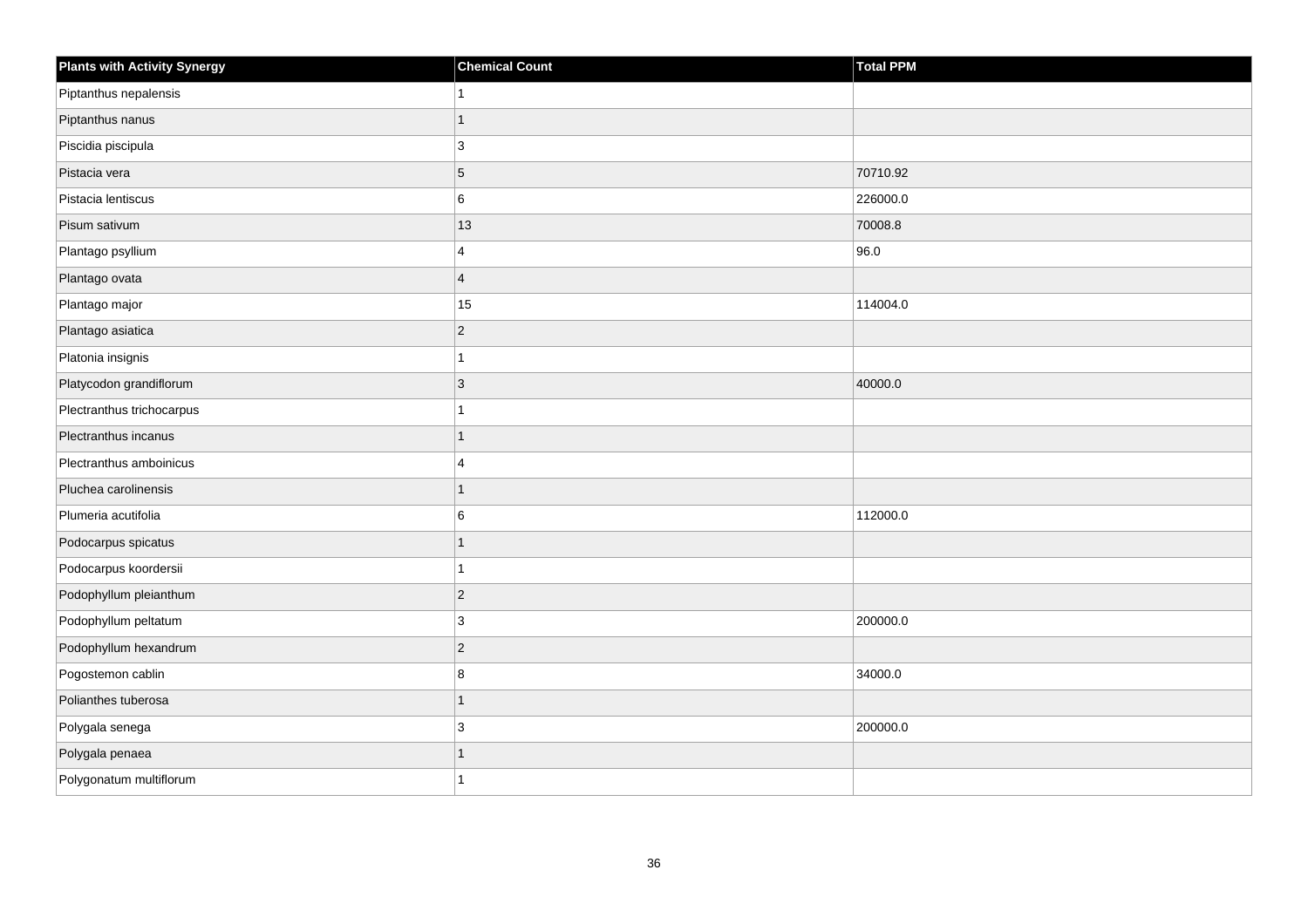| <b>Plants with Activity Synergy</b> | <b>Chemical Count</b> | <b>Total PPM</b> |
|-------------------------------------|-----------------------|------------------|
| Polygonum multiflorum               | $\overline{7}$        | 4.8              |
| Polygonum hydropiperoides           | 5                     |                  |
| Polygonum hydropiper                | 8                     | 130000.0         |
| Polygonum aviculare                 | 5                     |                  |
| Polymnia edulis                     | $\overline{2}$        | 2820.0           |
| Polypodium vulgare                  | 4                     | 12000.0          |
| Populus tacamahacca                 | 5                     |                  |
| Populus nigra                       | 5                     |                  |
| Populus balsamifera                 | $\overline{2}$        |                  |
| Porophyllum ruderale                | $\overline{2}$        |                  |
| Portulaca oleracea                  | 9                     | 33500.0          |
| Pothomorphe sp.                     | 1                     |                  |
| Pourouma cecropiaefolia             | $\overline{2}$        |                  |
| Pouteria viridis                    | $\overline{c}$        |                  |
| Pouteria campechiana                | $\overline{c}$        |                  |
| Pouteria caimito                    | $\overline{2}$        |                  |
| Prosopis juliflora                  | 3                     | 320000.0         |
| Prosopis glandulosa                 | $\overline{c}$        |                  |
| Prunella vulgaris                   | 15                    | 122000.0         |
| Prunus verecunda                    |                       |                  |
| Prunus spp                          | $\overline{1}$        |                  |
| Prunus spinosa                      | $10$                  |                  |
| Prunus serotina                     | 8                     |                  |
| Prunus salicifolia                  | $\overline{a}$        |                  |
| Prunus persica                      | 16                    | 34506.0          |
| Prunus nipponica                    |                       |                  |
| Prunus maximowiczii                 | $\overline{1}$        |                  |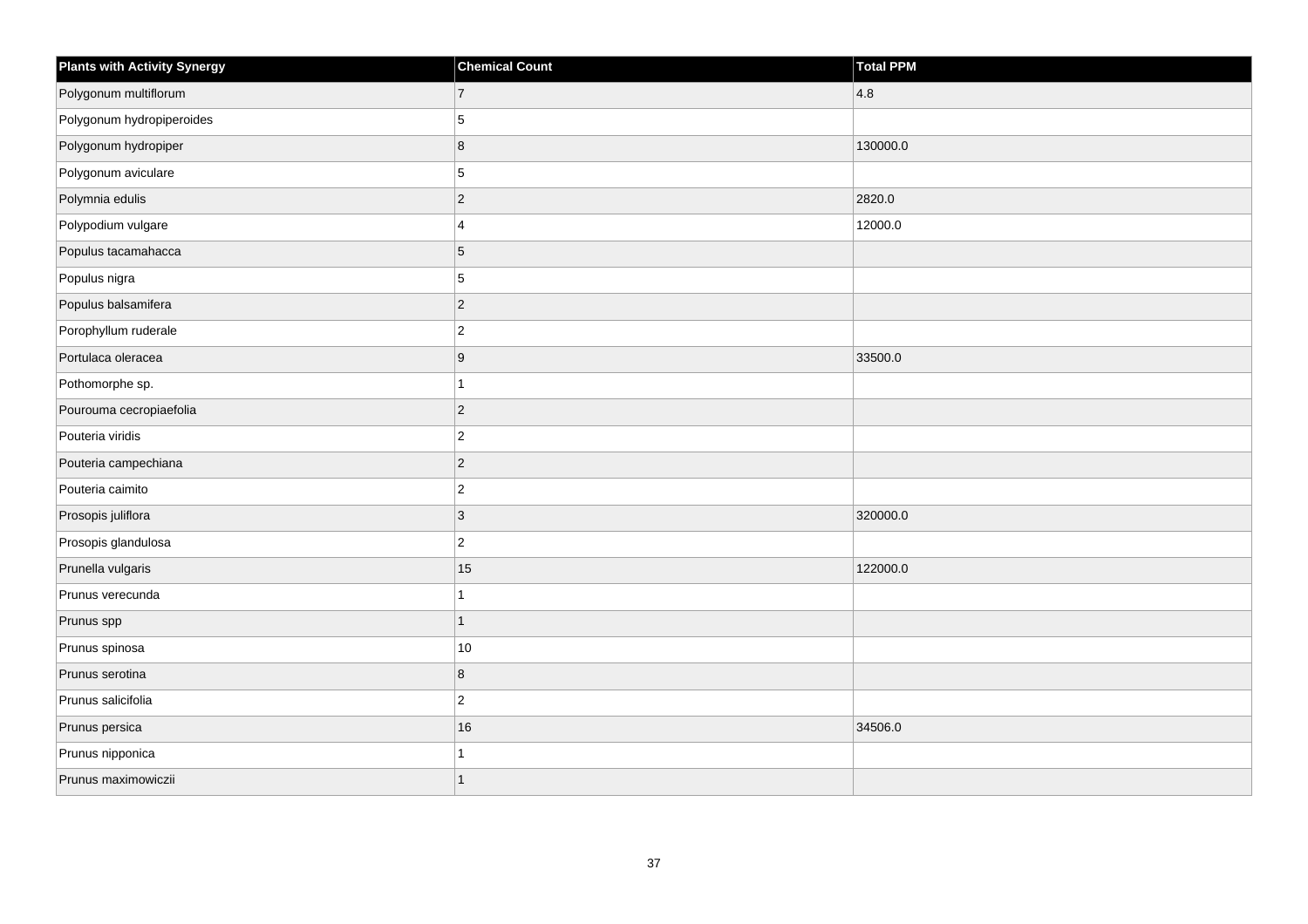| <b>Plants with Activity Synergy</b>        | <b>Chemical Count</b> | <b>Total PPM</b> |
|--------------------------------------------|-----------------------|------------------|
| Prunus mahaleb                             |                       |                  |
| Prunus laurocerasus                        | 6                     | 20912.0          |
| Prunus dulcis                              | 11                    | 16976.1          |
| Prunus domestica                           | 13                    | 217608.0         |
| Prunus cerasus                             | 29                    | 141782.8         |
| Prunus avium                               | 1                     |                  |
| Prunus armeniaca                           | 13                    | 39268.0          |
| Prunus africana                            | 3                     |                  |
| Prunus aequinoctialis                      |                       |                  |
| Pseudelephantopus spicatus (juss.) gleason |                       |                  |
| Pseudeminia comosa                         |                       |                  |
| Pseudoeriosema borianii                    |                       |                  |
| Pseudovigna argentea                       |                       |                  |
| Psidium guajava                            | 17                    | 880707.0         |
| Psidium cattleianum                        | 5                     | 4218.0           |
| Psophocarpus tetragonolobus                | $\overline{2}$        | 400.0            |
| Psoralea esculenta                         | $\overline{c}$        | 344.0            |
| Psoralea corylifolia                       | 13                    |                  |
| Pteridium aquilinum                        | 8                     | 2.0              |
| Pterocarpus santalinus                     | 3                     |                  |
| Pterocarpus marsupium                      | 6                     |                  |
| Pterocarpus angolensis                     | $\overline{1}$        |                  |
| Ptychopetalum olacoides                    | 3                     |                  |
| Pueraria pseudohirsuta                     | $\overline{2}$        |                  |
| Pueraria phaseoloides                      | 1                     |                  |
| Pueraria montana                           | 9                     |                  |
| Pulicaria salviaefolia                     |                       |                  |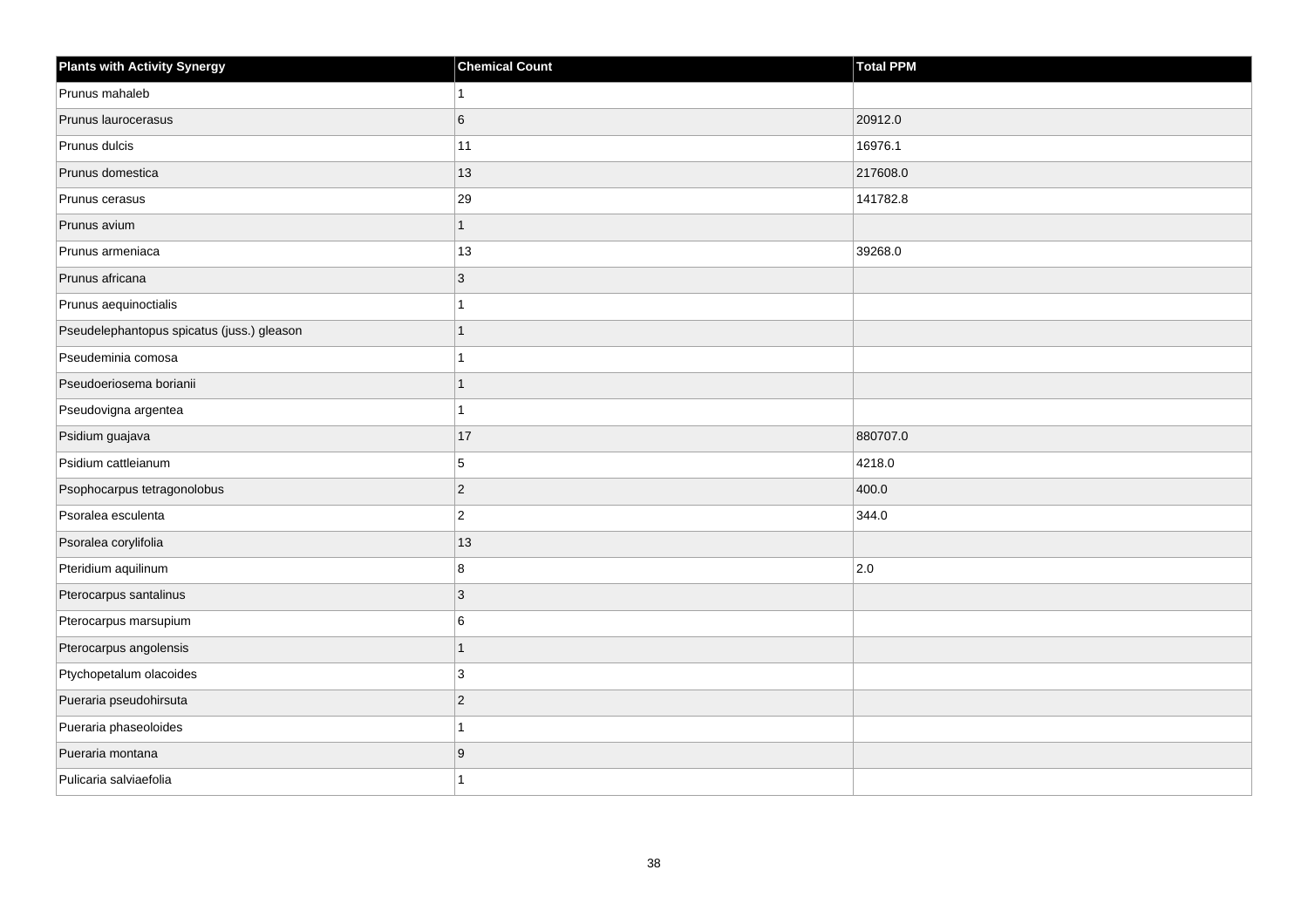| <b>Plants with Activity Synergy</b> | <b>Chemical Count</b> | <b>Total PPM</b> |
|-------------------------------------|-----------------------|------------------|
| Pulsatilla chinensis                | $\mathbf{1}$          |                  |
| Punica granatum                     | 26                    | 2204672.0        |
| Pycnanthemum virginianum            | $\vert$ 2             | 29870.0          |
| Pycnanthemum verticillatum          | $\overline{2}$        | 924.0            |
| Pycnanthemum torreyi                | $\overline{c}$        | 300.0            |
| Pycnanthemum tenuifolium            | $\overline{c}$        | 22160.0          |
| Pycnanthemum setosum                | $\mathbf{3}$          | 3038.0           |
| Pycnanthemum pycnanthemoides        | $\overline{c}$        | 12412.0          |
| Pycnanthemum pilosum                | $\mathbf{3}$          | 5320.0           |
| Pycnanthemum muticum                | $\overline{c}$        | 2200.0           |
| Pycnanthemum montanum               | $\mathbf 2$           | 864.0            |
| Pycnanthemum loomisii               | $\mathbf 2$           | 6552.0           |
| Pycnanthemum incanum                | $\vert$ 2             | 2660.0           |
| Pycnanthemum curvipes               | $\overline{2}$        | 4772.0           |
| Pycnanthemum clinopodioides         | $\vert$ 2             | 22264.0          |
| Pycnanthemum californicum           | $\overline{c}$        | 504.0            |
| Pycnanthemum beadlei                | $\overline{2}$        | 714.0            |
| Pycnanthemum albescens              | $\mathbf{1}$          | 11394.0          |
| Pyrus communis                      | 9                     | 120077.4         |
| Quararibea cordata                  | $\mathbf 2$           |                  |
| Quassia amara                       | $\vert$ 2             |                  |
| Quercus velutina                    | $\overline{2}$        |                  |
| Quercus suber                       | $\mathbf 2$           | 130000.0         |
| Quercus rubra                       | 5                     | 320000.0         |
| Quercus robur                       | $\sqrt{5}$            | 400000.0         |
| Quercus infectoria                  | 5                     | 80000.0          |
| Quercus alba                        | 8                     | 400254.0         |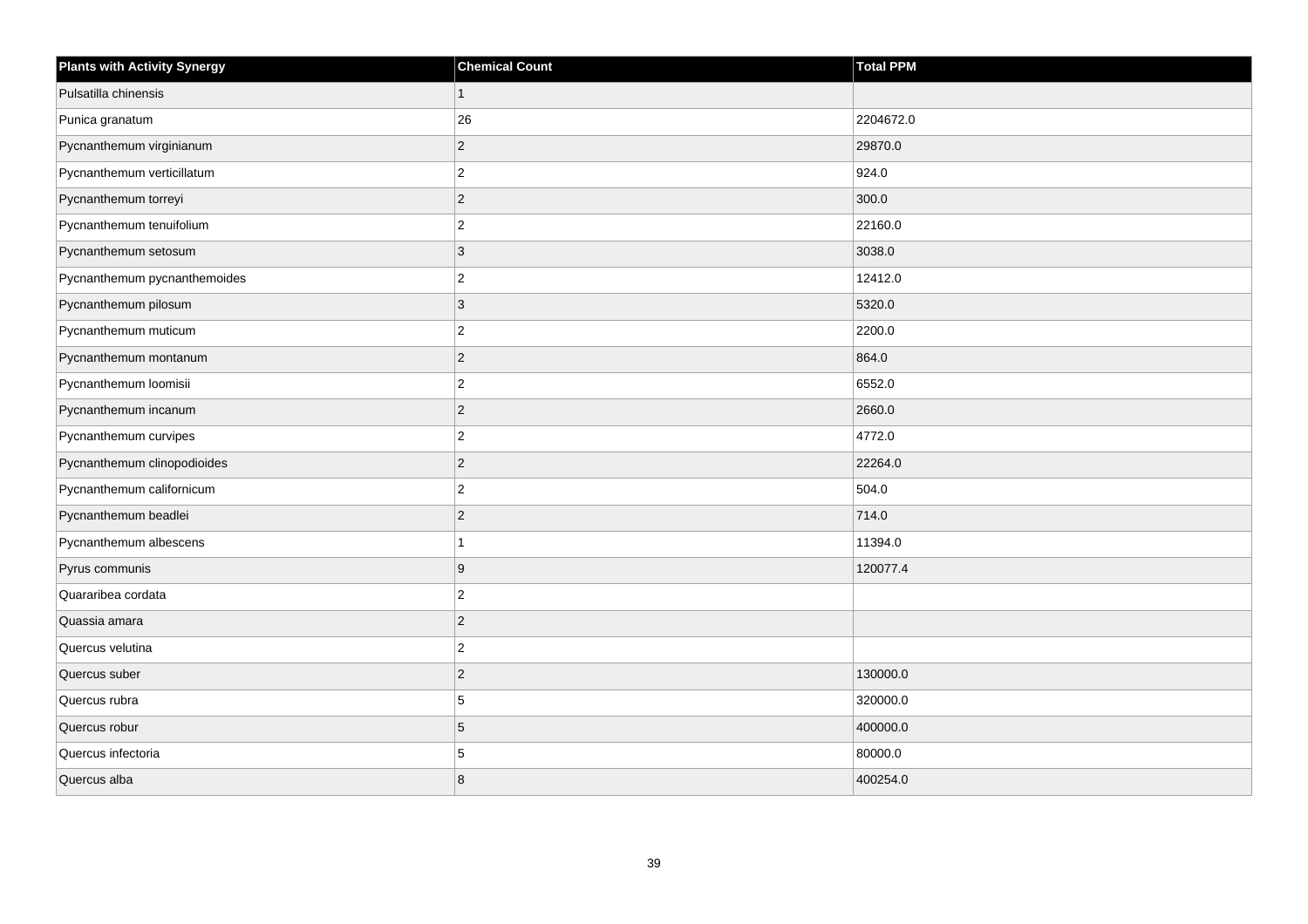| <b>Plants with Activity Synergy</b> | <b>Chemical Count</b> | Total PPM |
|-------------------------------------|-----------------------|-----------|
| Quillaja saponaria                  | $\overline{2}$        | 500000.0  |
| Quisqualis indica                   | $\overline{1}$        |           |
| Ranunculus bulbosus                 | $\overline{ }$        |           |
| Raphanus sativus                    | 5                     | 42858.4   |
| Ravensara aromatica                 | 3                     |           |
| Rehmannia glutinosa                 | $\overline{c}$        | 148000.0  |
| Rhamnus cathartica                  | $\overline{2}$        |           |
| Rheum rhabarbarum                   | 13                    | 23572.0   |
| Rheum palmatum                      | $10$                  |           |
| Rheum officinale                    | 9                     |           |
| Rhizophora mangle                   | 3                     | 1278060.0 |
| Rhododendron ponticum               | 11                    | 240000.0  |
| Rhododendron ferrugineum            | 3                     |           |
| Rhododendron dauricum               | 10                    |           |
| Rhodymenia palmata                  | $\overline{2}$        | 240.0     |
| Rhoeo spathacea                     | $\overline{1}$        |           |
| Rhus toxicodendron                  | 4                     |           |
| Rhus glabra                         | $\overline{2}$        | 540000.0  |
| Rhus coriaria                       | 8                     |           |
| Rhynchosia volubilis                | 1                     |           |
| Rhynchosia pyramidalis              |                       |           |
| Rhynchosia phaseoloides             | $\overline{1}$        |           |
| Rhynchosia minima                   | 3                     |           |
| Rhynchosia hirsuta                  | 1                     |           |
| Rhynchosia densiflora               | 1                     |           |
| Rhynchosia cabibaea                 | 1                     |           |
| Rhynchosia acuminatifolia           | 1                     |           |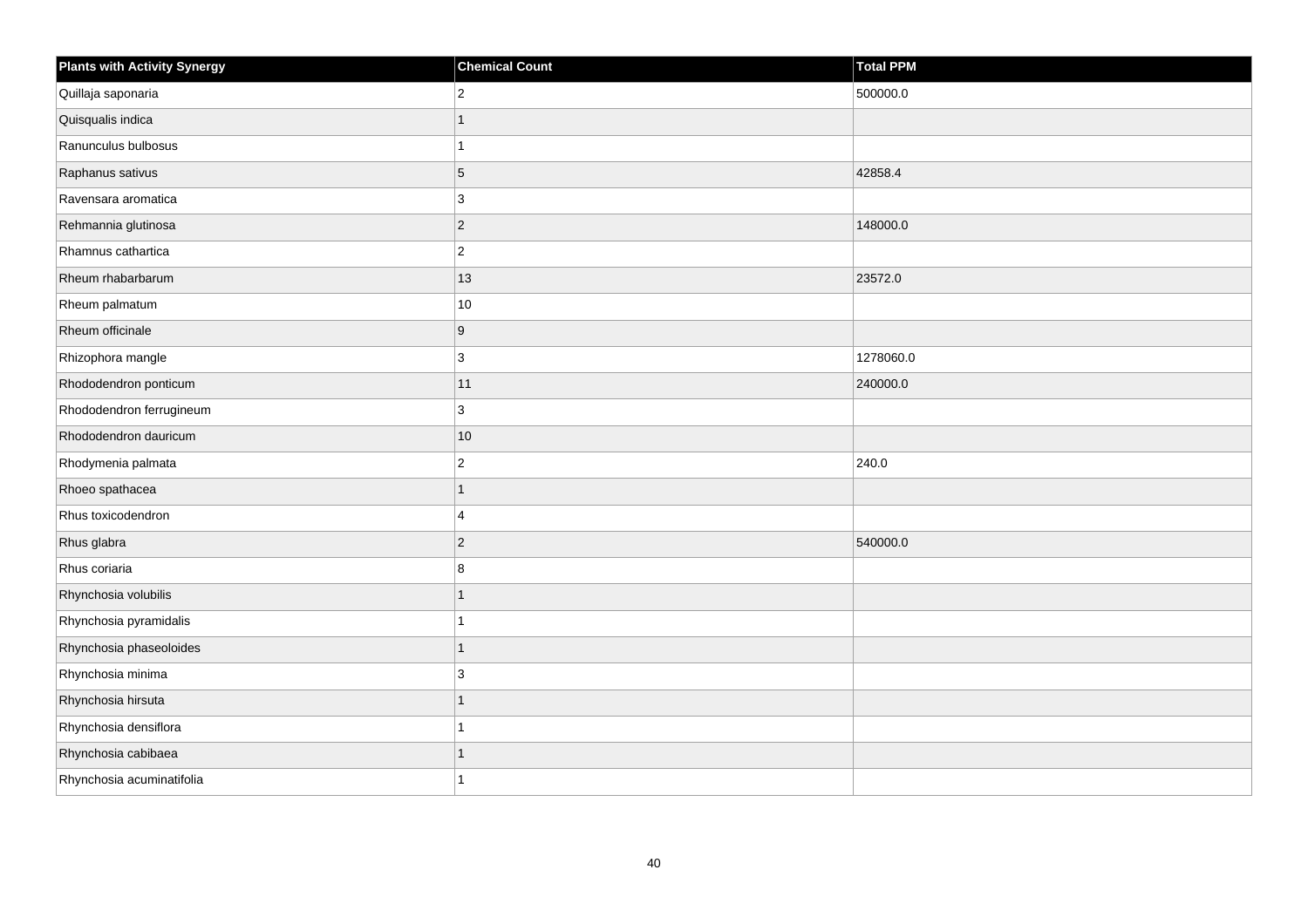| <b>Plants with Activity Synergy</b> | <b>Chemical Count</b>   | Total PPM |
|-------------------------------------|-------------------------|-----------|
| Ribes uva-crispa                    | 9                       | 22422.0   |
| Ribes rubrum                        | 6                       | 61634.0   |
| Ribes nigrum                        | 23                      | 197930.0  |
| Ricinus communis                    | 11                      | 4018.0    |
| Robinia pseudoacacia                | 8                       | 220000.0  |
| Rollinia mucosa                     | $\mathbf{1}$            |           |
| Rosa spp                            | $\overline{4}$          | 77800.0   |
| Rosa rubiginosa                     | $\overline{\mathbf{A}}$ | 169800.0  |
| Rosa multiflora                     | $\vert 5 \vert$         | 4000.0    |
| Rosa laevigata                      | $ 2\rangle$             |           |
| Rosa gallica                        | $\overline{7}$          | 16982.0   |
| Rosa damascena                      | 5                       | 30000.0   |
| Rosa centifolia                     | $ 3\rangle$             |           |
| Rosa canina                         | 15                      | 359912.0  |
| Rosmarinus x mendizabalii           | $ 2\rangle$             |           |
| Rosmarinus x lavandulaceus          | $ 2\rangle$             |           |
| Rosmarinus tomentosus               | $ 2\rangle$             |           |
| Rosmarinus officinalis              | 21                      | 316215.0  |
| Rosmarinus eriocalyx                | $ 2\rangle$             |           |
| Rubia cordifolia                    | $ 2\rangle$             |           |
| Rubus spectabilis                   | 1                       |           |
| Rubus sp.                           | $ 2\rangle$             |           |
| Rubus phoenicolasius                | $\overline{2}$          |           |
| Rubus parviflorus                   | $\mathbf{1}$            |           |
| Rubus idaeus                        | 24                      | 289687.3  |
| Rubus fruticosus                    | 5                       |           |
| Rubus chingii                       | $\overline{1}$          |           |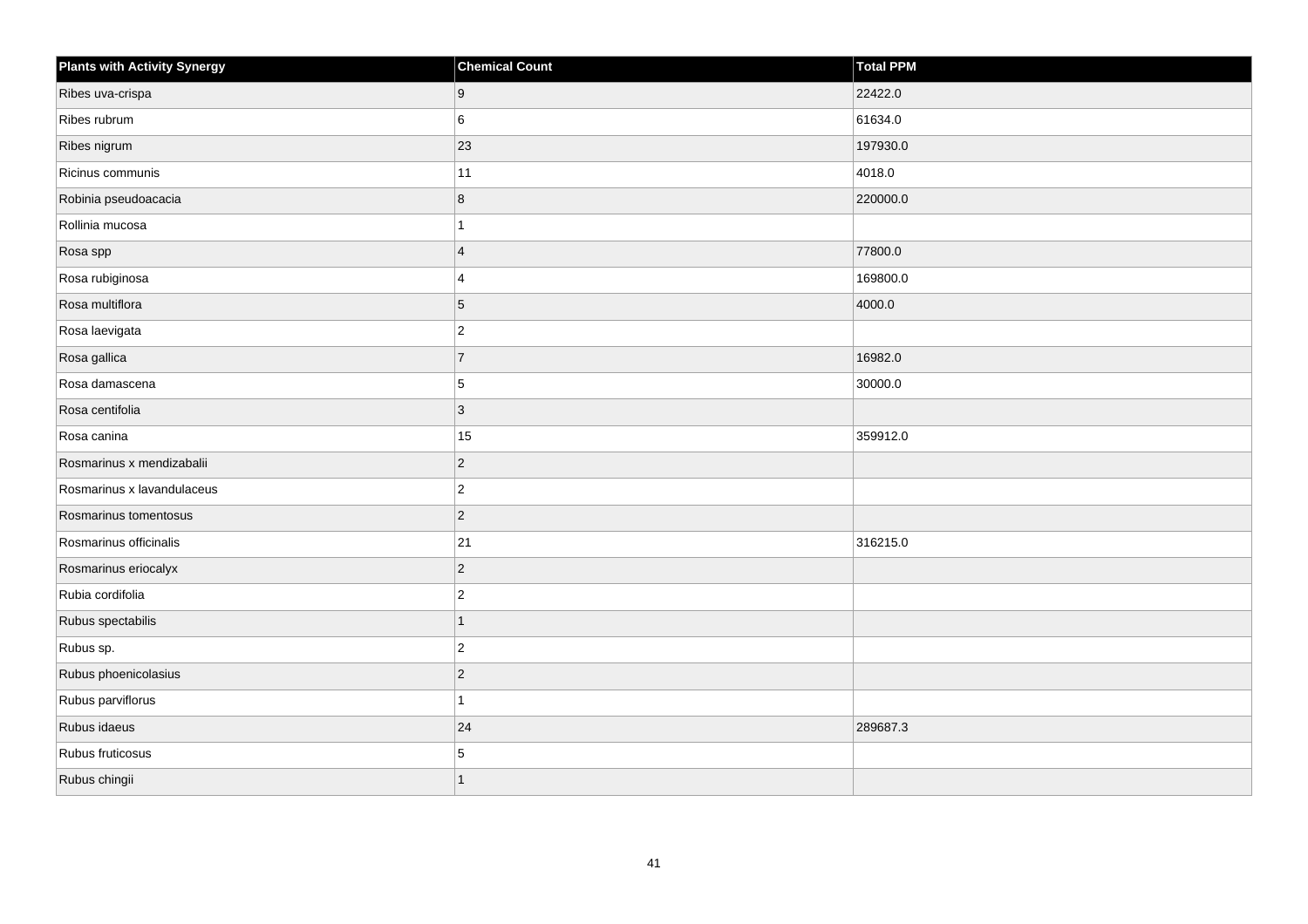| <b>Plants with Activity Synergy</b> | <b>Chemical Count</b> | <b>Total PPM</b> |
|-------------------------------------|-----------------------|------------------|
| Ruellia tuberosa                    | $\mathbf 2$           |                  |
| Rumex hymenosepalus                 | $\mathbf{1}$          | 700000.0         |
| Rumex crispus                       | 10                    | 128838.0         |
| Rumex acetosella                    | $\overline{4}$        | 314600.0         |
| Rumex acetosa                       | 5                     | 52600.0          |
| Ruscus aculeatus                    | $\sqrt{5}$            | 1090.15          |
| Ruta graveolens                     | 8                     | 49580.0          |
| Salix sp.                           | $\mathbf{1}$          |                  |
| Salix alba                          | 9                     | 190136.0         |
| Salvia willeana                     | $\mathbf{1}$          |                  |
| Salvia triloba                      | 4                     | 152180.0         |
| Salvia tomentosa                    | $\vert$ 2             |                  |
| Salvia sp.                          | $\vert$ 2             |                  |
| Salvia sclarea                      | $\overline{7}$        | 68108.0          |
| Salvia officinalis                  | 21                    | 268736.0         |
| Salvia munzii                       | $\mathbf 2$           |                  |
| Salvia mellifera                    | $\mathbf 2$           |                  |
| Salvia gilliesii                    | $\vert$ 2             |                  |
| Salvia dorisiana                    | $\vert$ 2             |                  |
| Salvia columbariae                  | $\mathbf 2$           |                  |
| Salvia chinopeplica                 | $\overline{1}$        |                  |
| Salvia canariensis                  | $\overline{4}$        |                  |
| Salvia apiana                       | $\mathbf{1}$          |                  |
| Salvia africana-lutea               | $\mathbf{1}$          |                  |
| Sambucus simpsonii                  | $\overline{c}$        |                  |
| Sambucus nigra                      | 15                    | 83600.0          |
| Sambucus canadensis                 | $\overline{7}$        | 76600.0          |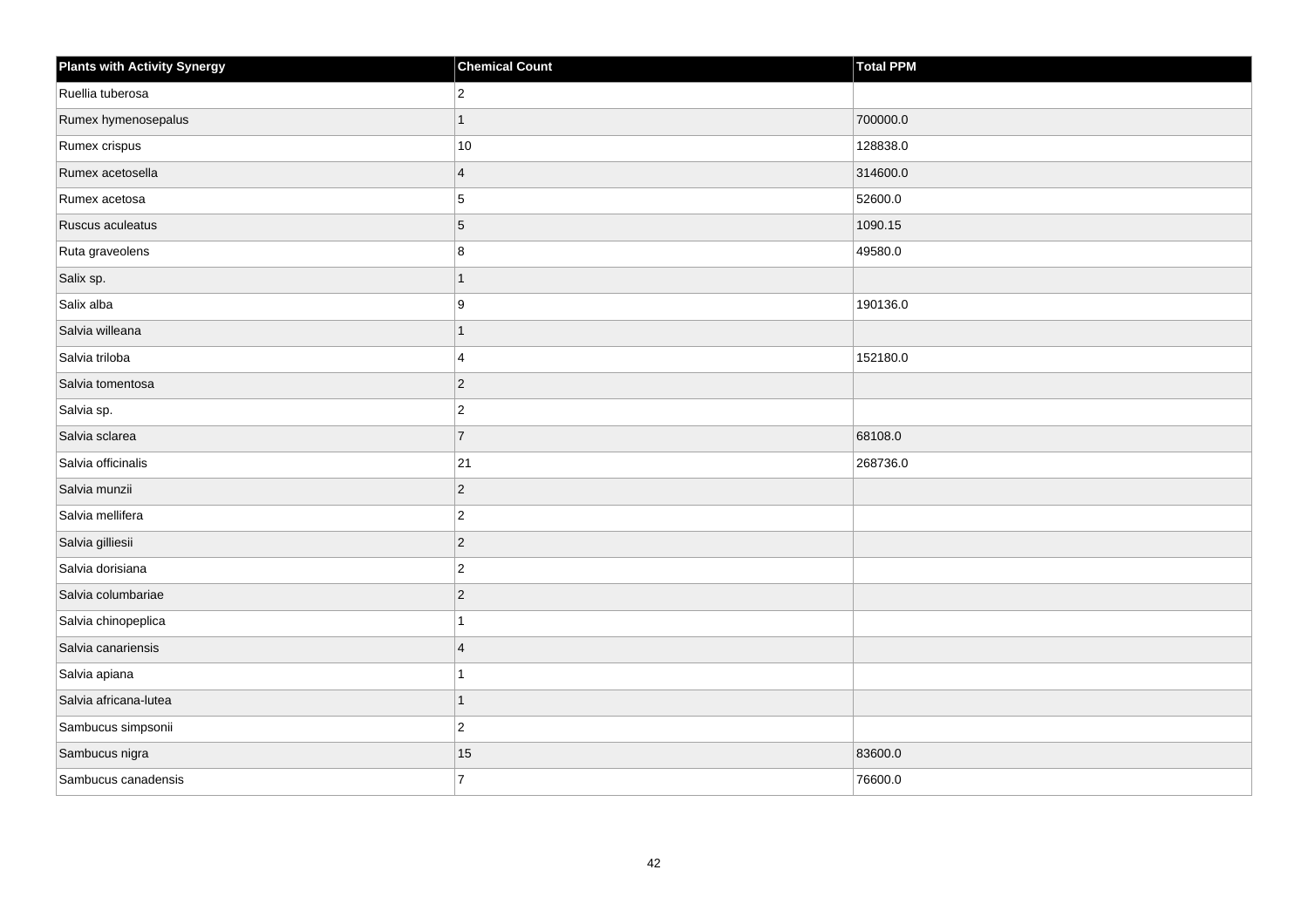| <b>Plants with Activity Synergy</b> | <b>Chemical Count</b> | <b>Total PPM</b> |
|-------------------------------------|-----------------------|------------------|
| Sanguisorba officinalis             | 6                     | 340000.0         |
| Sanguisorba minor                   | $\overline{7}$        |                  |
| Sansevieria trifasciata             | $\overline{2}$        |                  |
| Santalum album                      | 5                     |                  |
| Santolina chamaecyparissus          | 5                     |                  |
| Sarcostemma acidum                  | $\overline{c}$        |                  |
| Sarracenia purpurea                 | $\overline{1}$        |                  |
| Sarracenia flava                    |                       |                  |
| Sassafras albidum                   | $\overline{7}$        |                  |
| Satureja thymbra                    | $\overline{2}$        |                  |
| Satureja subspicata                 | 1                     |                  |
| Satureja parvifolia                 | $\overline{2}$        |                  |
| Satureja odora                      | $\overline{2}$        |                  |
| Satureja obovata                    | $\overline{2}$        |                  |
| Satureja montana                    | 11                    | 56000.0          |
| Satureja hortensis                  | 8                     | 227468.0         |
| Satureja grandiflora                | $\overline{c}$        |                  |
| Satureja glabella                   |                       | 100.0            |
| Satureja douglasii                  | $\overline{2}$        | 3224.0           |
| Satureja cuneifolia                 | $\overline{c}$        |                  |
| Satureja cilicica                   | $\overline{2}$        |                  |
| Saussurea lappa                     | 4                     |                  |
| Sauvagesia erecta                   | 1                     |                  |
| Schinus terebinthifolius            | 5                     |                  |
| Schinus molle                       | 9                     | 460000.0         |
| Schisandra chinensis                | $\overline{7}$        | 2166.0           |
| Sclerocarya caffra                  | 3                     | 616380.0         |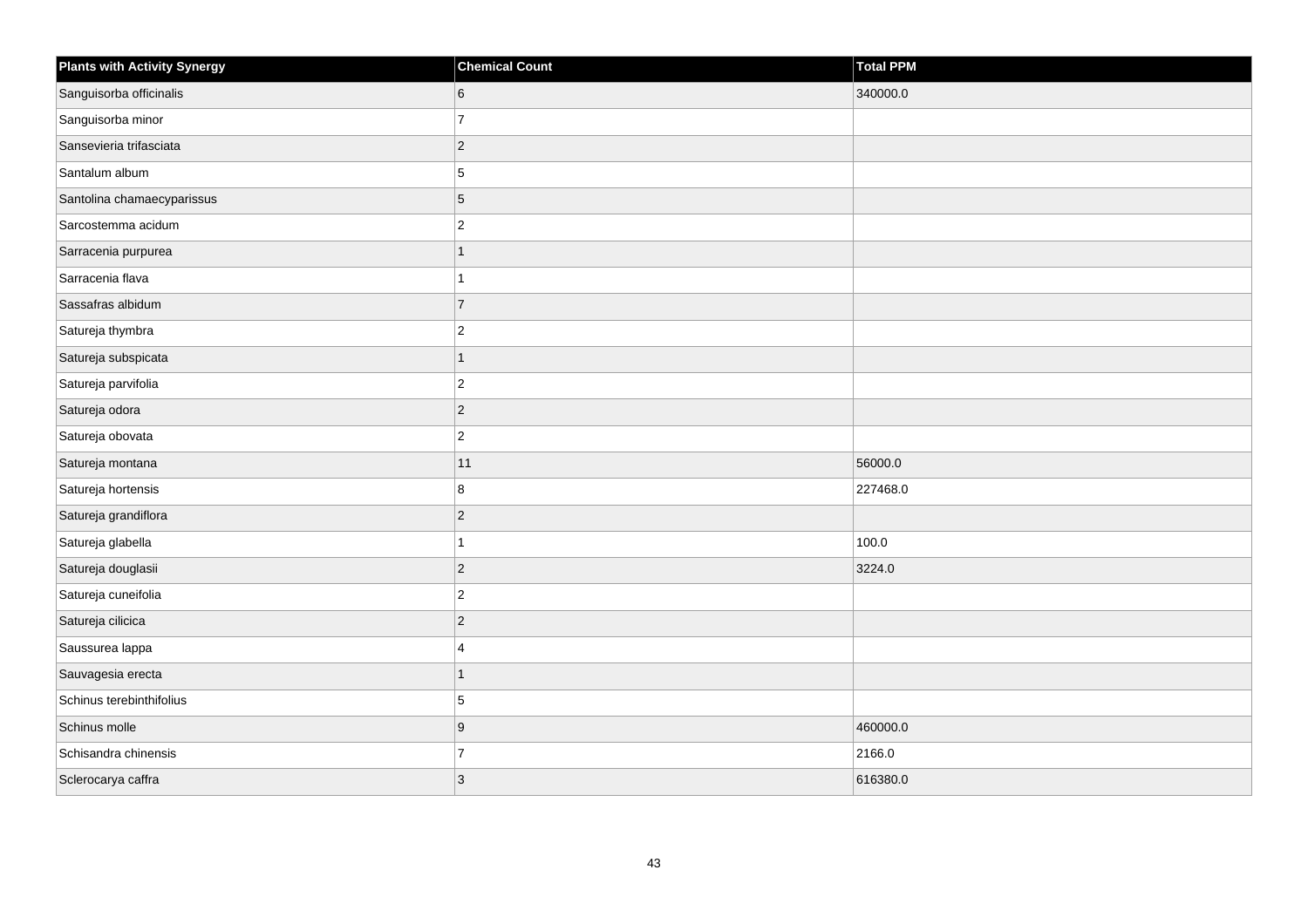| <b>Plants with Activity Synergy</b> | <b>Chemical Count</b> | <b>Total PPM</b> |
|-------------------------------------|-----------------------|------------------|
| Scopolia carniolica                 | 6                     |                  |
| Scrophularia scorodonia             |                       |                  |
| Scutellaria sp                      |                       |                  |
| Scutellaria lateriflora             | $\overline{7}$        | 2088.0           |
| Scutellaria galericulata            | $\overline{7}$        | 70026.0          |
| Scutellaria churchilliana           | 1                     |                  |
| Scutellaria baicalensis             | 5                     |                  |
| Sechium edule                       | $\overline{2}$        | 12388.0          |
| Selenicereus grandiflorus           |                       |                  |
| Senecio aureus                      | 1                     |                  |
| Senna occidentalis                  | 4                     |                  |
| Senna obtusifolia                   | $\overline{4}$        | 7600.0           |
| Senna alexandrina                   | $\overline{2}$        |                  |
| Senna alata                         | 3                     |                  |
| Serenoa repens                      | 12                    | 261670.0         |
| Sesamum indicum                     | 10                    | 48.0             |
| Sicana odorifera                    | $\overline{c}$        |                  |
| Sida rhombifolia                    | $\overline{2}$        | 9700.0           |
| Sideritis pauli                     | $\overline{2}$        |                  |
| Sideritis mugronensis               | $\overline{2}$        |                  |
| Sideritis germanicolpitana          | 3                     |                  |
| Sideritis athoa                     | $\overline{2}$        |                  |
| Siegesbeckia orientalis             |                       |                  |
| Silybum marianum                    | $10$                  | 62.0             |
| Simaba multiflora                   |                       |                  |
| Simarouba amara                     |                       | 540000.0         |
| Sinapis alba                        | 3                     |                  |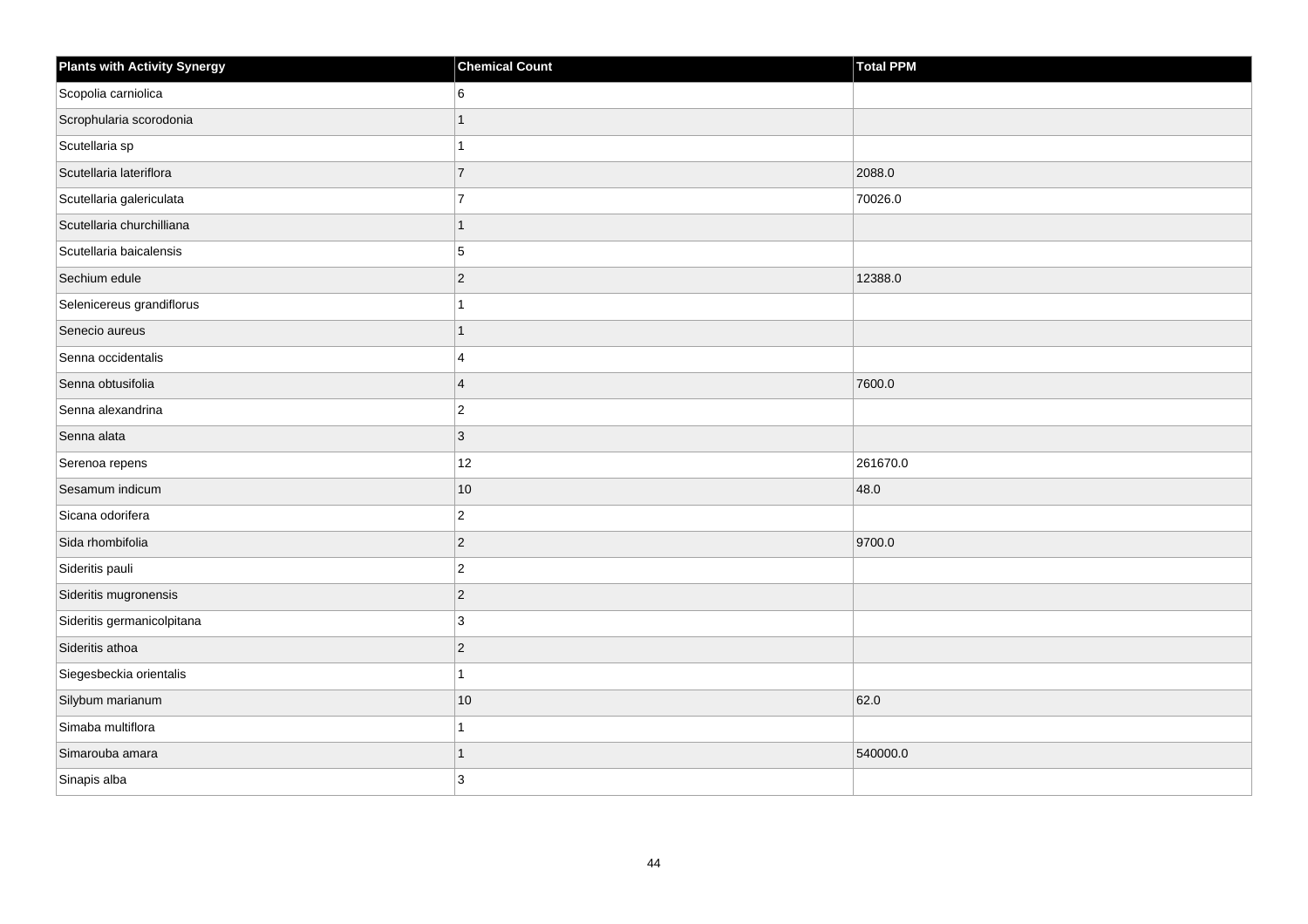| <b>Plants with Activity Synergy</b> | <b>Chemical Count</b> | Total PPM |
|-------------------------------------|-----------------------|-----------|
| Sinomenium acutum                   | $\mathbf{1}$          |           |
| Skimmia arborescens                 | 5                     |           |
| Smilax spp                          | $ 3\rangle$           |           |
| Smilax regelii                      | $\mathbf{1}$          |           |
| Smilax officinalis                  | $ 2\rangle$           |           |
| Smilax china                        | $ 2\rangle$           |           |
| Solanum tuberosum                   | 20                    | 287940.61 |
| Solanum torvum                      | 4                     | 604.0     |
| Solanum sessiliflorum               | 3                     |           |
| Solanum quitoensis                  | $ 2\rangle$           |           |
| Solanum nigrum                      | $\overline{5}$        | 308354.0  |
| Solanum melongena                   | 9                     | 237524.0  |
| Solanum dulcamara                   | $\overline{1}$        |           |
| Solidago virgaurea                  | 5                     |           |
| Solidago gigantea                   | $\overline{7}$        |           |
| Sonchus oleraceus                   | $ 3\rangle$           | 2340.0    |
| Sophora subprostrata                | $ 2\rangle$           |           |
| Sophora pachycarpa                  | $\overline{2}$        |           |
| Sophora japonica                    | 9                     | 868940.0  |
| Sorbus aucubaria                    | 16                    | 25496.0   |
| Spartium junceum                    | $\overline{5}$        |           |
| Spigelia marilandica                | $\mathbf{1}$          |           |
| Spinacia oleracea                   | 15                    | 17856.0   |
| Spirulina spp.                      | $ 2\rangle$           |           |
| Spirulina pratensis                 | $ 2\rangle$           | 956.0     |
| Spondias purpurea                   | $ 2\rangle$           | 4068.0    |
| Spondias pinnata                    | 3                     | 4386.0    |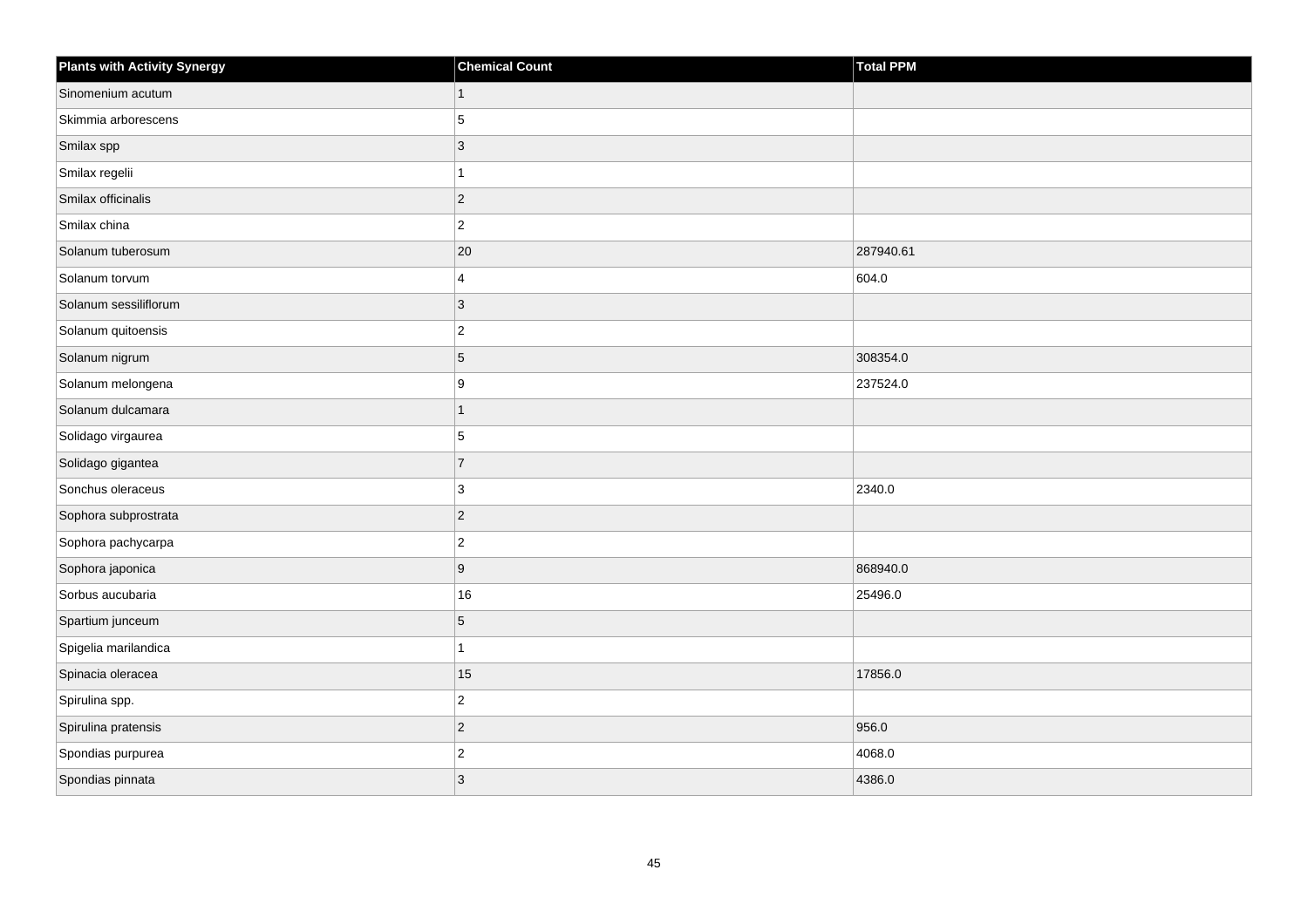| <b>Plants with Activity Synergy</b> | <b>Chemical Count</b> | Total PPM |
|-------------------------------------|-----------------------|-----------|
| Spondias mombin                     | $\overline{2}$        | 3460.0    |
| Spondias dulcis                     | 3                     | 200732.0  |
| Stachys officinalis                 | $\overline{7}$        | 310000.0  |
| Stachys germanica                   | $\overline{2}$        | 50.0      |
| Stachytarpheta jamaicensis          |                       |           |
| Stauracanthus genistoides           |                       |           |
| Stauracanthus boivinii              | 1                     |           |
| Stellaria media                     | 11                    | 5937.0    |
| Sterculia urens                     | $\overline{2}$        | 40000.0   |
| Stevia rebaudiana                   | 11                    | 370.0     |
| Stillingia sylvatica                |                       |           |
| Stizolobium deeringianum            |                       |           |
| Strongylodon macrobotrys            | 1                     |           |
| Strophanthus hispidus               | 1                     |           |
| Strychnos nux-vomica                |                       |           |
| Styrax tonkinensis                  | $\overline{c}$        | 2.0       |
| Styrax benzoin                      | 3                     |           |
| Swertia chirata                     | 1                     |           |
| Symphytum officinale                | 6                     | 191584.0  |
| Symplocarpus foetidus               | 1                     |           |
| Syringa vulgaris                    | 6                     |           |
| Syzygium malaccense                 | $\overline{2}$        |           |
| Syzygium jambos                     | $\overline{c}$        |           |
| Syzygium cumini                     | $\overline{4}$        |           |
| Syzygium claviflorum                |                       |           |
| Syzygium aromaticum                 | 17                    | 463028.0  |
| Tabebuia impetiginosa               | 4                     |           |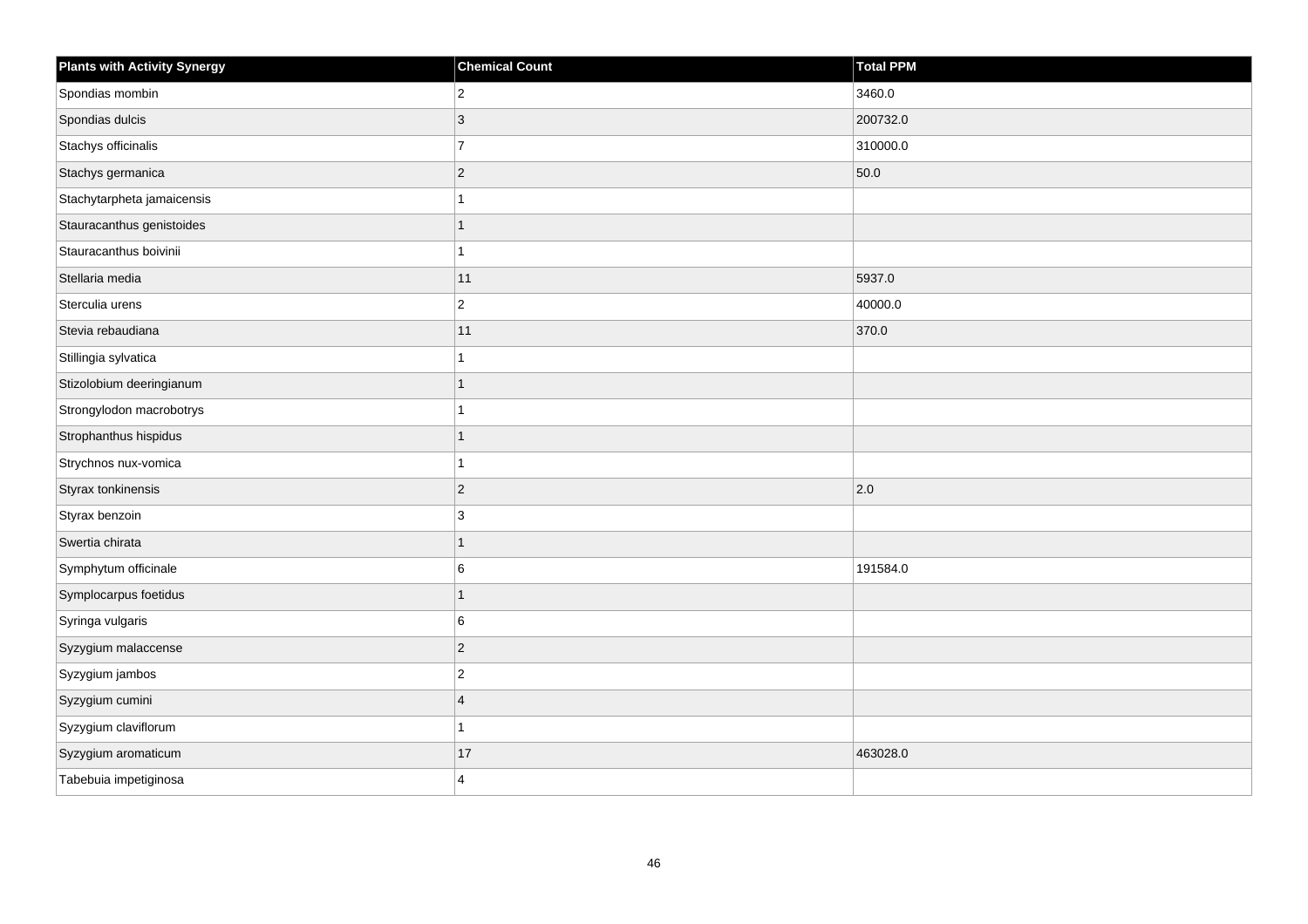| <b>Plants with Activity Synergy</b> | <b>Chemical Count</b> | Total PPM |
|-------------------------------------|-----------------------|-----------|
| Tabebuia heptaphylla                | 3                     | 370.5     |
| Tabernanthe iboga                   |                       |           |
| Tagetes patula                      | $\overline{4}$        |           |
| Tagetes minuta                      | 1                     |           |
| Tagetes lucida                      | 6                     |           |
| Tagetes erecta                      | 3                     |           |
| Tamarindus indica                   | $10$                  | 193138.0  |
| Tanacetum vulgare                   | 5                     |           |
| Tanacetum parthenium                | $5\phantom{.0}$       |           |
| Taraxacum officinale                | $16\,$                | 9870.0    |
| Taxus baccata                       | $9\,$                 |           |
| Tecoma stans                        | 6                     | 160.0     |
| Teline sp                           | $\mathbf{1}$          |           |
| Tephrosia purpurea                  | $ 2\rangle$           |           |
| Terminalia pallida                  | $ 3\rangle$           |           |
| Terminalia ivorensis                | 3                     |           |
| Terminalia chebula                  | 9                     | 23000.0   |
| Terminalia catappa                  | 13                    | 660003.6  |
| Terminalia bellirica                | $6\phantom{.}$        |           |
| Terminalia arjuna                   | $\overline{7}$        |           |
| Tetragonia tetragonioides           | $ 2\rangle$           | 10880.0   |
| Teucrium scorodonia                 | $\overline{7}$        |           |
| Teucrium scordium                   | $\overline{5}$        |           |
| Teucrium salviastrum                | $\overline{c}$        |           |
| Teucrium pseudoscorodonia           | $ 2\rangle$           |           |
| Teucrium polium                     | $10\,$                |           |
| Teucrium oxylepis                   | $\overline{c}$        |           |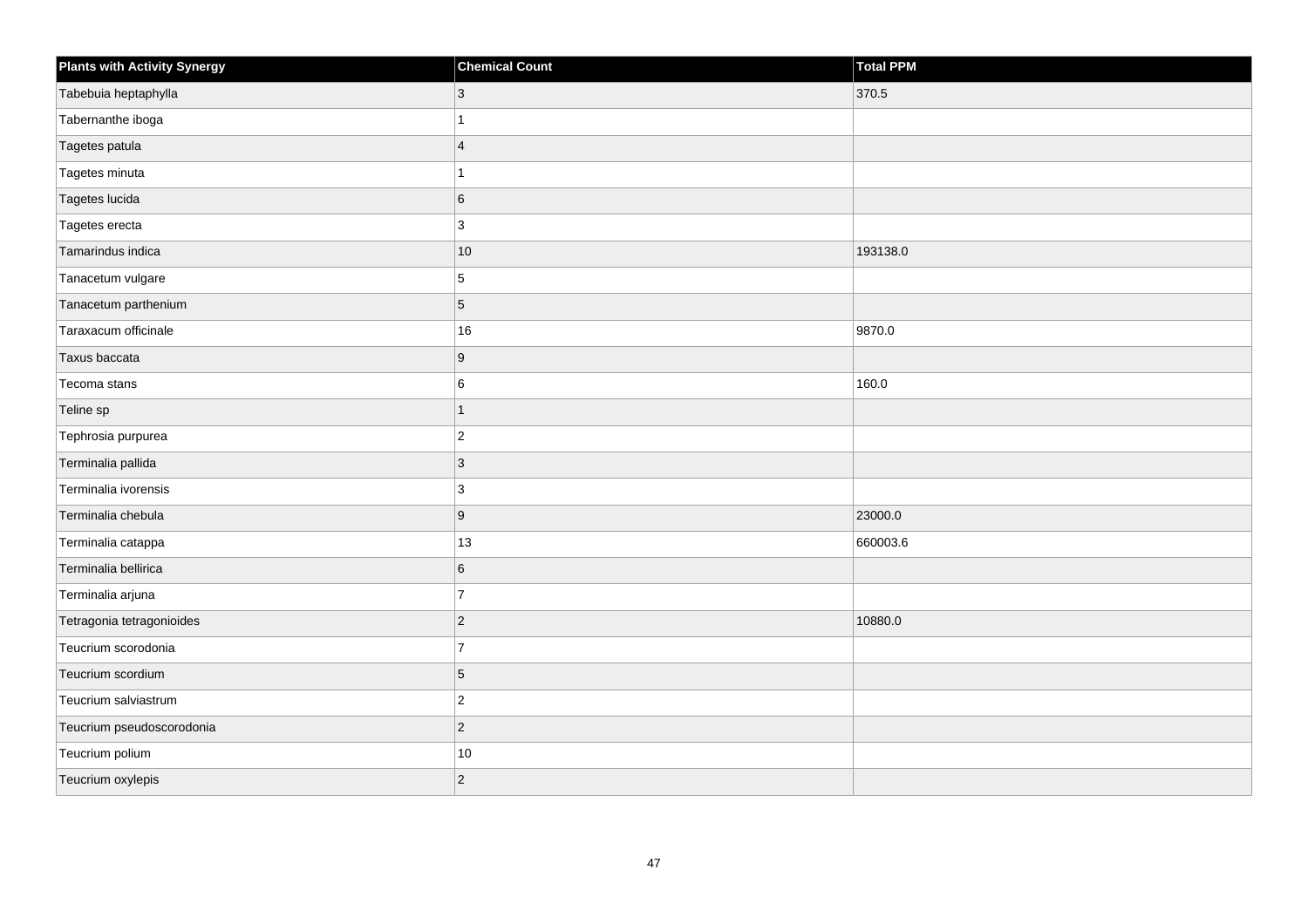| <b>Plants with Activity Synergy</b> | <b>Chemical Count</b> | <b>Total PPM</b> |
|-------------------------------------|-----------------------|------------------|
| Teucrium montanum                   | $ 2\rangle$           |                  |
| Teucrium micropodioides             | $\mathbf 2$           |                  |
| Teucrium marum                      | $\mathbf{1}$          |                  |
| Teucrium kotschyanum                | $\overline{2}$        |                  |
| Teucrium gnaphalodes                | $\overline{c}$        |                  |
| Teucrium divaricatum                | $\vert$ 2             |                  |
| Teucrium cyprium                    | $\vert$ 2             |                  |
| Teucrium chamaedrys                 | $\,6$                 | 292400.0         |
| Teucrium botrys                     | $\mathbf{1}$          |                  |
| Teucrium asiaticum                  | $\vert$ 2             |                  |
| Teucrium arduini                    | $\mathbf{1}$          |                  |
| Teyleria koordersii                 | $\mathbf{1}$          |                  |
| Theobroma speciosum                 | $\mathbf{1}$          |                  |
| Theobroma cacao                     | 24                    | 215062.0         |
| Theobroma bicolor                   | $\overline{c}$        |                  |
| Thermopsis sp                       | $\mathbf{1}$          |                  |
| Thermopsis fabacea                  | $\mathbf{1}$          |                  |
| Thespesia populnea                  | $\overline{5}$        |                  |
| Thevetia peruviana                  | $\overline{4}$        |                  |
| Thuja occidentalis                  | $\overline{7}$        | 118000.0         |
| Thymus zygis                        | $\overline{2}$        |                  |
| Thymus x citriodorus                | $\mathbf{1}$          |                  |
| Thymus vulgaris                     | 24                    | 362202.0         |
| Thymus serpyllum                    | $\overline{7}$        | 227172.0         |
| Thymus saturejoides                 | $\overline{2}$        |                  |
| Thymus riatarum                     | $\sqrt{2}$            |                  |
| Thymus orospedanus                  | $\overline{2}$        | 1996.0           |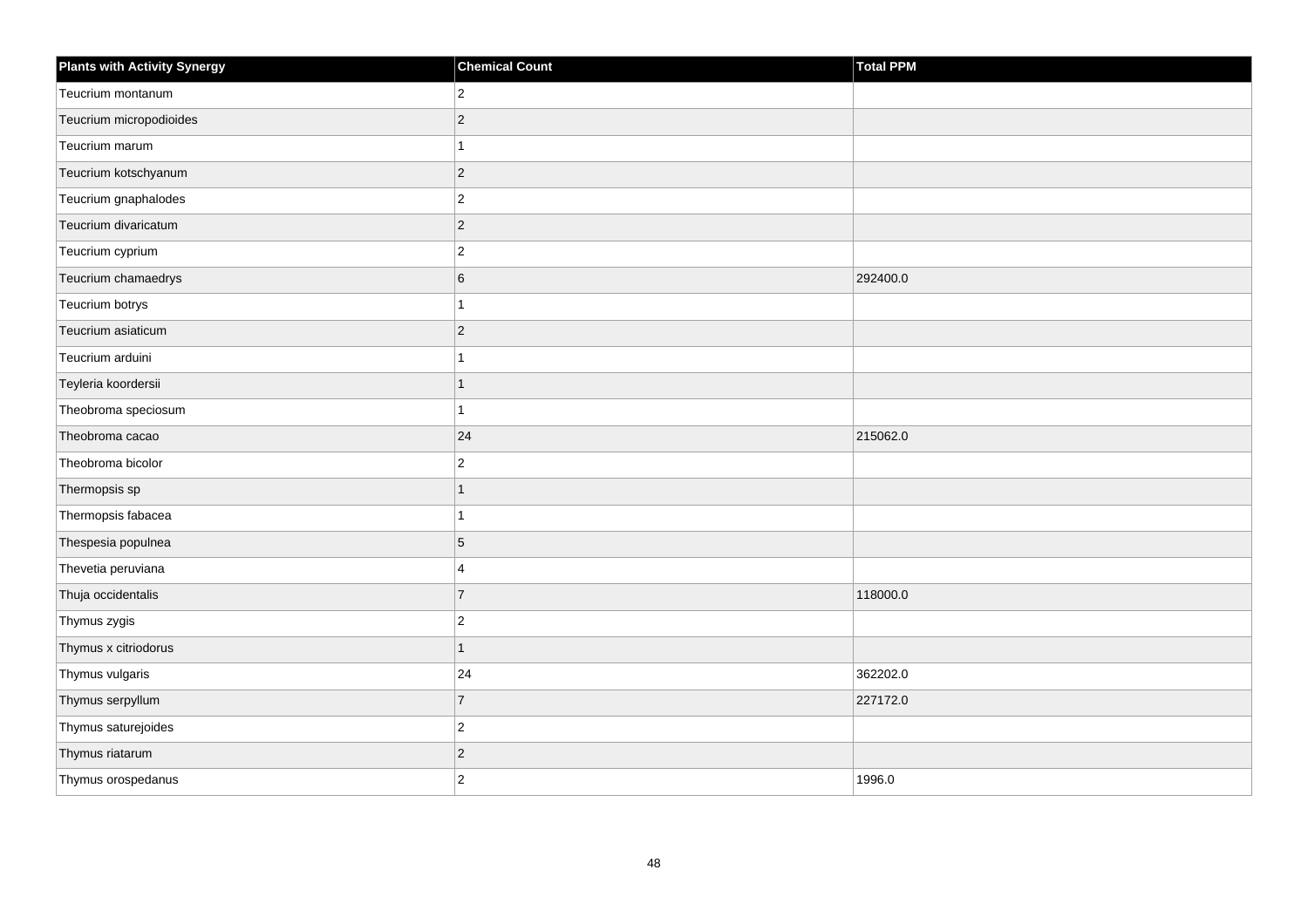| <b>Plants with Activity Synergy</b> | <b>Chemical Count</b> | <b>Total PPM</b> |
|-------------------------------------|-----------------------|------------------|
| Thymus mastichina                   | $\overline{2}$        | 740.0            |
| Thymus longicaulis                  | $\overline{2}$        |                  |
| Thymus funkii                       | 5                     |                  |
| Thymus cilicicus                    | $\overline{2}$        |                  |
| Thymus capitatus                    | 5                     | 420.0            |
| Thymus broussonettii                | $\overline{2}$        |                  |
| Tilia sp.                           | 10                    |                  |
| Trachyspermum ammi                  | $\overline{c}$        | 4320.0           |
| Tragopogon porrifolius              | $\overline{4}$        | 982.536          |
| Tribulus terrestris                 | 5                     |                  |
| Trichilia hirta                     | $\overline{2}$        |                  |
| Trichosanthes kirilowii             | $\overline{c}$        |                  |
| Trichosanthes anguina               | $\overline{2}$        | 36.0             |
| Trichostemma dichotomum             |                       |                  |
| Tridax procumbens                   | $\overline{4}$        |                  |
| Trifolium subterraneum              |                       |                  |
| Trifolium sp                        | 1                     |                  |
| Trifolium repens                    |                       |                  |
| Trifolium pratense                  | 18                    | 22756.0          |
| Trifolium hybridum                  |                       |                  |
| Trifolium brachycalycinum           |                       |                  |
| Trifolium alexandrinum              | 1                     |                  |
| Trigonella foenum-graecum           | 12                    | 2233.2           |
| Trilisa odoratissima                |                       |                  |
| Triticum aestivum                   | 11                    | 6996.44          |
| Tropaeolum tuberosum                | $\overline{c}$        | 9604.2           |
| Tropaeolum majus                    | $\overline{A}$        | 36430.0          |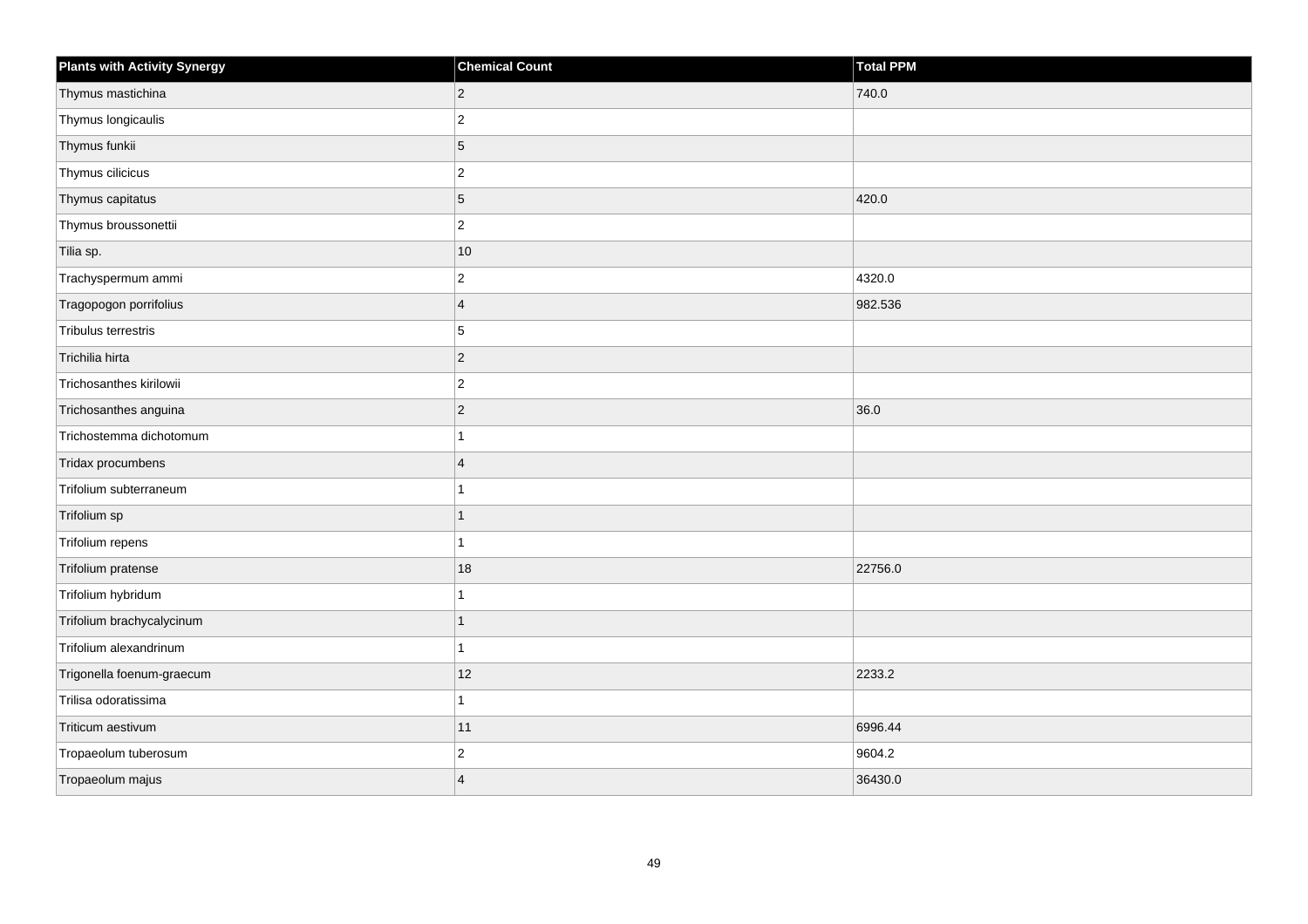| <b>Plants with Activity Synergy</b> | <b>Chemical Count</b>   | <b>Total PPM</b>   |
|-------------------------------------|-------------------------|--------------------|
| Tsuga canadensis                    | 3                       | 821240.0           |
| Tulipa gesneriana                   | 1                       |                    |
| Turnera diffusa                     | $\overline{5}$          | 162108.0           |
| Tussilago farfara                   | $\overline{5}$          | 359200.0           |
| Ulex sp                             | 1                       |                    |
| Ulex micranthus                     | $\overline{1}$          |                    |
| Ulex europaeus                      | $ 2\rangle$             |                    |
| Ullucus tuberosus                   | $ 2\rangle$             | 3501.4             |
| Ulmus rubra                         | 4                       | 49.0               |
| Umbellularia californica            | $\overline{4}$          | 2000.0             |
| Uncaria tomentosa                   | 5                       |                    |
| Uncaria guianensis                  | $\overline{4}$          |                    |
| Uncaria catechu                     | $\overline{4}$          |                    |
| Urginea maritima                    | $\,6$                   |                    |
| Urtica dioica                       | 22                      | 2144.0             |
| Vaccinium vitis-idaea               | 14                      | 433730.0           |
| Vaccinium myrtillus                 | 33                      | 648394.0           |
| Vaccinium macrocarpon               | 16                      | 3370.2             |
| Vaccinium corymbosum                | 27                      | 7995.9400000000005 |
| Valeriana officinalis               | 11                      |                    |
| Valeriana jatamansi                 | 1                       |                    |
| Vandasina retusa                    | $\mathbf{1}$            |                    |
| Vanilla tahitensis                  | 3                       |                    |
| Vanilla planifolia                  | $16\,$                  | 60000.0            |
| Veratrum album                      | $\mathbf{1}$            |                    |
| Verbascum thapsus                   | 6                       | 1638.0             |
| Verbena officinalis                 | $\overline{\mathbf{A}}$ | 20000.0            |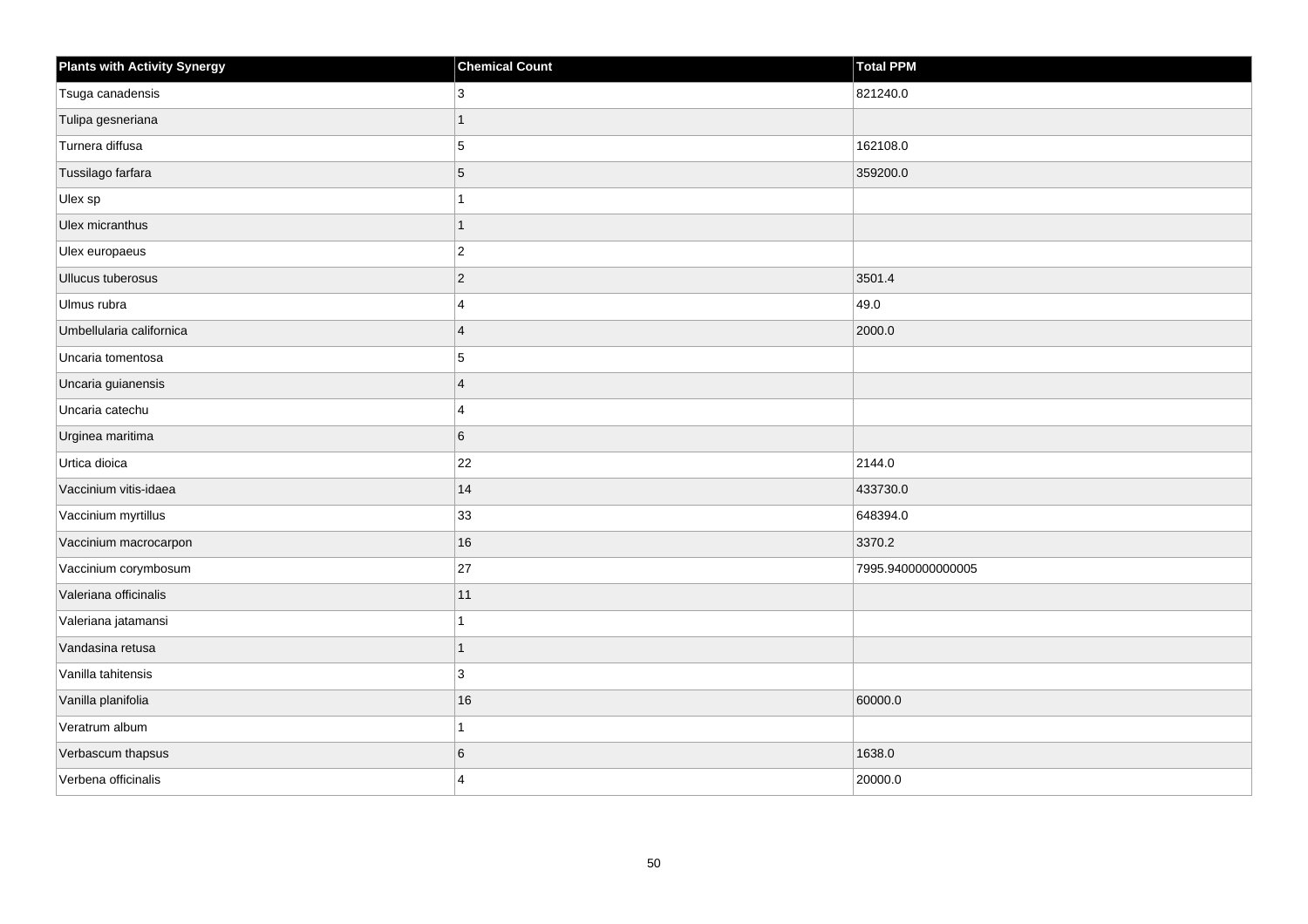| <b>Plants with Activity Synergy</b> | <b>Chemical Count</b>   | Total PPM         |
|-------------------------------------|-------------------------|-------------------|
| Vernonia cinerea                    | $\mathbf{1}$            |                   |
| Veronica officinalis                | $ 2\rangle$             |                   |
| Vetiveria zizanioides               | $ 2\rangle$             |                   |
| Viburnum prunifolium                | 9                       | 40000.0           |
| Viburnum opulus                     | 16                      | 160000.0          |
| Vicia faba                          | 13                      | 5133.2            |
| Vigna unguiculata                   | $\vert 4 \vert$         | 12504.4           |
| Vigna subterranea                   | $ 2\rangle$             | 0.22              |
| Vigna radiata                       | $13$                    | 3123.200000000003 |
| Vigna mungo                         | $ 2\rangle$             | 897.0             |
| Vigna angularis                     | 5                       | 1.8               |
| Vigna aconitifolia                  | $ 2\rangle$             | 88.4              |
| Vinca minor                         | $6\overline{6}$         | 108800.0          |
| Viola tricolor                      | $\overline{\mathbf{4}}$ | 460000.0          |
| Viola odorata                       | 9                       | 91374.0           |
| Viscum album                        | 4                       | 15000.0           |
| Vitex agnus-castus                  | $\overline{5}$          |                   |
| Vitis vinifera                      | 36                      | 198312.2          |
| Warburgia ugandensis                | $ 2\rangle$             | 60000.0           |
| Wasabia japonica                    | $\overline{2}$          |                   |
| Withania somnifera                  | $\vert 5 \vert$         | 400.0             |
| Xanthosoma sagittifolium            | 1                       | 655.2             |
| Xylopia aethiopica                  | $\vert$ 2               |                   |
| Yucca brevifolia                    | $\mathbf{1}$            |                   |
| Yucca baccata                       | 3                       | 262.0             |
| Zanthoxylum americanum              | 5                       |                   |
| Zanthoxylum alatum                  | $\overline{1}$          |                   |